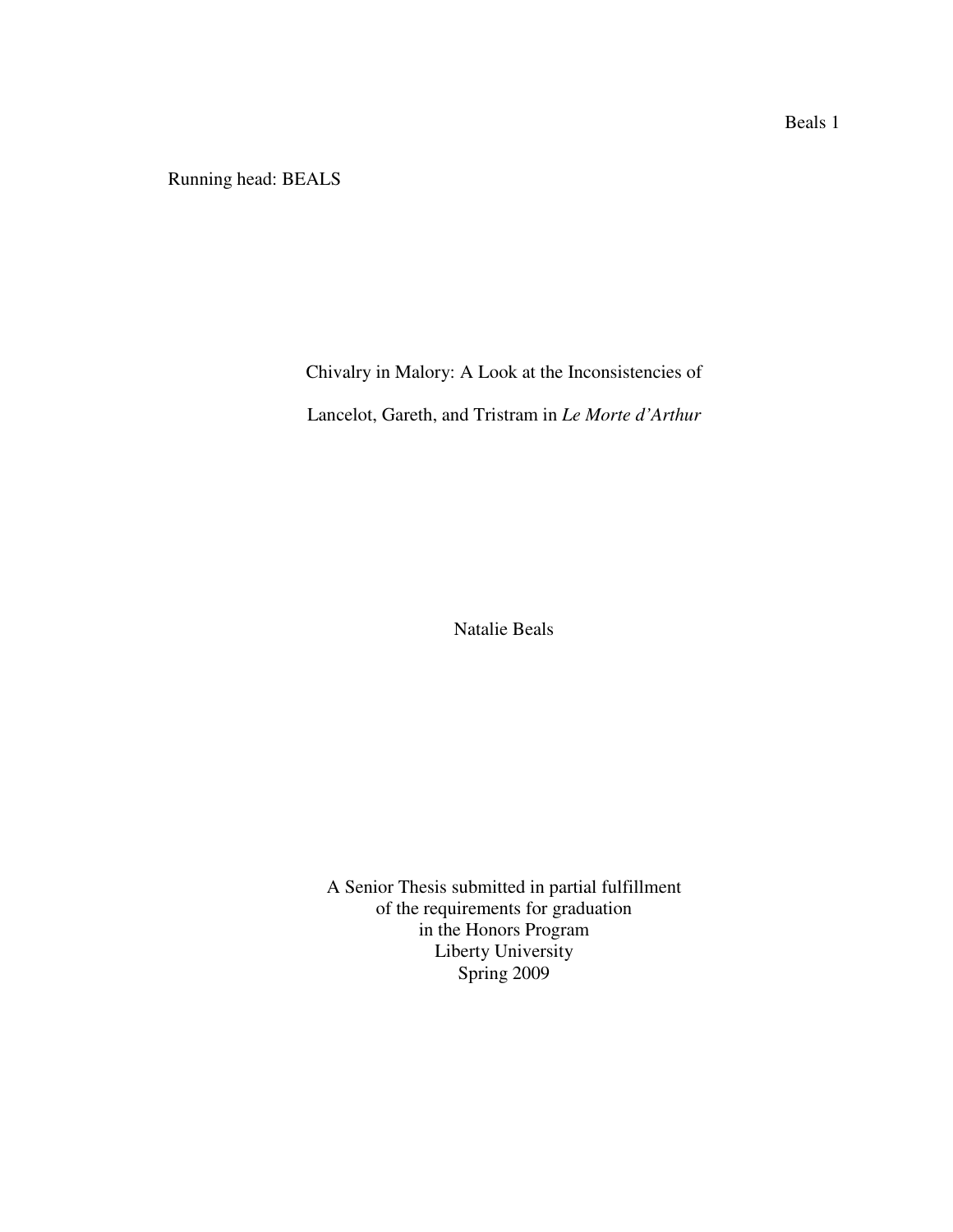Acceptance of Senior Honors Thesis

This Senior Honors Thesis is accepted in partial fulfillment of the requirements for graduation from the Honors Program of Liberty University.

> Paul Müller, Ph.D. Thesis Chair

\_\_\_\_\_\_\_\_\_\_\_\_\_\_\_\_\_\_\_\_\_\_\_\_\_\_\_\_\_\_

Carl Curtis, Ph.D. Committee Member

\_\_\_\_\_\_\_\_\_\_\_\_\_\_\_\_\_\_\_\_\_\_\_\_\_\_\_\_\_\_

Linda Nell Cooper, M.A. Committee Member

\_\_\_\_\_\_\_\_\_\_\_\_\_\_\_\_\_\_\_\_\_\_\_\_\_\_\_\_\_\_

James Nutter, D.A. Honors Director

\_\_\_\_\_\_\_\_\_\_\_\_\_\_\_\_\_\_\_\_\_\_\_\_\_\_\_\_\_\_

\_\_\_\_\_\_\_\_\_\_\_\_\_\_\_\_\_\_\_\_\_\_\_\_\_\_\_\_\_\_ Date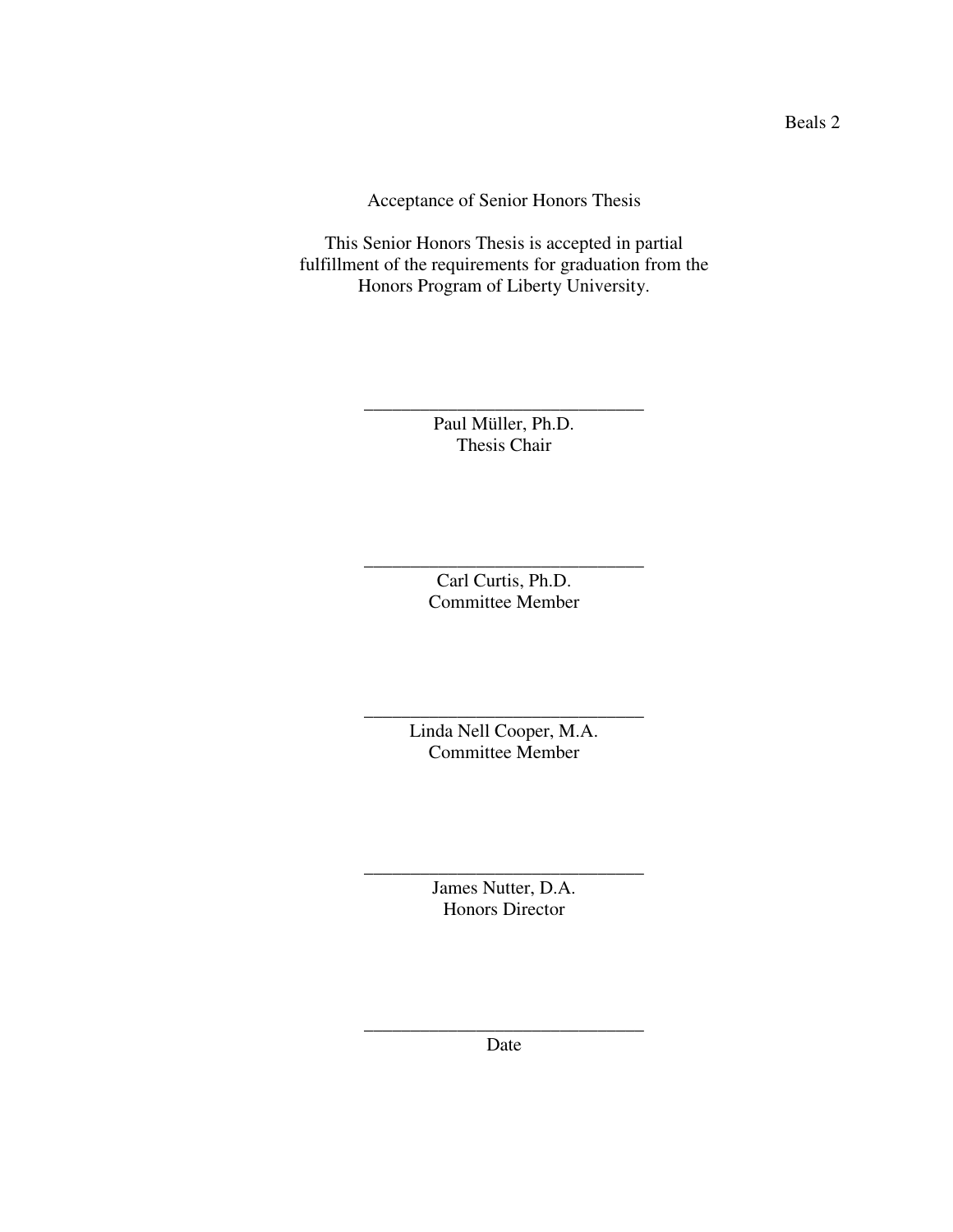### Abstract

Chivalry and its counterpart, courtly love, are indispensible to Sir Thomas Malory's fifteenth century work on Arthurian legend, *Le Morte d'Arthur*. The three great examples of chivalry in this work are the knights Lancelot, Gareth, and Tristram, each of whom has a book dedicated to his story. Within these knights' portrayals of chivalry, however, develop certain inconsistencies which seem out of place against their chivalrous backdrop. The purpose of this thesis is to propose that the reason for these contradictions of character and of chivalry is the close yet destructive relationship between chivalry and courtly love. What leads Lancelot, Gareth, and Tristram to their individual failures in chivalry is their inability to reconcile their loyalty to their king and their knightly oath with their loyalty to their respective ladies. Whereas Gareth abandons courtly love for a more traditional from of chivalry, Tristram exhibits a perversion of courtly love that consequently produces a flawed chivalry. Lancelot's failure ultimately represents the impossibility of upholding both chivalry and courtly love as a unified code. As a whole, Malory's account of these knights' stories portrays the gradual yet inescapable downfall of chivalry when it is aligned with courtly love.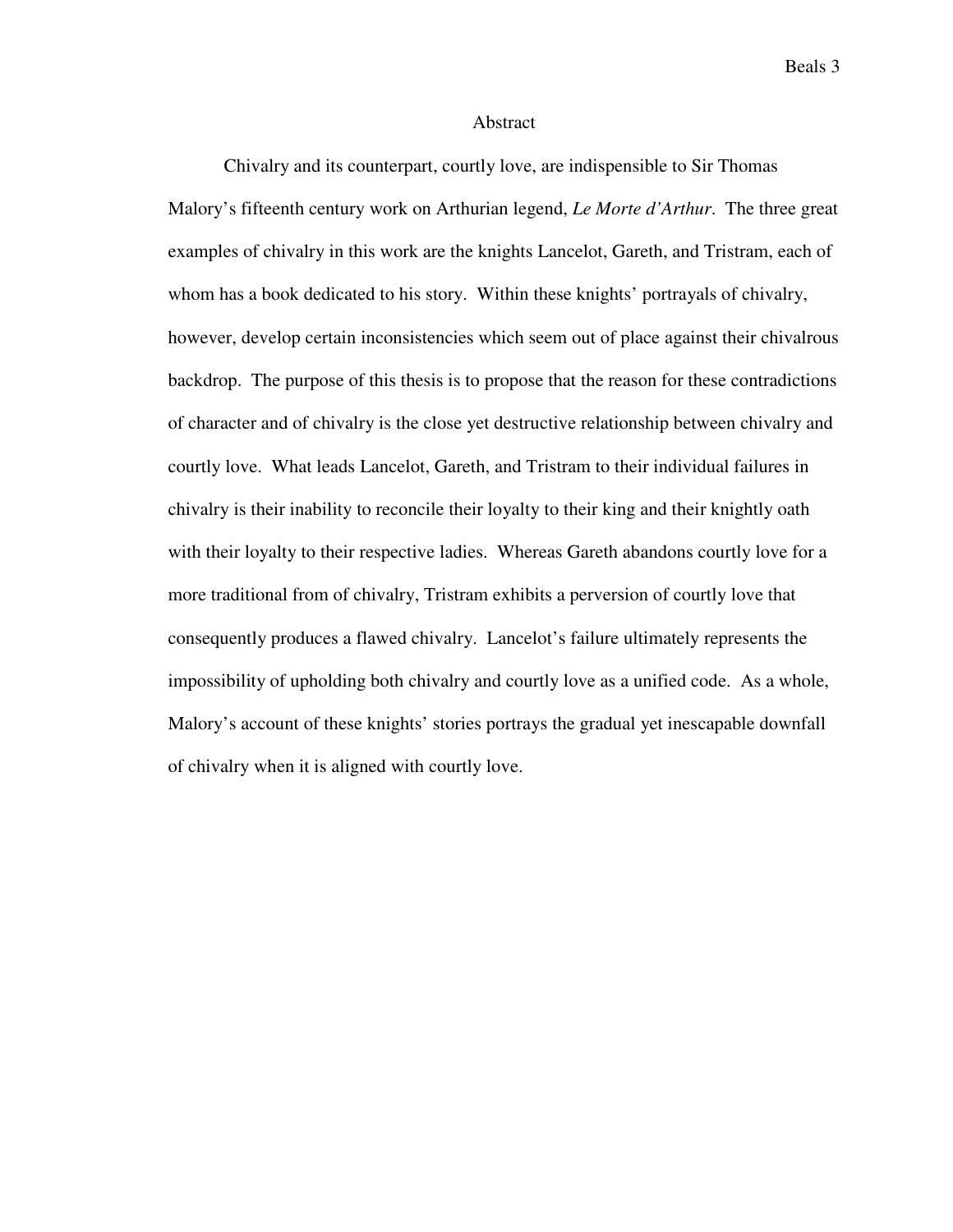# Chivalry in Malory: A Look at the Inconsistencies of Lancelot, Gareth, and Tristram in *Le Morte d'Arthur*

 Chivalry is dead—many people today make this statement because they observe a lack of manners and gentility in the actions and characters of those around them. Many a woman has made this observation because a man failed to hold the door for her or a man treated her in a rude manner; it is as if an assumption has been made that chivalry applies mainly to men and that it has to do with how they treat women. Where did these assumptions come from and what system codified these "rules" of chivalry? Most of our modern understanding of chivalry has come from historical research on the medieval period and through a legacy of literary representations of the era of knighthood. Chivalric literature thrived during the late Middle Ages, and much of it told of King Arthur and his legendary knights of the Round Table. The most complete and best known version of this Arthurian legend was set down in the latter fifteenth century by Sir Thomas Malory, a knight of Warwickshire, and is known as *Le Morte d'Arthur*, or "The Death of Arthur."

 Malory's work presents a portrait of chivalry in Arthur's court: the knights are constantly questing in the name of chivalry, are loyal to their king in the name of chivalry, and honor and serve their ladies in the name of chivalry. Three knights in this work—Lancelot, Gareth, and Tristram—have an entire book dedicated to them and to their story, which seems to show the importance of their lives and their depictions of chivalry. One might assume, then, that these knights lead exemplary lives that the other lesser knights of the Round Table should try to emulate; a cursory look, however, at the stories of these knights reveals a number of inconsistencies with what is typically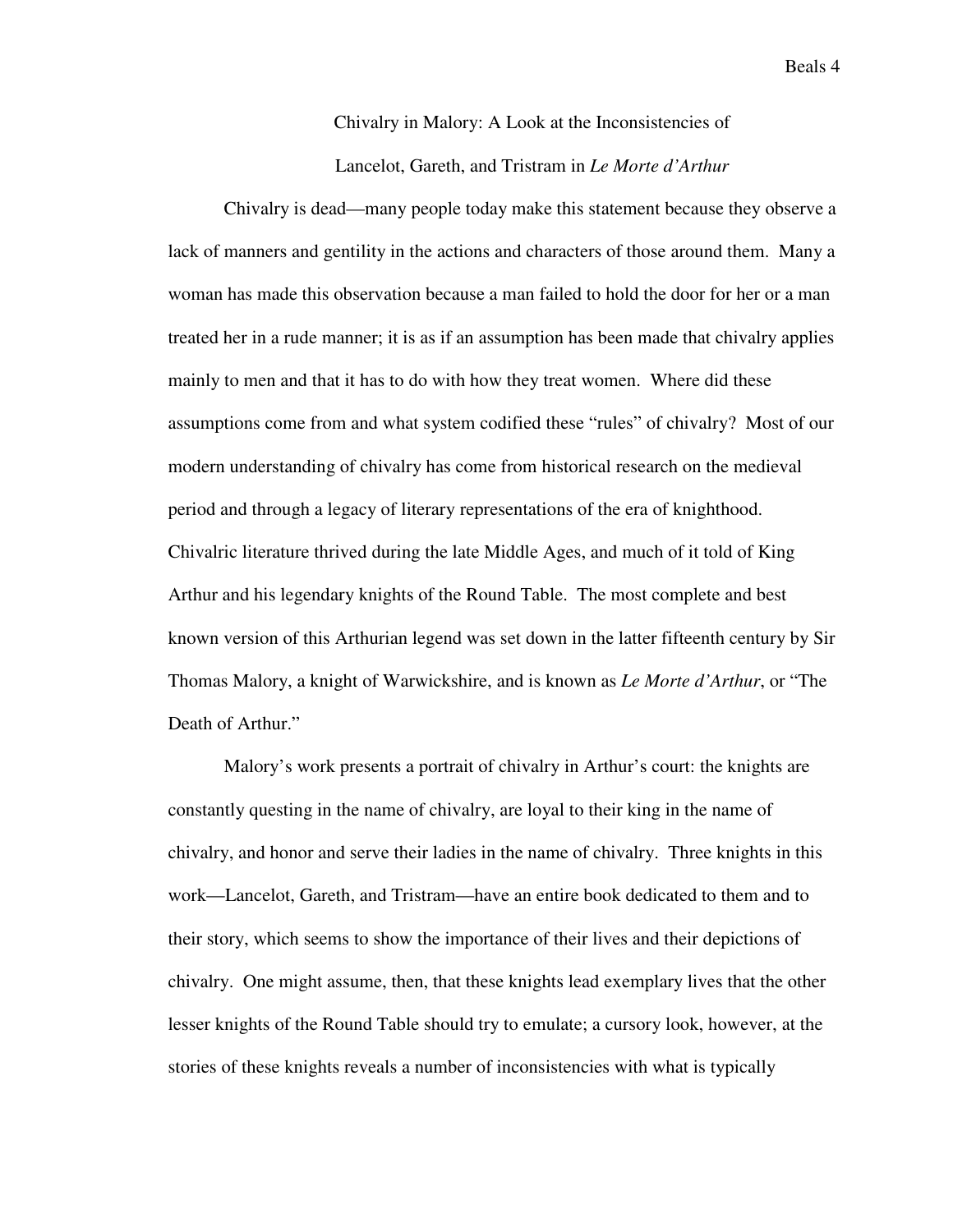assumed to be "chivalry." Gareth, for example, exhibits a perfect blend of battle prowess and humility as he defeats enemy knights and rescues a fair maiden; he then shatters his depiction of chivalry by attempting to sleep with his new-found love before their wedding knight. Tristram does not have just one lady-love but many, and more than one at a time. Then, of course, there is the affair between Lancelot and Guenevere, who is not only another man's wife but the wife of the king. It is no coincidence that these events all pertain to the relationships between the knights and their respective ladies. The "inconsistencies" in the characters of these knights grow out of their individual understandings and demonstrations of love—particularly what is known as courtly love and their attempts to combine this love with their chivalric code.

### *Part I: An Introduction to Chivalry and Courtly Love*

 Before a comparison of chivalry among these three knights can be made, however, it is necessary to establish what chivalry is and what it meant to the knights of Malory's day. Chivalry defined is "an exclusive code of ideas and behaviour" (Rudorff 104) that bound and was upheld by the order of knighthood. This societal order, established during the tenth century, was meant to serve as both the embodiment and protector of character ideals (Stroud 324). Knights were supposed to act in a "chivalrous" manner in every area of life, whether in love, war, sport, or religion. Over time, these different areas began to meld together—war and religion, for example, became one during the Crusades—and eventually, the course of chivalry began to follow two distinct strands: chivalry among knights and chivalry between a knight and his lady.

 Chivalry among knights encompasses a vast array of knightly traditions, ranging from outer displays of banners and arms to inner manifestations of "knightly" qualities.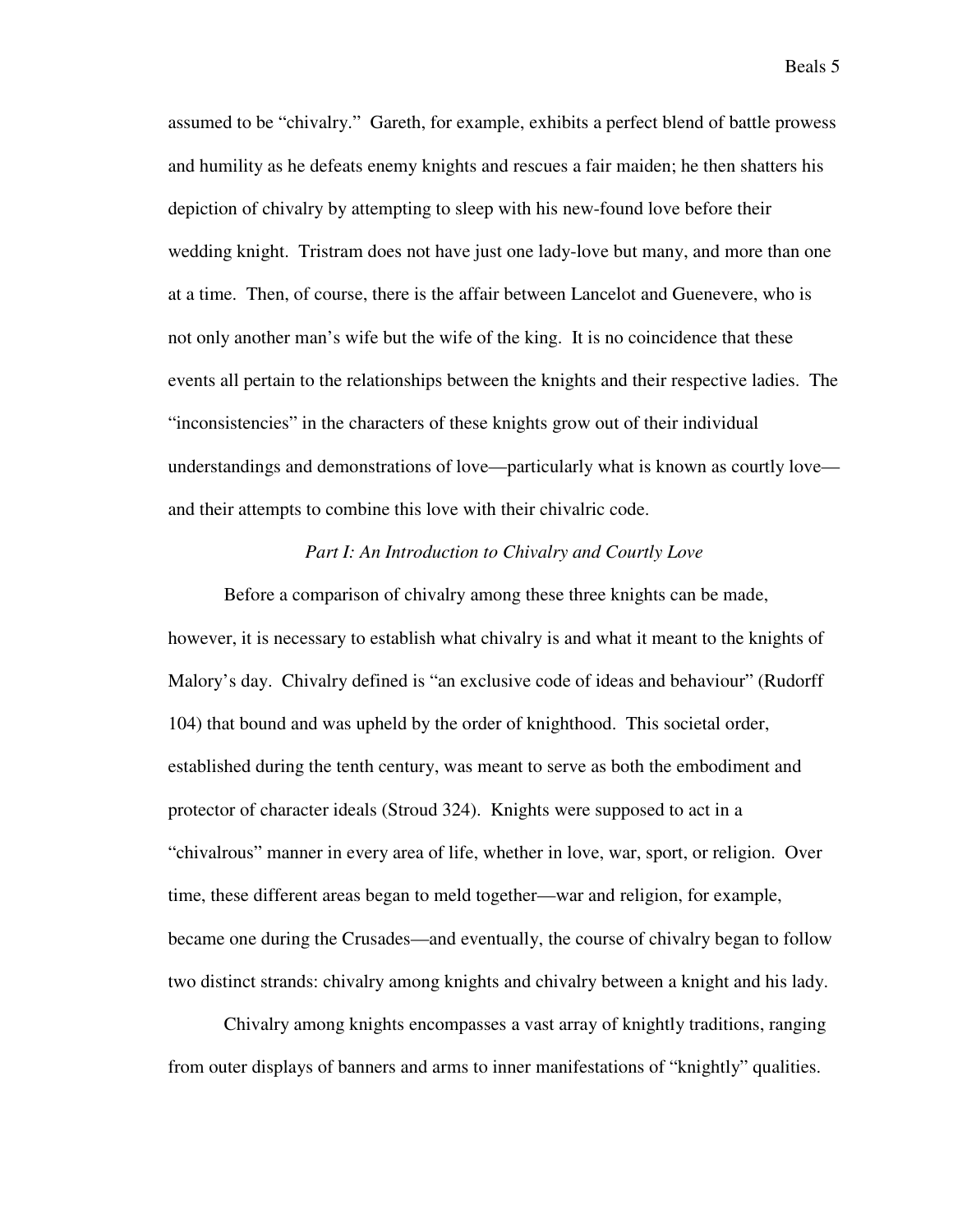The tradition of heraldry originally came about to distinguish one knight from another on the battlefield or in tournaments. Knights wore specific colors or painted designs on their shields that would not only declare their identity when their faces were concealed beneath helmets but would also display pride in one's family heritage. Declarations of faith were also popular in heraldry, whether as simple as a red cross or as intricate as a painting of the Virgin Mary (Rudorff 104). Knights in literary tradition are often known by their armor or banners, such as the green-armored, green-skinned knight in *Sir Gawain and the Green Knight*, Edmund Spenser's Red Cross Knight, and the four brothers—the Red Knight, the Green Knight, the Black Knight, and the Blue Knight—that Gareth fights in Malory's own work.

Heraldry was one of the few elements of knighthood that did not wane with time: "Although the knightly code and ideology became definitively established—not to say fossilised—by the second half of the  $13<sup>th</sup>$  century, the outward trappings and ceremonies of chivalry continued to evolve towards ever greater and more elaborate pageantry" (Rudorff 167). Knightly orders, such as the Order of the Garter, established in the fourteenth century, became more interested in this pageantry than in knightly virtue. Elias Ashmole, a seventeenth century historian on this particular order, claimed that the Order of the Garter was founded for the "advancement of Piety, Nobility and Vertue" (qtd. in Vinaver 57), but Vinaver suggests that "[t]he real object of the Order was to exhibit the brilliancy of Court festivals" (57). As if in support of this statement, Ashmole's own account illustrates tournaments in which these knights' colors were paraded in an aesthetically pleasing arrangement, even when the knights themselves were absent, "[l]est the honour of the Order might receive diminution from too small an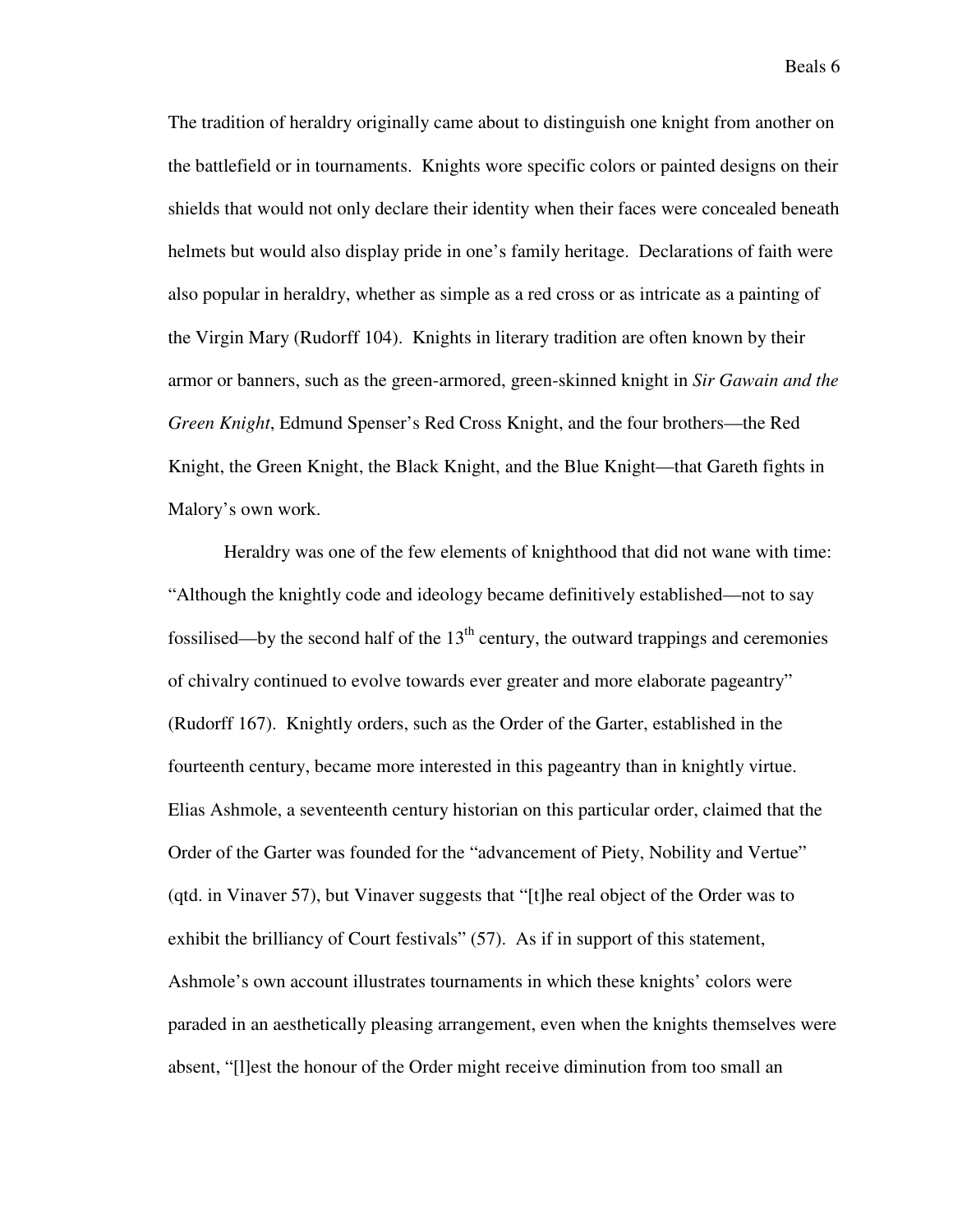appearance at its public solemnities" (qtd. in Vinaver 58).

 Despite these outward spectacles of cloth and color, a knight was first and foremost a warrior and had been trained as such since childhood (Rudorff 172). Battle prowess was the necessity that brought about the order of knighthood and remained the most important knightly quality, even when the order itself became degraded as the need for knights died out. Along with the skills of battle, came the chivalrous qualities of bravery, loyalty, and courtesy. Bravery, as chivalry dictates, was portrayed through one's ferocity and tenacity on the field of battle. According to Rudorff, among "[t]o be brave on the battlefield, to die unflinchingly, sword in hand, to accomplish great feats of arms, and to be loyal to one's leader" were among the "great virtues" of knighthood (106). Loyalty and bravery are intimately connected: bravery is inspired by loyalty to one's king, yet it is through bravery that a knight shows ultimate loyalty. Loyalty to one's lord, however, reached beyond the battlefield and applied to daily life. Knights were the arms and hands of a king, meaning that they performed his business in places where and at times when the king himself could not intervene. According to Kennedy, it was necessary that a king be "able to trust his knights as he would trust the 'membres' of his own body" (28). A king needed to be able to trust his knights to act in his stead. Here, the chivalrous role of a knight can be seen to expand from that of an elite soldier to that of an enforcer or a peacekeeper.

Courtesy, as a knightly quality, encompassed a number of different virtues. As knights became more and more the hands and feet of the king, the quality of justice became more and more important to chivalry: Ramon Llull, in his *Ars Brevis*, "described chivalry as 'the disposition with which the knight helps the prince maintain justice'" (qtd.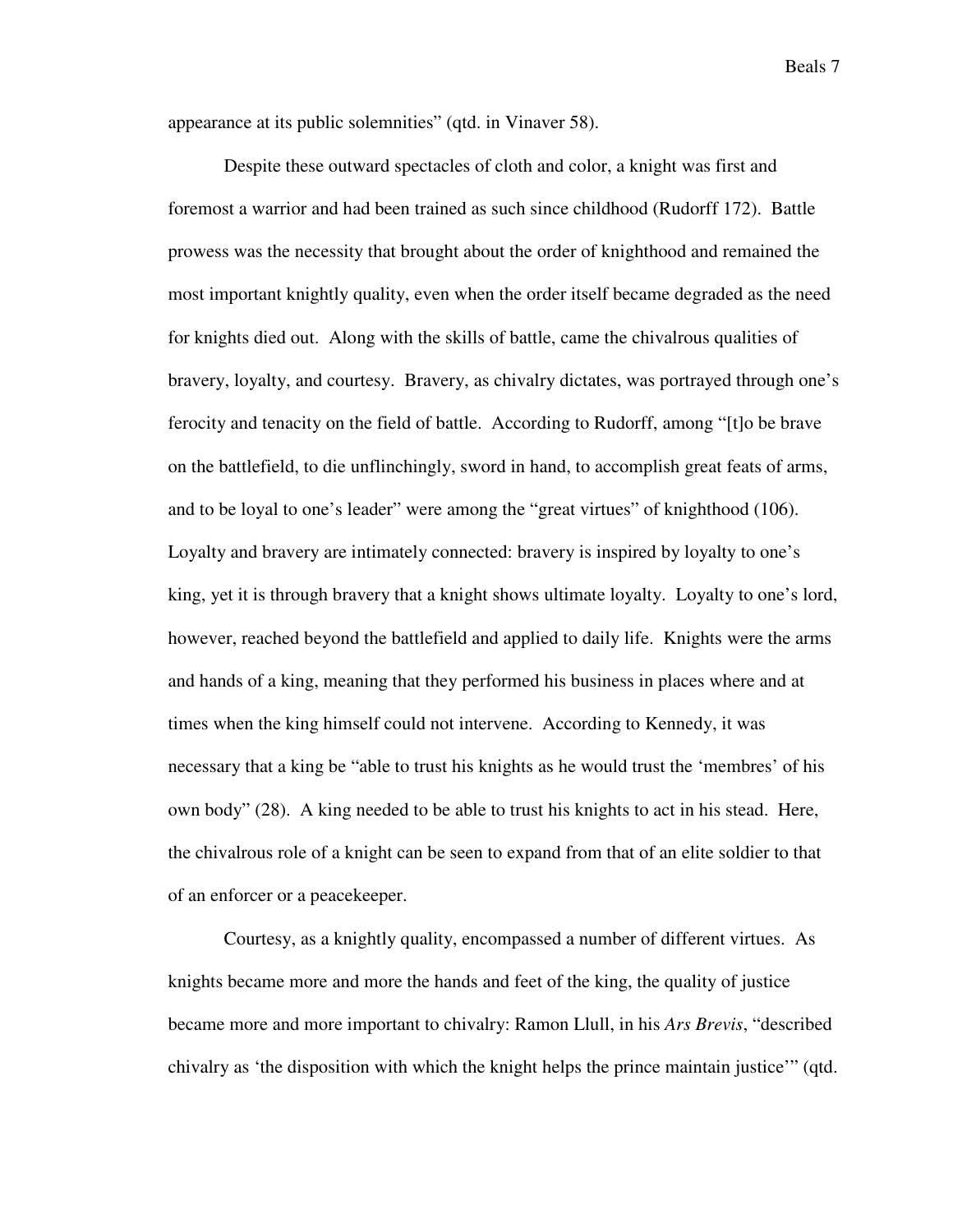in Kaeuper 107). A king's duty was to perform justice; therefore, a knight's duty was to emulate this justice. Indeed, justice became a requirement of knighthood, as was seen by Gilbert Hay, who observed in his fifteenth century work The Buke of Knychthede that "justice and knychthede acordis togeder" (779). With justice, came the tempering quality of mercy. Maintaining justice may have been the duty of a knight, but granting mercy was expected of him and was highly favored by the people (Rudorff 109). Malory's own work illustrates the prestige to be gained in showing mercy to one's opponent, such as when Gareth bestows mercy upon the Red Knight of the Red Lands, who has not only viciously fought him but had previously sworn to kill both Lancelot and Gawain. Outside of literature, this quality was especially important in the fighting of tournaments, where no one was meant to die and where there was a vast audience to observe the chivalrous actions of the mercy-giver: tournaments, in fact, were the practice grounds for a knight to show mercy to an opponent, and it was only through much practice within tournaments that mercy found its way onto the actual battlefield. The granting of mercy was also seen as a generous act, and since generosity and the ability "[t]o shower money and gifts upon one's friends, guests and allies increased one's prestige and raised one's knightly status" (108), the same favor was shown when a knight showered mercy upon an opponent. Ultimately, courtesy had a great deal to do with honor. In showing honor to other knights, even enemy knights, a knight brought honor upon himself. Over time, this courtesy "evolved [into] an exclusive code of honour" (109) that may have varied from castle to castle in its particulars but still retained the generic concepts of honor, mercy, and justice.

Each of these qualities of chivalry—whether under the heading of courtesy,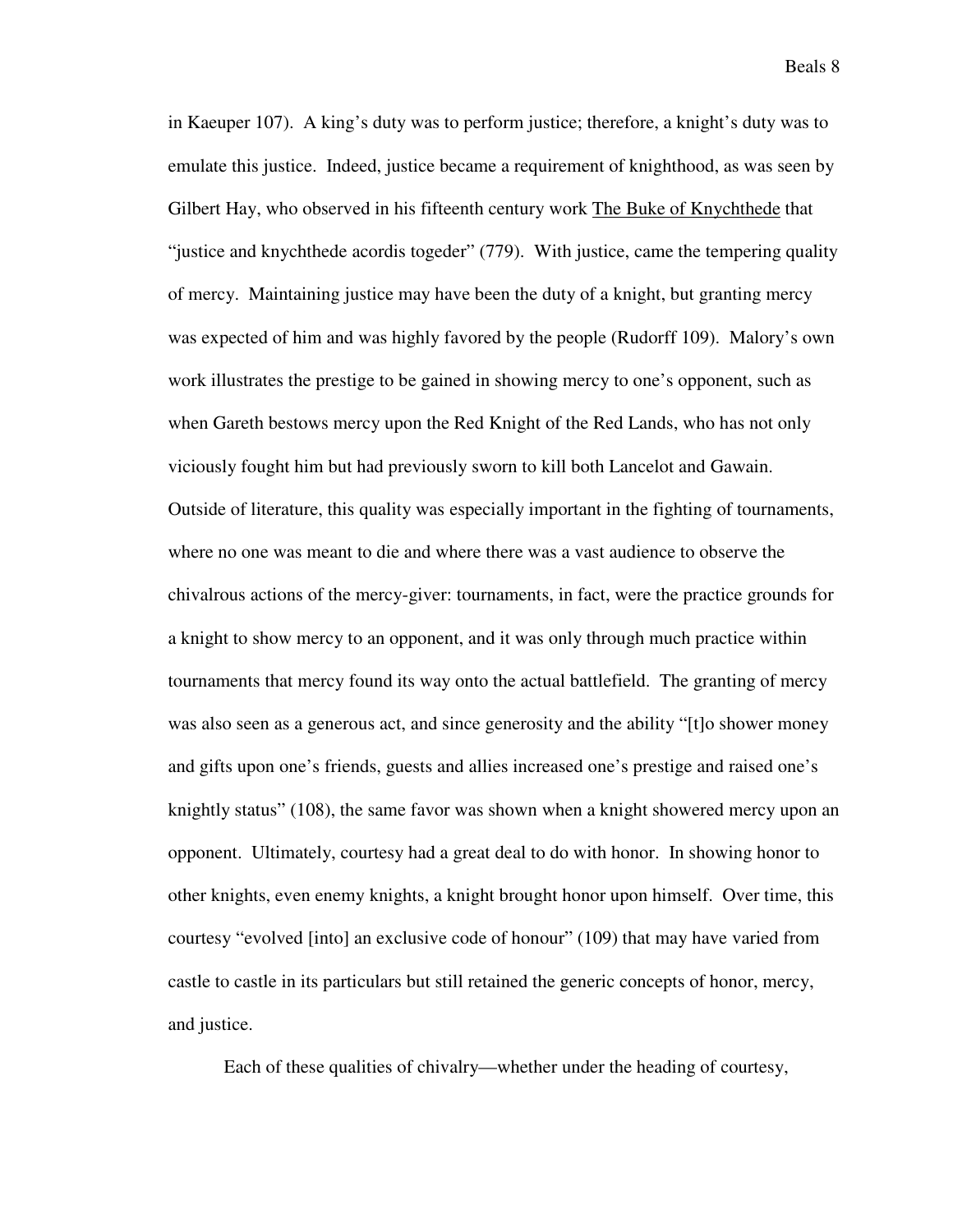loyalty, or bravery—has been presented in terms of a knight's human relations, whether the quality was exhibited to his fellow knights or to his lord; the Christian knight, however, had a master other than his human lord and was expected to perform chivalrous deeds in the name of this master—the Church. Time and again in medieval writing on chivalry, the order of knighthood has been associated with the defense of the Church. John of Salisbury, a twelfth century English scholar, wrote that the duty of knights was "[t]o defend the Church, to assail infidelity, to venerate the priesthood," and only after these chief obligations were they "to protect the poor from injuries, to pacify the province, to pour out their blood for their brothers [as the formula of their oath instructs them], and, if need be, to lay down their lives" (qtd. in Rudorff 110). Such writings led to the mentality that God needed human defenders, which, in turn, led to the Crusades in defense of the Holy Land against the heathen. If, "[a]ccording to the Old French *Order*, 'God and chivalry concord together'" (Schofield 100), such a campaign would fall under the banner of chivalry. It also cannot be denied that the Church's emphasis on the virtues of chivalry provided a greater incentive for knights to follow them, since no chivalrous knight would go against God and the Church. According to Kennedy, the worth of a knight's oath of loyalty to his lord depended "largely for its effectiveness upon the strength of the Christian ideology of knighthood" (28).

Though the Church's interest in chivalry aided in maintaining the relationship between knight and king, it also created a new system of loyalty with knights who were loyal to the Church alone. Instead of pledging their loyalty to a lord who, it was understood, acted in the best interests of the Church, these knights pledged their loyalty directly to the Church. One of the most famous of these religious orders was developed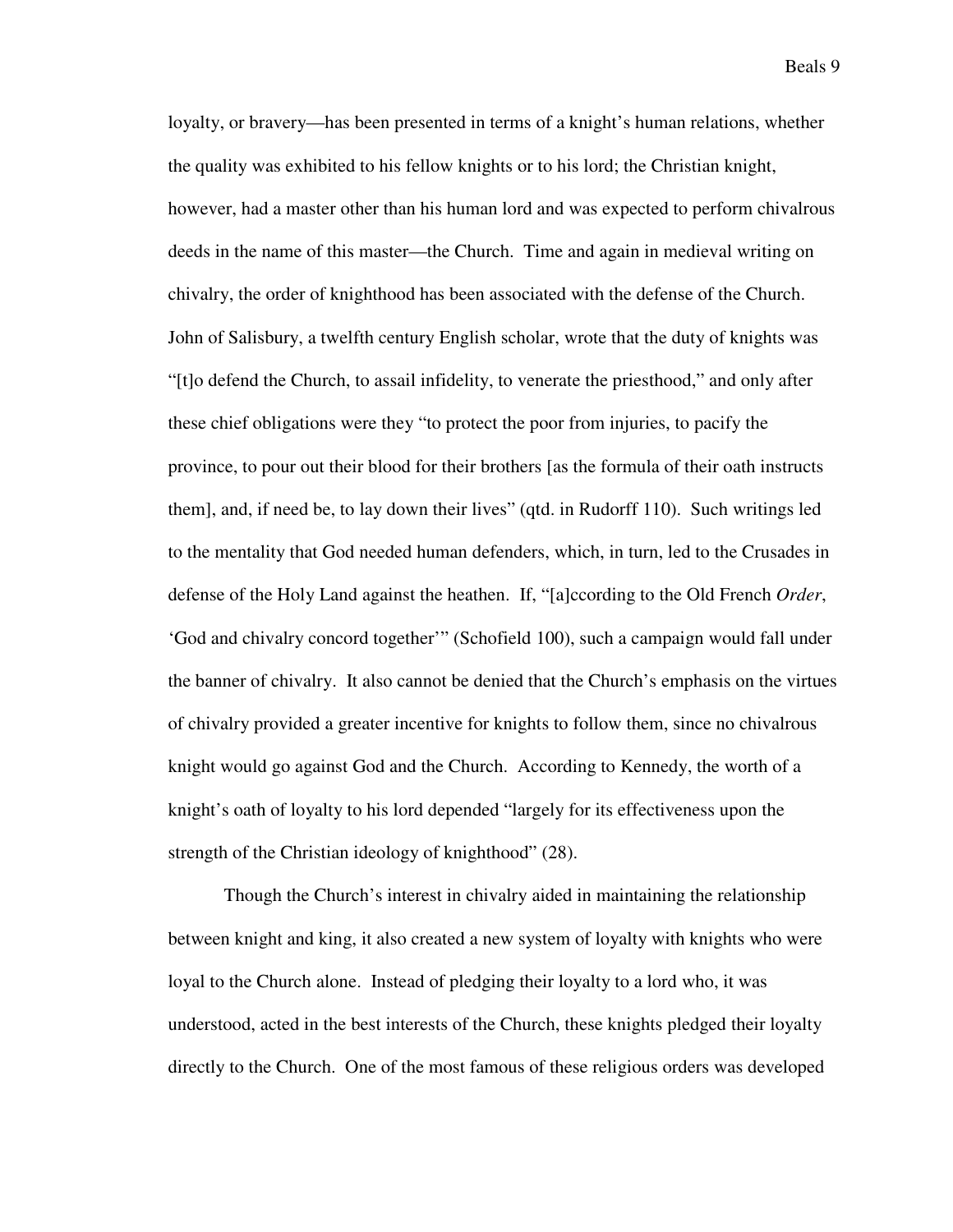by Bernard de Clairvaux in the 1130s and was known as the Knights of the Temple, or the Templar Knights. These knights "lived in conditions of monastic discipline," but instead of giving themselves solely to prayer or the copying of Scriptures, they gave themselves wholly to the art of war and "renounced everything of the outside world except the battlefield" (Rudorff 117). Other lesser-known but equally devout religious orders of knighthood include Hugh de Payens' "Poor Knights," whose main duty was to protect pilgrims journeying to and from the Holy Land, and the Hospitallers of St. Lazarus, an order specifically for knights who had contracted leprosy while fighting in the Holy Land (123).

With the advent of song and story into the knightly tradition, chivalry became highly idealistic. Knights of these tales had pledged loyalty to God and king and faced numerous temptations imposed to draw them away from this loyalty; those that succeeded in overcoming these temptations were depicted as symbols of perfection, having achieved the height of chivalry upon earth. Such intellectual victories are seen in the German literature of Gottfried von Strassburg and Wolfram von Eschenbach, as well as in tales of the Holy Grail Quest (Barber 74, 94). If few knights, even within the realm of fiction, could live up to the lofty standards of this idealized chivalry, there was little hope of achievement for the mere mortal that lived in medieval Europe and fought for his lord. There was, however, a more fleshly side to chivalry, developing in the mid to late twelfth century, that served as a counterbalance to its unattainable, cerebral complement.

During the twelfth century, the presence of ladies began "to give tournaments a more refined, worldly air" (Rudorff 100). It was now common to hear minstrels sing in between jousts and to have knights carry favors—handkerchief, sleeve, etc.—of a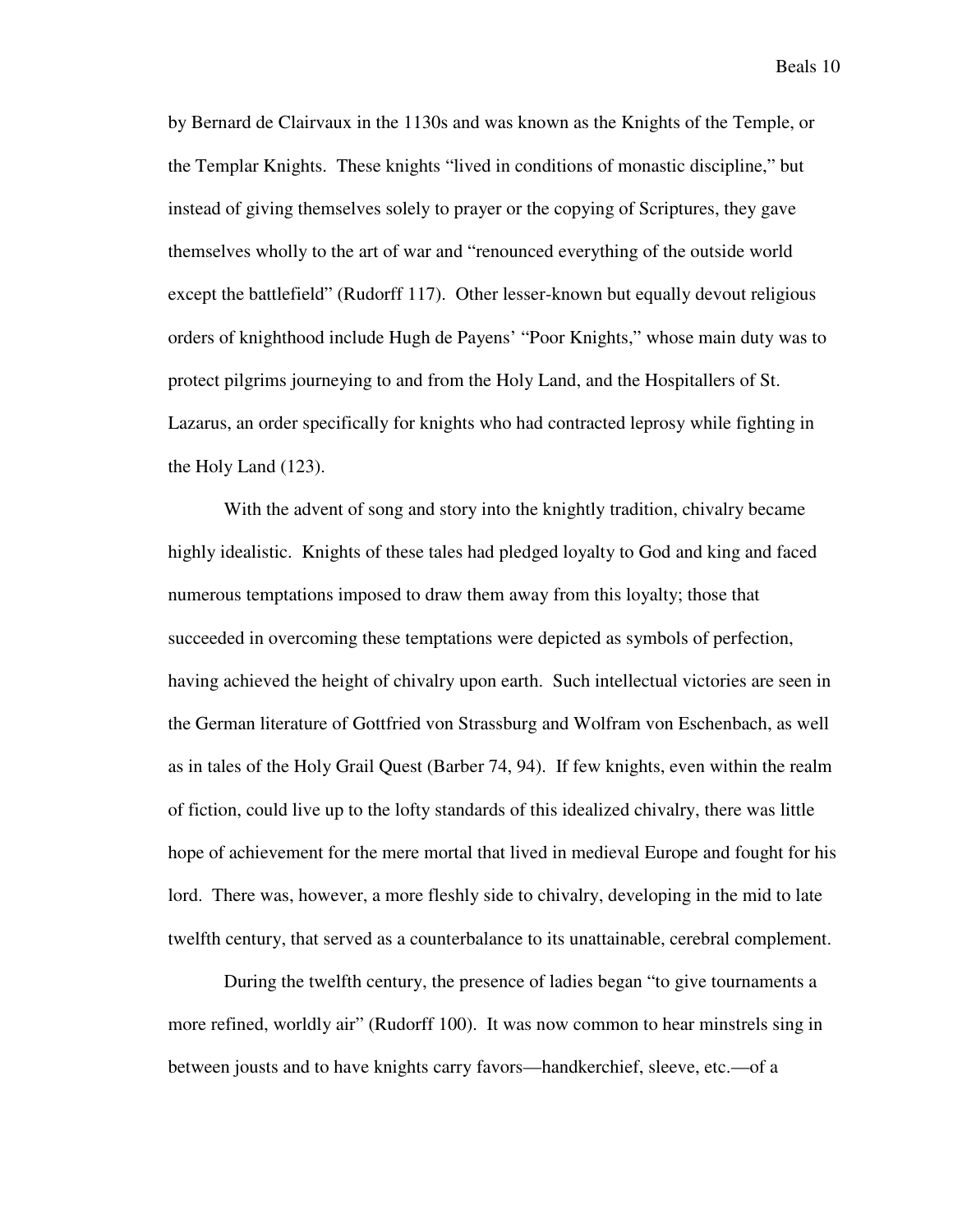favorite lady. Also during this time, chivalric literature underwent a similar change, and knights of song and story began to have another object of loyalty; along with their loyalty to God and king, these knights began to have particular ladies to whom they also owed their loyalty. The most codified literary version of this knight-lady relationship was known as courtly love. It is difficult to determine whether the new interest in tournaments by ladies was the result of the literary climate of the day or whether the literature was influenced by the changing social practices, but what can be said for sure is that by the thirteenth century, "the presence of women" became "the supposed *raison d'être* for the knights' chivalrous exploits" (Young 18). Rudorff captured this growing sentiment of knighthood in his statement that "[b]esides being able to hew his enemies apart, the knight had to sigh like a furnace (and, most important, to be seen to do it) for his lady love"  $(116)$ .

French *troubadours* began the softening of literary chivalric tradition with their poems of "fair ladies and of the heart pangs of their knightly admirers" (Rudorff 152) and German *minnesingers* soon followed with their songs of "*minne* or 'high' or 'exalted' love" (152). Actual courtly love had its beginnings in the court of Marie de Champagne who commissioned writer Chrétien de Troyes to write stories in the tradition of the *troubadours*' poetry. The first result was *Le Chevalier de la Charrete*, or *The Knight of the Cart*, the first tale of the romance between Lancelot and Guenevere (Burns 231). Around the same time that this work was being written, Andreas Capellanus, a French chaplain and writer also thought to have lived at the court of Marie de Champagne, composed a work entitled *De Amor*, or *The Art of Courtly Love*. Among other elements, this work sets down a definition and the specific tenets of courtly love. In summary,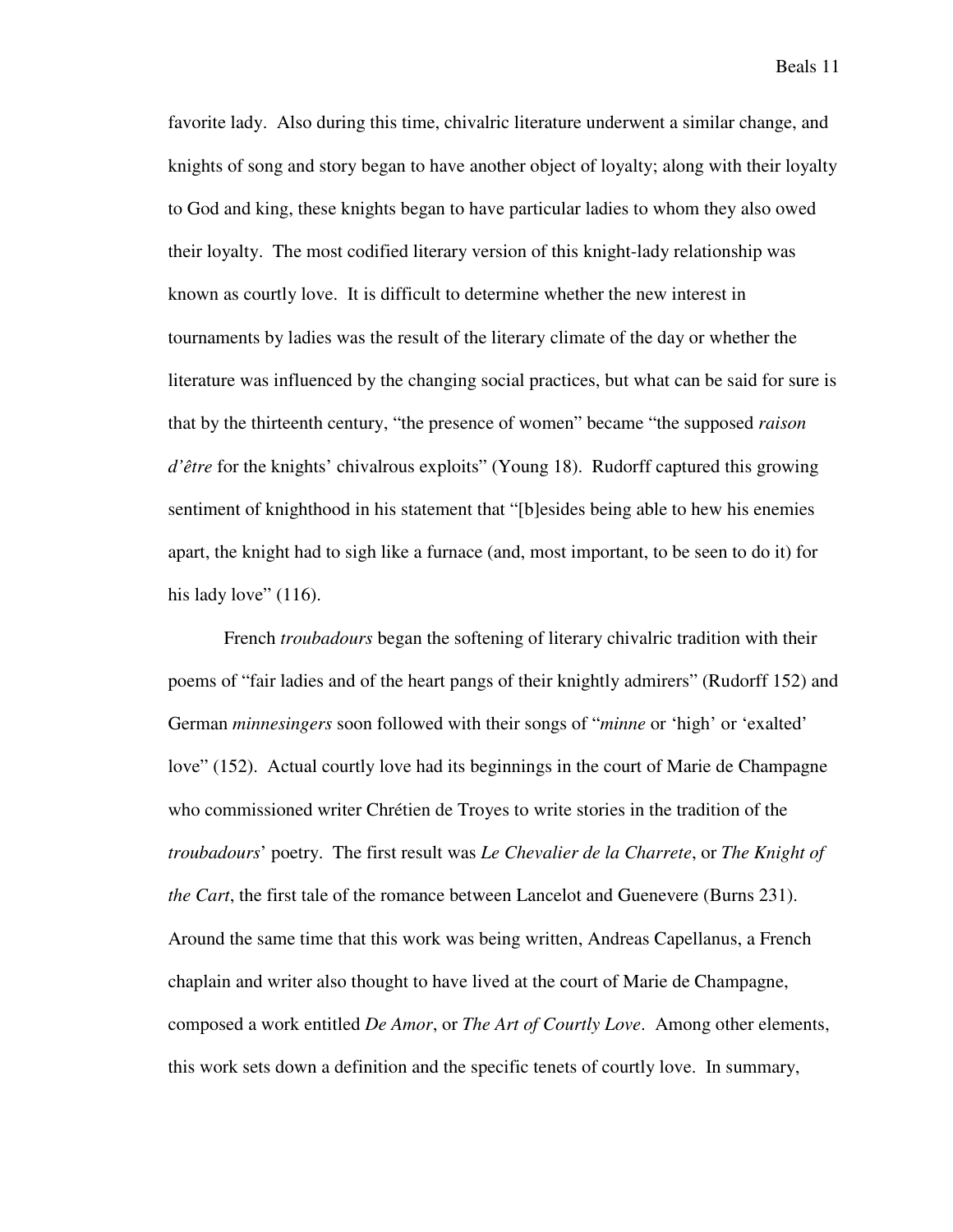courtly love was a secret love shared between a man and a woman who were not married to each other (although they could very well be married to someone else) and manifested itself in love letters, clandestine meetings, and tokens of affection. This love was usually not consummated since the very nature of the love was that of striving, and a love quickly gained was considered less valuable. Everything that a lover did, he or she did with the thought of the other in mind (Painter 117-19). Knights had now become the vassals of a particular lady, a position that brought with it a different set of customs, manners, and understandings that became assimilated into the chivalric tradition and "laid the foundation of courtly chivalry" (113-14).

With the advent of courtly love into chivalric tradition, the qualities of knighthood did not change—heraldry increased, and knights were still expected to exhibit bravery, loyalty, and courtesy and to protect the Church—but the reason for these acts of devotion changed. Whereas the former chivalry was performed for a lord, whether the king, the Church, or some other high-ranking official, this new chivalry was undertaken for the sake of a lady. Heraldry began to include ladies' favors, such as Elaine's and Guenevere's sleeves that Lancelot wears in his helmet in Malory's work, and it became more common for knights to bear shields portraying the Virgin Mary (Rudorff 104). Even the traditional knightly qualities of bravery, loyalty, and courtesy became the outworking of a love for one's lady instead of one's lord; such sentiment occurs numerous times in Malory's work, in which, as Schofield observed, "true love is exalted as a noble inspiration to valour" (108).

These two sides of chivalry, however, did not come together as cleanly as one may think. One reason for this discrepancy was that while chivalry among knights for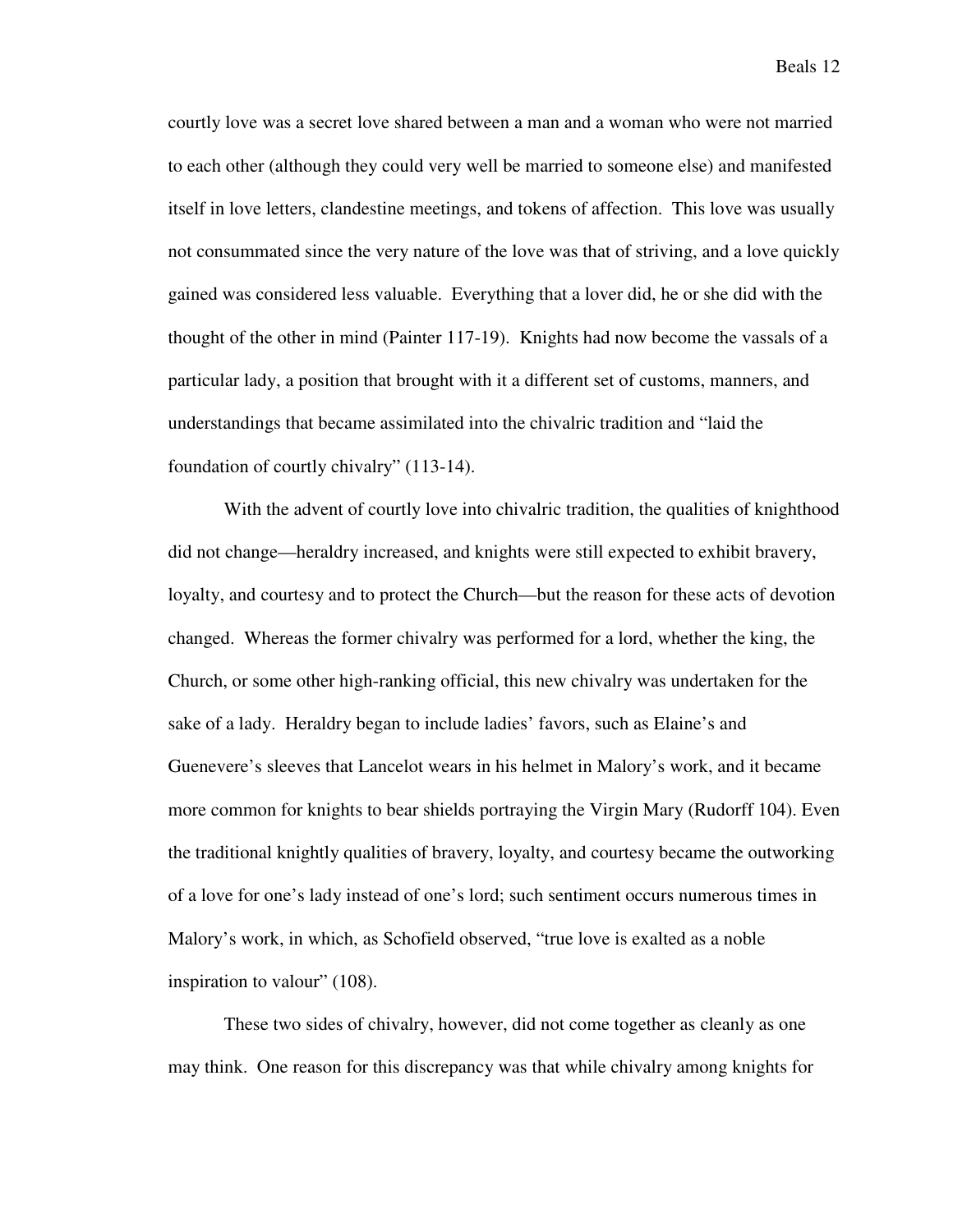the sake of a lord had existed for centuries in both literature and practice, courtly love was predominantly a literary phenomenon (Denomy 46). Though there were those of the nobility whose relationships adhered to the standards of courtly love, the spread of this idea was due more to literature than to practice. In an era where most of the men were either absent or had been lost fighting in the Crusades, literature favored a predominantly female audience. People like Marie de Champagne were enamored of the idea of courtly love and enjoyed to read stories about it, but courtly love as an actual practice was rare. Thus, a split formed in chivalry, dividing the codes that real knights actually followed from the more idealized chivalry of literature. This literary chivalry, which still retained all the characteristics of chivalry as it had been known for centuries but had now added the element of romantic love, is what is found in Malory's *Le Morte d'Arthur*, immortalized in the written word.

Malory's purpose in composing his vast work was to present an English "unified Arthuriad," that would collect all the tales told of King Arthur over the previous nine hundred odd years and present them in one great story (Moorman, "Courtly Love" 163). Such a composition would look back at tales from the initial form of chivalry, as well as stories from the new chivalry that included courtly love. Because Malory allowed himself such a vast scope of literature to pull from, he was able to watch the transition of chivalry and to see both the advantages and disadvantages that courtly love brought to chivalry. Whether Malory intended to set down a treatise on chivalry or simply to retell the story that he had such a passion for, his work captures the predicament that many aspiring knights faced in the attempt to combine chivalry and courtly love. Kennedy describes this quandary as follows: "Not many men could ever achieve this ideal of True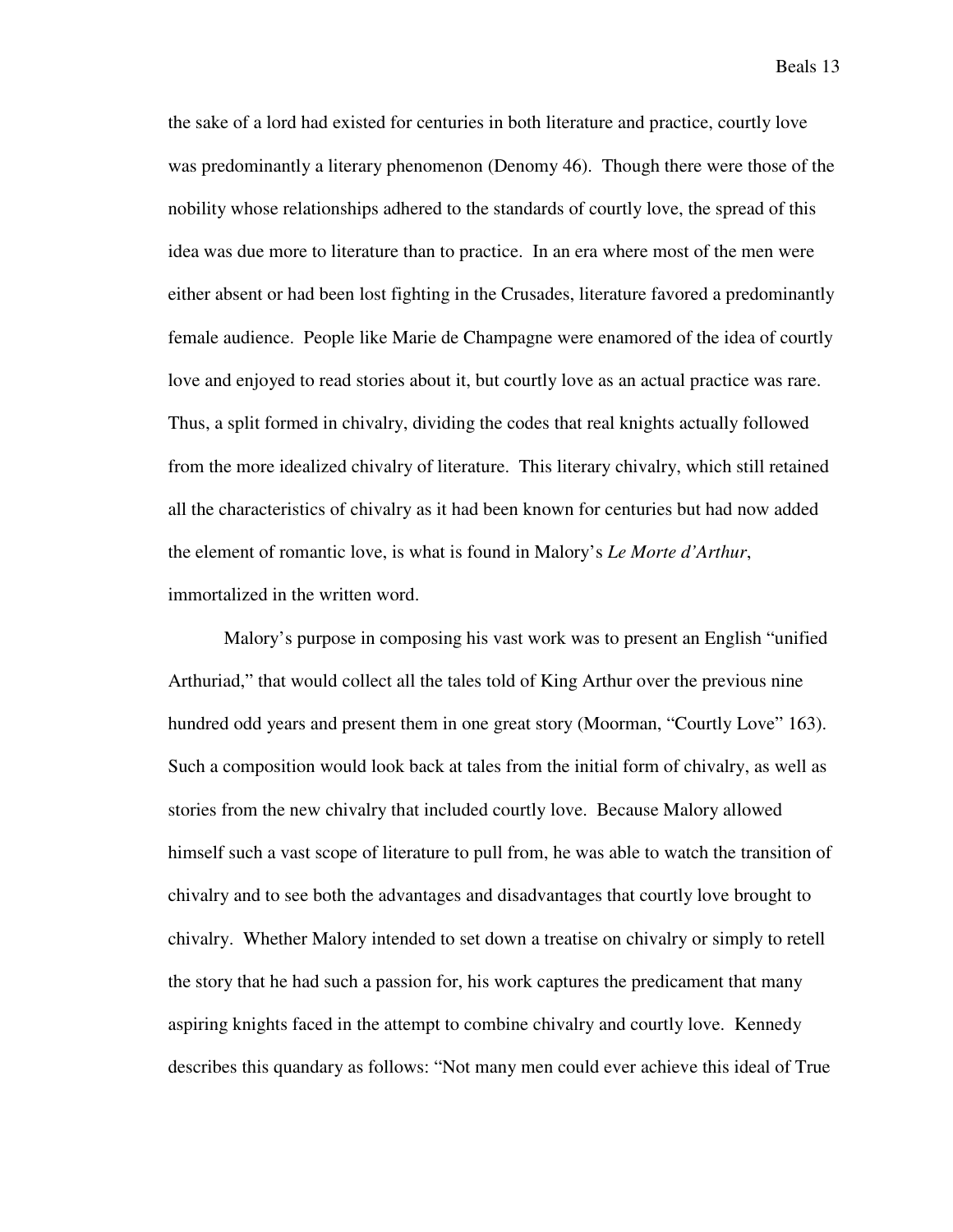knighthood, because most would find it too difficult to resolve the conflicts which could arise between service to God and service to one's lady or between service to one's king and country and service to one's lady" (99).

It is due to such disadvantages that the chivalrous knights of Malory's work develop inconsistencies in their otherwise pristine characters. Knights of *Le Morte d'Arthur* face conflicting loyalties, confused ambitions, and problematic situations, all due to the conflict of traditional chivalry with courtly love. These inconsistencies are seen in the three knights who have their own books in *Le Morte d'Arthur*: Lancelot, Gareth, and Tristram.

## *Part II: Chivalry in the Tales of the Three Knights*

When Malory tells the story of these three knights his ordering is important and illustrates a timeline of the degradation of chivalry in Arthur's court. The first knight mentioned is Lancelot in "The Noble Tale of Sir Launcelot Du Lake." Gareth is next with "The Tale of Sir Gareth of Orkeney," and Tristram follows with "The Fyrste and the Secunde Boke of Syr Trystrams de Lyones." After these two books and a book on the Grail quest, Lancelot has another book entitled "The Tale of Sir Launcelot and Quene Gwenyvere." With the two halves of Lancelot's story as bookends, the tales of these three knights present the difficulty in reconciling the two sides that chivalry had developed—traditional chivalry and the new chivalry with courtly love—from its seemingly innocent and benign beginnings to its tragic end.

Lancelot's first tale shows the union of traditional chivalry with courtly love in its best light. The entire tale is the success story of Lancelot's combining his allegiance to Arthur and knightly virtues with his chaste loyalty to Guenevere. The tale begins by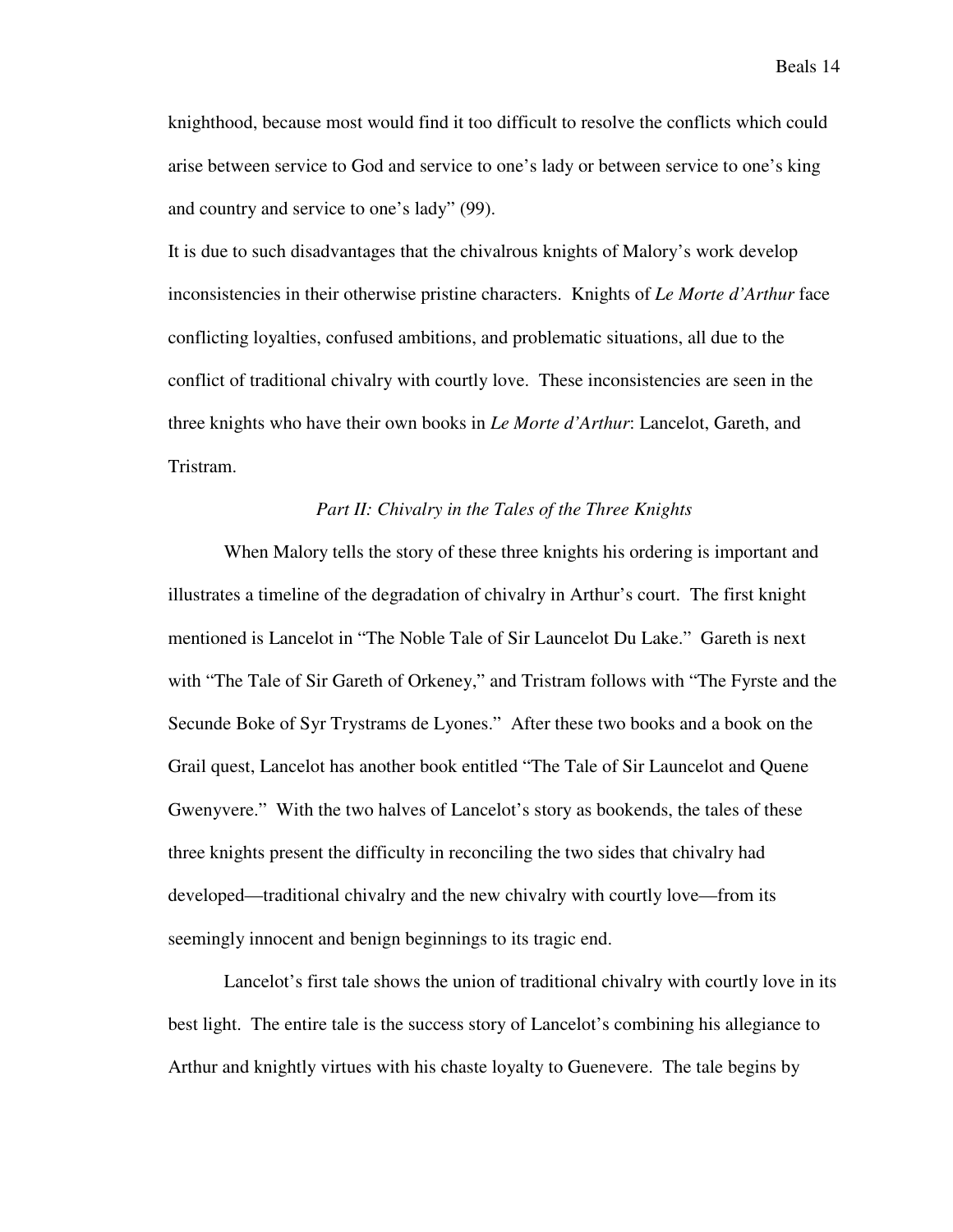expounding Lancelot's fame as the best knight at Arthur's court: "But in especiall hit [prouesse] was prevyd on Sir Launcelot de Lake, for in all turnementes, justys, and dedys of armys, both for lyff and deth, he passed all other knyghtes—and at no tyme was he ovircom but yf hit were by treson other inchauntement" (Malory 151). Lancelot is also presented from the very beginning as being the favorite knight of the queen, and Malory makes no secret that he loves her in return: "Wherefore Quene Gwenyvere had hym in grete favoure aboven all other knyghtis, and so he loved the Quene agayne aboven all other ladyes dayes of his lyff . . ." (152). With these two qualities combined, Lancelot is shown to be the epitome of chivalry, both as the ideal knight and the ideal courtly lover (Kennedy 98). The first event in this tale of Lancelot continues the theme of Lancelot's perfect combination of chivalry and courtly love. When he is taken prisoner by the four ladies of the Castell Charyot, one of them being the enchantress Morgan le Fay, the ladies all desire that he will choose one of them to be his wife. They know that he is "the noblest knight lyvyng" and that "there can no lady have thy love but one, and that is Quene Gwenyvere" (Malory 155)—both qualities of the combined chivalry—yet they would have him leave Guenevere for one of them or else remain in their prison. Lancelot passes this first test of loyalty by refusing them: "Yet had I lever dye in this preson with worshyp than to have one of you to my paramoure, magré myne hede" (155).

After this glorious setup of Lancelot, the tale regales his knightly qualities. In his humorous encounter with Sir Belleus, Lancelot grants him mercy and helps treat the wounds that Belleus has sustained through their duel: ". . . for this knight is a good man and a knight of aventures . . . and whan that I yelded me unto hym he laffte me goodly, and hath staunched my bloode" (Malory 157). At King Bagdemagus' tournament,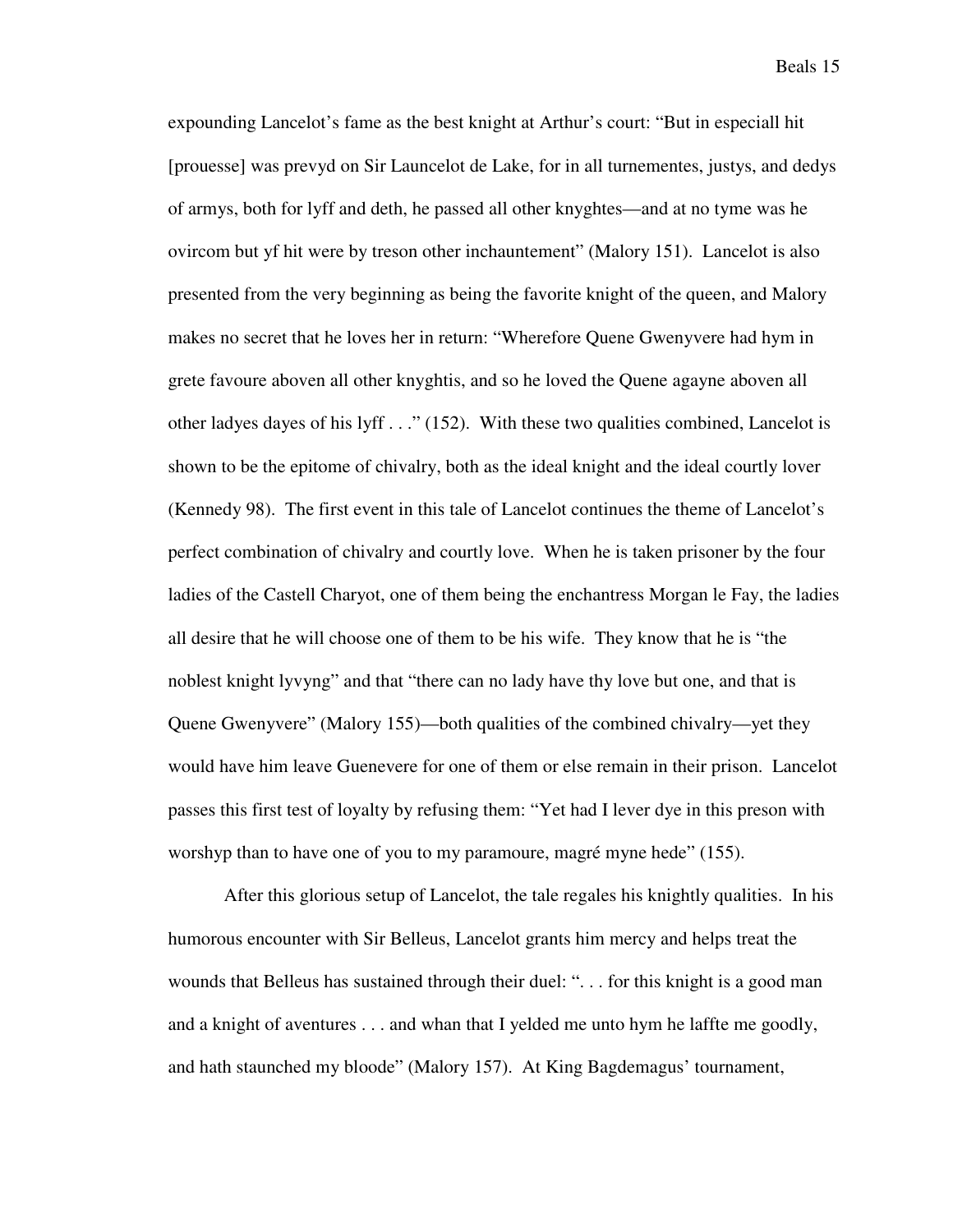Lancelot displays his battle prowess by defeating all the knights he stands up against. Lancelot's fight to maintain justice within Arthur's realm is shown in his battle with the evil knight Terquyne, who is holding "three score and foure prisoners" (161). In return for the release of the prisoners, Lancelot must disclose his identity, even though he knows that Terquyne hates him more than any other knight. Despite the danger, Lancelot fearlessly announces himself to the evil knight: ". . . know that I am Sir Launcelot du Lake, Kynge Bannys son of Benwyke, and verry knight of the Table Rounde. And now I defyghe the—and do thy beste!" (162). Lancelot's bravery in announcing himself to Terquyne is shown in the fact that Lancelot has killed Terquyne's brother; therefore, Terquyne "will not give up the blood feud and so Lancelot is forced to fight him to the death" (Kennedy 203).

After his defeat of Terquyne, Lancelot moves on to rid the realm of Sir Perys de Foreste Savage, a knight who "dystressis all ladyes and jantylwomen, and at the leste he robbyth them other lyeth by hem" (163). It is at this encounter in the Forest Savage that Lancelot is again reminded of his relationship with Guenevere, and once again, he must defend his purity in both love and chivalry. To the question of why he will not marry, Lancelot announces that to marry would mean to retire from the life of "armys and turnamentis, batellys and adventures" (Malory 164), a life that would not only displease Lancelot but would also decrease his loyalty to his lord and therefore to chivalry. As to the allegation that his love for Guenevere is in any way unchivalrous or that she is his paramour, Lancelot explains why he will have no paramours: ". . . in prencipall for drede of God, for knyghtes that bene adventures sholde nat be advoutrers nothir lecherous, for than they be nat happy nother fortunate unto the werrys . . ." (164). Lancelot's denial of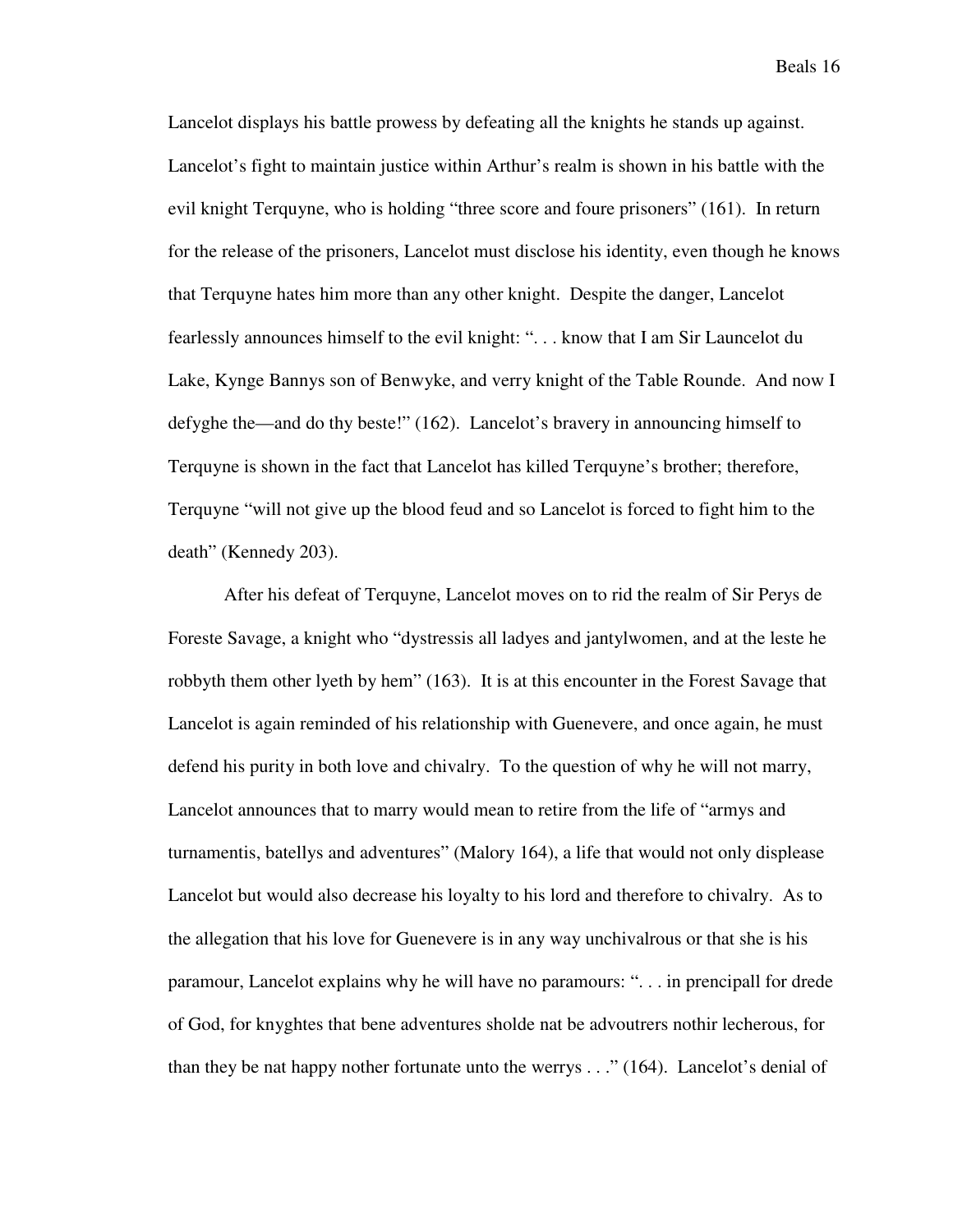all but the purest love that a knight holds for his lady not only preserves his loyalty to Guenevere, but also his loyalty to the religious element of his knightly code. As Kennedy points out, "he has determined to remain perfectly chaste, 'for drede of God'" (113).

After this transcendent moment, Lancelot moves on to display more knightly qualities. After slaying two giants and rescuing the women that they have been holding prisoner (Malory 165), Lancelot rescues Sir Kay from four knights who are unfairly pursuing and attacking him. Not only does Lancelot defeat four knights at once in his rescue of Sir Kay, but the next morning, he takes Kay's armor and leaves Kay his own so that no one will bother Sir Kay anymore: "And bycause of his armoure and shylde I am sure I shall ryde in pease" (167). Because he is wearing Sir Kay's armor, knights are more likely to attack him—as do Sir Gawtere, Sir Gylmere, and Sir Raynolde—believing him to be less than what he is. When Lancelot defeats these three knights, he sends them to Arthur's court to present themselves to Guenevere; this is in part to pay honor to his lady, but also to bring glory to Sir Kay, since he tells them to go in Kay's name, revealing his humility. When four of Arthur's knights, including Sir Gawain, present a goodnatured challenge to Lancelot, he defeats all four of them without revealing his identity (169-71). This sense of humility, according to Hay, falls under the umbrella of courtesy in chivalry: ". . . tharfore, thare sulde na knycht be hautayn, na feir, na prydefull, na presumptuous, bot ever with mekenes, and clemencé, and humilitee, be symple as a may  $\ldots$ ." (780).

Lancelot's greatest challenge within this tale occurs when he comes across Sir Meliot de Logris, who has been wounded and whose wound has been enchanted so that it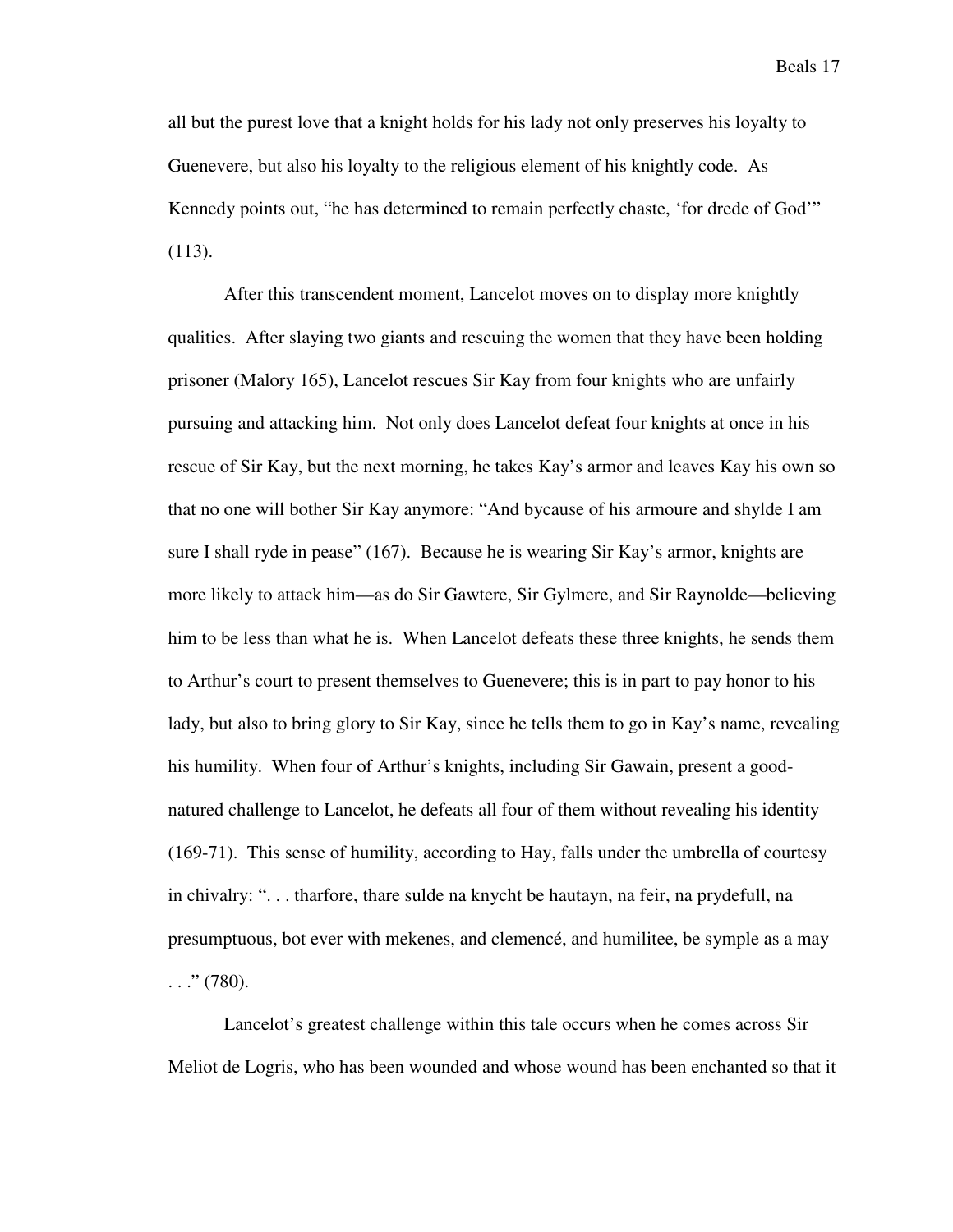may never heal. Lancelot must journey to the Chapel Perilous to obtain a "swerde and a blody cloth" (Malory 171) that will break the enchantment. The Chapel Perilous tests Lancelot's bravery, as well as his courtesy toward the wounded knight, as he must walk into the chapel among the "thirty grete knyghtes" (171) that stand guard in order to obtain the two objects. When he does so, the earth shakes and the knights tempt him to drop the sword; he does not and, upon leaving the chapel, learns from the "fayre lady" (172) that had he dropped it, he would never have seen Guenevere again. This reference to Guenevere moves the Chapel Perilous from a test of mere knightly courage toward a test of his loyalty to Guenevere.

If the fact that Lancelot held onto the sword throughout the earthquake serves as the first test of his loyalty to Guenevere, the second test occurs when the lady orders Lancelot to "kysse me but onys" (Malory 172), to which Lancelot refuses. Though Lancelot's refusal to kiss the damsel may be interpreted as "radical" or "inflexible" (Kennedy 115)—since, as Benton claims, "kisses and embraces . . . were often a part of medieval greetings" (30)—his refusal illustrates his absolute devotion to Guenevere. Lancelot's answer seems to have been validated in this case since the damsel clearly does not have a simple greeting kiss in mind, stating that whether he will or will not, she will at the least have his dead body for her own—". . . and dayly I sholde have clypped the and kissed the, dispyte of Quene Gwenyvere" (Malory 172). In his prudent decision to abstain from kissing, Lancelot has preserved himself from any chance of being unfaithful to Guenevere.

In the process of having his loyalty to Guenevere tested, Lancelot's Christian virtues are also tested, according to Kennedy, who asserts that "Malory transforms the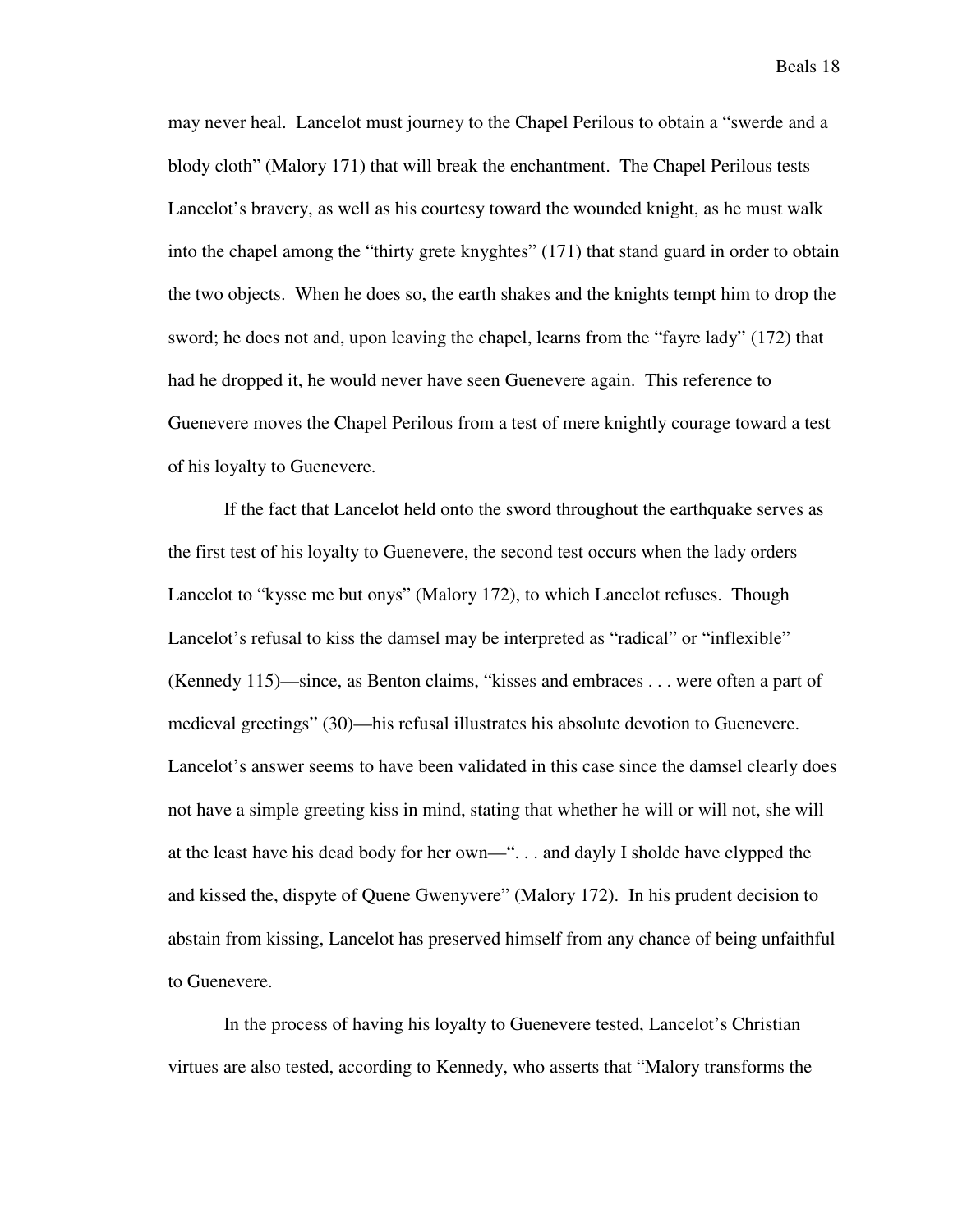Chapel Perilous episode into a test of Lancelot's chastity as well has his piety" (115). His calling on divine help—"Jesu preserve me frome your subtyle crauftys" (Malory 172)—illustrates the religious element of his challenge. Thus, the Chapel Perilous has served as a test of Lancelot's preservation of chivalry, in the form of bravery and piety, and courtly love, in his loyalty to Guenevere. Lancelot's career reaches a high upon his miraculous healing of Meliot, and Lancelot prepares to return to Arthur's court, where he will be welcomed by those who have witnessed his peerless quest for justice, and where accounts will be told of his matchless chivalry (172-73).

Before reaching the court, however, Lancelot experiences one last adventure. A lady is being pursued by her husband, Sir Pedyvere, who is threatening to kill her for being unfaithful, even though the lady claims that she has done nothing wrong. Lancelot attempts to protect the lady, but the knight, through trickery, distracts Lancelot and cuts off the lady's head. Lancelot is horrified and fights the knight until the knight cries mercy, upon which Lancelot sends him to Guenevere to ask mercy of her (Malory 174- 75). This episode seems out of place between the climax of Chapel Perilous and the glorious return to Arthur's court. It is almost foreshadowing in its portrayal of suspected adultery and the tragic end of the supposed adulteress. Lancelot even claims that the knight "haste shamed me for evir!" (175). Though Lancelot has emerged from his exploits as victoriously chivalrous, this event foreshadows the darkness that will soon intrude upon his perfect knighthood.

This first half of Lancelot's story serves two purposes. First, it establishes Lancelot as "the grettyste name of ony knight of the worlde" (Malory 176-77). His "noblesse de courage" or "greatness of spirit" (Kennedy 108) is clearly portrayed in his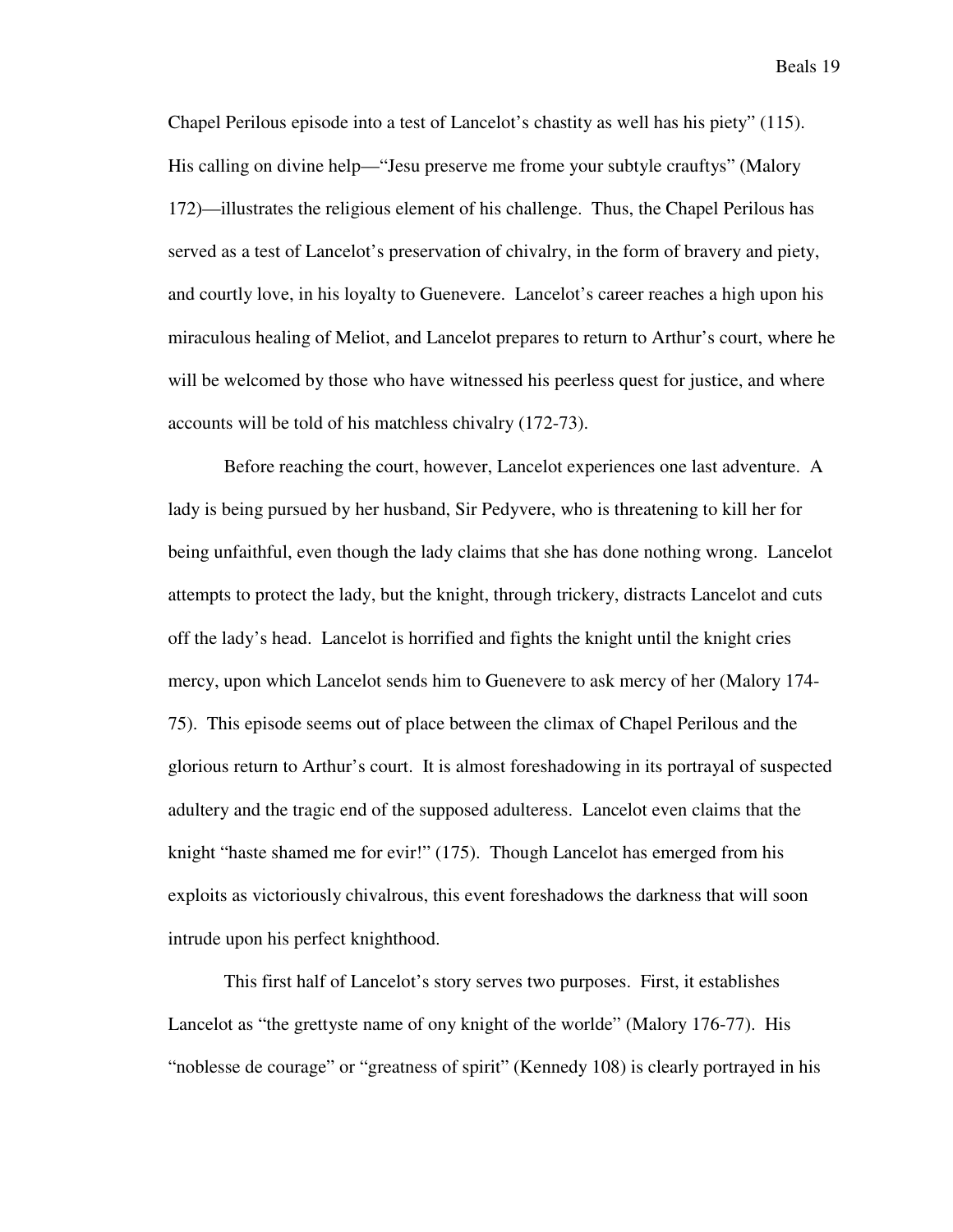exploits to bring honor to Arthur's court and justice to Arthur's realm. According to Lancelot, knights are bound by a code, a high calling, and he aligns his life in accordance with this code. Not only does he set this high calling as a goal to aspire to, but he actually achieves it and becomes the epitome of chivalry (Benson 91).

The second purpose of this tale of Lancelot is to set up his relationship with Guenevere. Lancelot's speech on the importance of a knight's remaining pure, as well as his denunciation of paramours, seems to solidify his innocence with regard to Guenevere. He loves her, but this, too, is in accordance with the new parameters of chivalry as they relate to courtly love. In loving Guenevere from a distance and in performing all his great deeds in her honor, Lancelot remains a truly chivalrous knight, loyal to his lord, his oath of knighthood, and his lady (Kennedy 112). So far, then, there is no inconsistency in Lancelot's combining of the old chivalry with the new. He seems to have reconciled them to each other in a way that is plausible to aspire to and proper to live by. This tale sets him up at the highest point that he can possibly reach. According to Benson, "[i]t defines his noble character, brings his relation to Guenevere to the center of the action, and shows in action the ideal of knighthood that had been abstractly stated in the oath required of Arthur's knights at the founding of the Round Table . . ." (90). Though Lancelot has reached the pinnacle of his chivalrous career, the accusations he receives regarding Guenevere illustrate the fine line that he walks in his observance of chivalry. If allegations are being placed against him now, while he is at the height of both chivalry and courtly love, he has no room for faltering and, therefore, no room for human failing. Since Lancelot is indeed human, this pedestal can only portend the downward movement that must follow such a lofty achievement.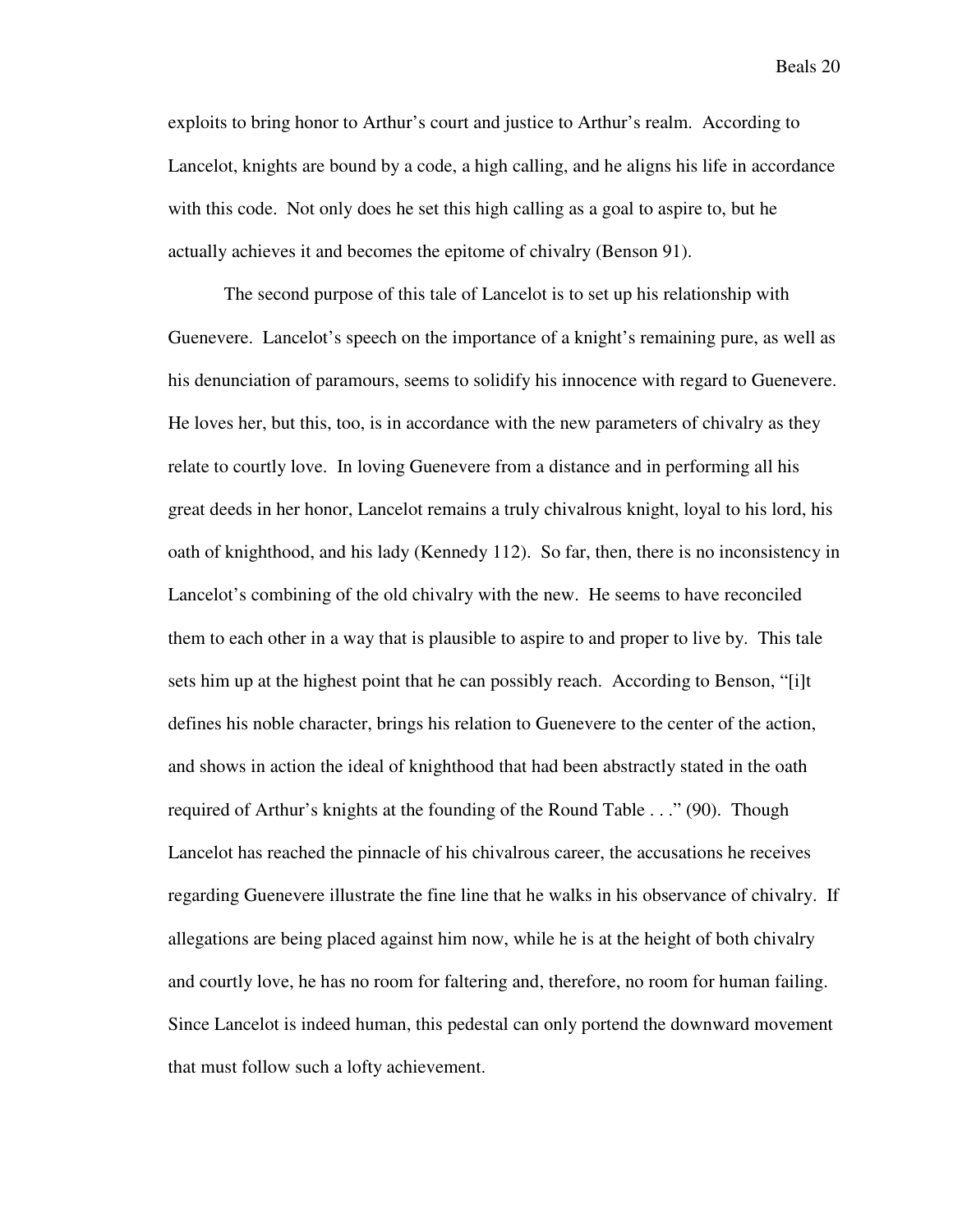Gareth represents this next step toward a breakdown in chivalry. His tale appears to be a highly successful, Cinderella story, in which the main character moves from being confined to the kitchen to marrying a princess; the very placement of Gareth's tale, however, "[c]oming as it does between the first, deceptively innocent signs of courtly love in Lancelot and the actual adultery of the 'Tale of Tristram'" (Moorman, *Book* 19), seems to suggest a degradation of courtly love and, subsequently, of chivalry. Something happens between the perfect blend of chivalry and courtly love in "The Noble Tale of Sir Launcelot Du Lake" and the perversion of courtly love in "The Fyrste and the Secunde Boke of Syr Trystrams de Lyones," and a look at Gareth's treatment of chivalry and courtly love will shed light on this collapse.

When Gareth first arrives at Arthur's court, no one knows who he is or where he has come from, and since Gareth has no intention of revealing his identity, all anyone knows about him is that he is "the goodlyest yonge man and the fayreste that ever they all sawe" (Malory 178). His request of Arthur does nothing to help the court determine who he is: he asks that he may be given food and drink for one year and that after that year is up, he will be granted two other requests. He is what literature calls the "Fair Unknown"—the handsome young man that is only known by his nickname and must undergo a quest to find out who he is (Benson 102). Gareth's nickname—Beaumains, or "Fayre Handys" (179)—is given him by Sir Kay, who mocks his choice to dwell in the kitchen and decides that "he is a vylayne borne, and never woll make man—for and he had be com of jantyllmen, he wolde have axed horse and armour . . ." (179). Gareth humbly takes no heed of Kay's scorn, however, and continues to live among the kitchen staff: "And so he endured all that twelvemonthe and never displeased man nother chylde,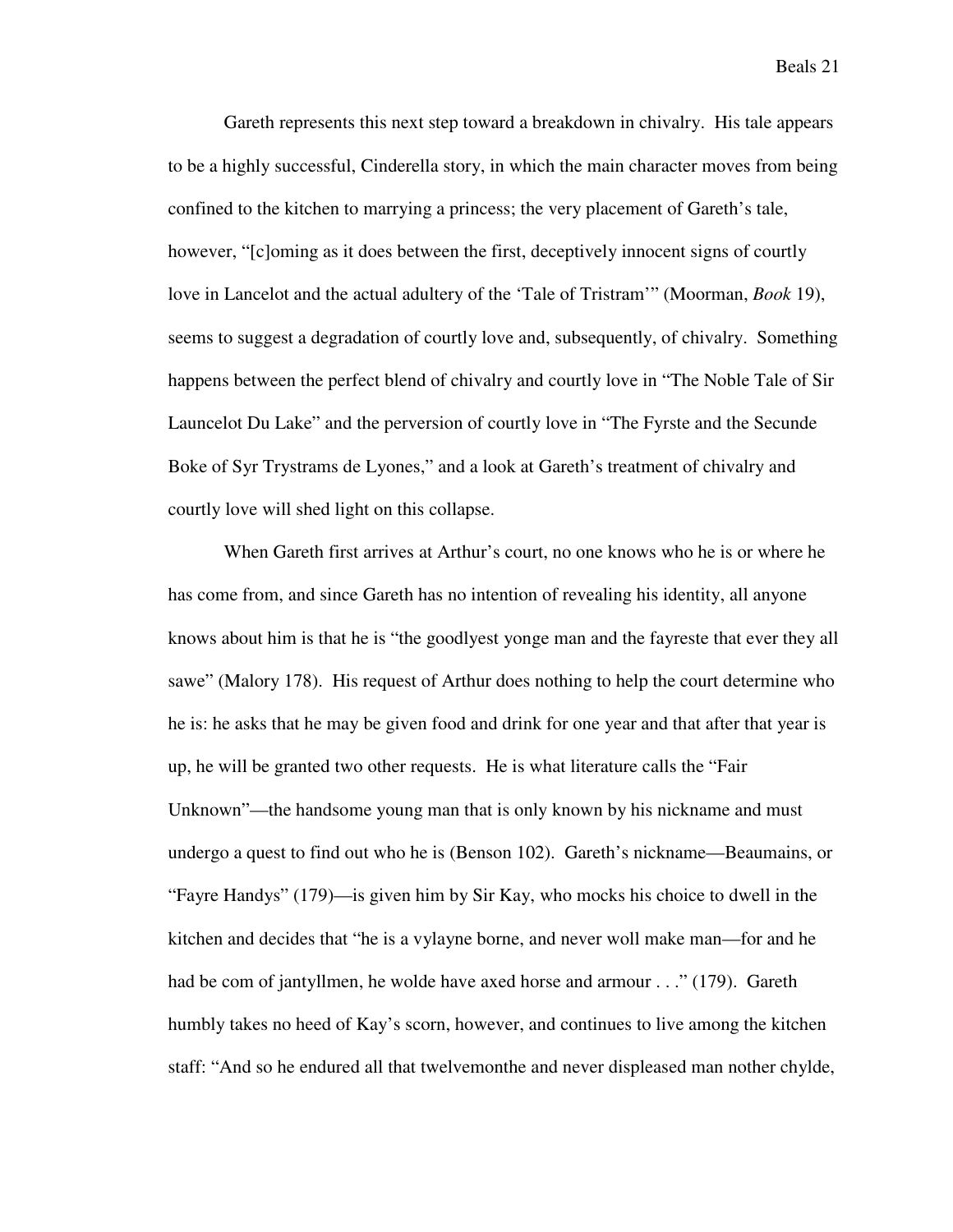but allwayes he was meke and mylde" (179). Gareth also proves himself to be skilled in soldiery and attracts the attention of Lancelot and Gawain, Arthur's best knights, who want to get to know him better; however, Gareth humbly declines their offers and remains under the authority of Sir Kay.

Gareth's circumstances change when, after a year has passed, a damsel arrives, who is seeking help for her sister, who is being held captive by the Red Knight of the Red Lands. None of Arthur's knights will take up this challenge until Gareth claims his second and third requests: to be given the quest of helping this lady and to be knighted by Lancelot after he has proved himself. The lady resents this arrangement—"Shall I have none but one that is your kychyn knave?" (Malory 181)—but Gareth is given the task nonetheless, and after defeating both Sir Kay and Lancelot in a joust, he finally reveals himself—though only to Lancelot—and Lancelot knights him (182). The fact that Gareth's name is not even mentioned until after he has proved himself worthy to be a knight shows his humility. His identity reveals him not only to be Sir Gawain's brother but also the son of King Lot and Queen Morgause of Orkney. He does not want to be knighted, however, because of his brother or because of his ancestry: he wants to achieve knighthood through his own merit. Gareth's humility and desire "[t]o prove his worthiness of his name" is what, according to Benson, prompts him to "adopt a disguise" and serve in the kitchen of Arthur's castle (102). Gareth has spent a year in preparation for this quest and will now devote himself totally to Lady Lyones and her rescue.

This newly bestowed knighthood of Gareth's is not greeted with cheers and applause but rather with scorn and derision by the damsel Lyonet. Still peeved that Arthur has sent a knave who "stynkyst all of the kychyn" (Malory 182), Lyonet claims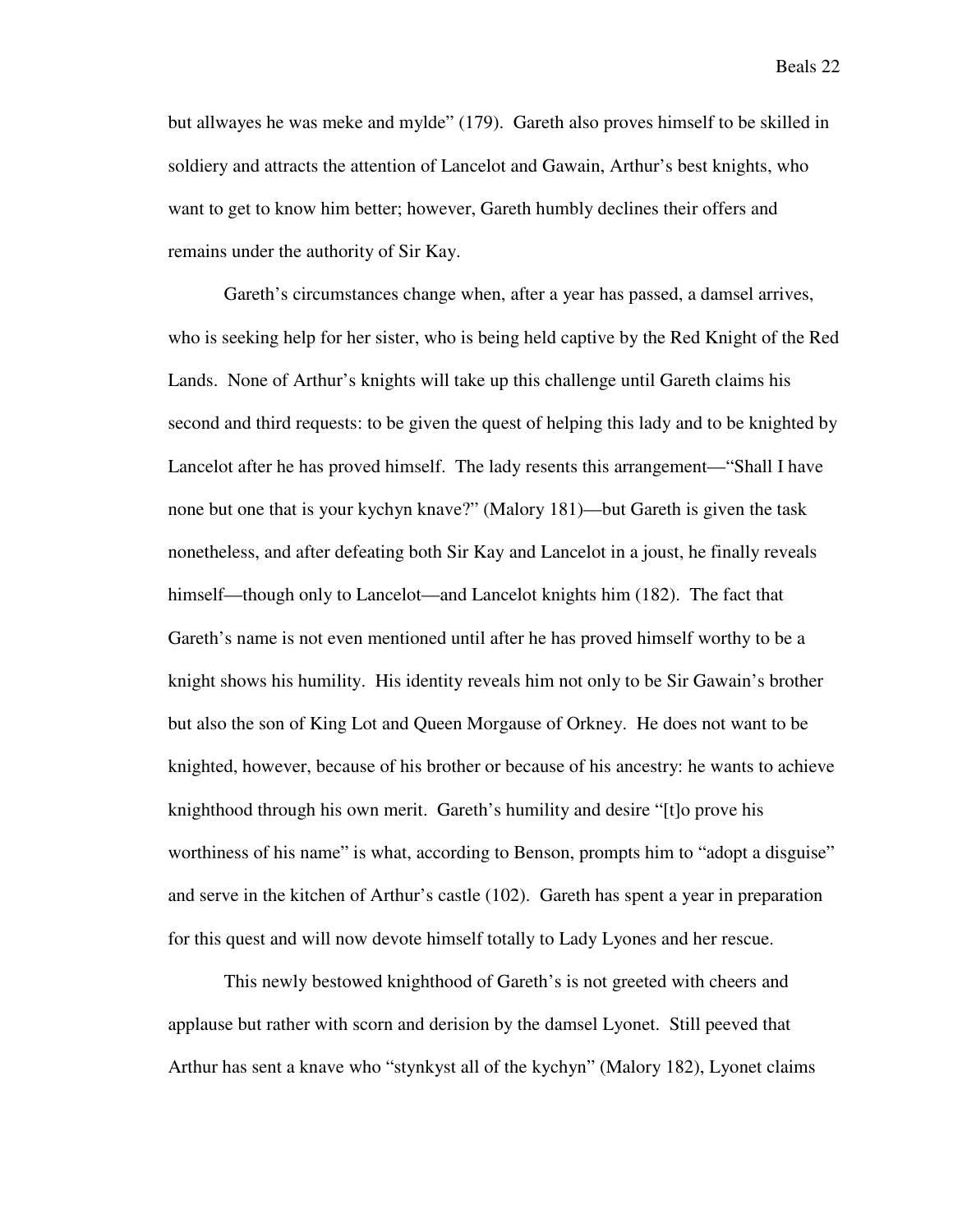that Gareth did not win against Kay and Lancelot fairly but by "myssehappe" (183). This pattern of Gareth's great victories and Lyonet's great scorn continues throughout the journey to Lady Lyones' prison and accentuates Gareth's qualities of patience and humility. When Gareth defeats two knights at a river crossing, Lyonet claims that "the fyrste knight his horse stumbled" and that "the laste knight, by myshappe thou camyste behynde hym, and by myssefortune thou slewyst hym" (184). Gareth comes back with the resolution that he will continue his endeavors to rescue Lyones, despite what Lyonet says: "... therefore I recke nat what ye sey, so that I may wynne your lady" (184). When Gareth faces the Black Knight, the Green Knight, and the Red Knight in succession, Lyonet even encourages his foes so that she may be rid of Gareth (185-90); yet Gareth perseveres and even grants mercy to the knights that yield to him—another example of his chivalry.

It is not until Gareth fearlessly decides to do battle with the Blue Knight that Lyonet has a change of heart and apologizes to Gareth for how appallingly she has treated him. His manner in relation to her has touched her and has convinced her that he must be of noble lineage after all: ". . . for so fowle and shamfully dud never woman revile a knight as I have done you, and ever curteysly ye have suffyrde me—and that com never but of jantyll bloode" (Malory 192). Gareth's humility and long-suffering have not only proved his loyalty to his lady but have proved his excellence in chivalry and perfection of courtesy (Benson 103). His last example of courtesy before he reaches the Castel Perilous is while staying in the castle of the Blue Knight, whose name is Persaunte. Persaunte sends his beautiful daughter to Gareth's bed to see whether or not he will show himself to be a courteous knight, and Gareth passes the tests of both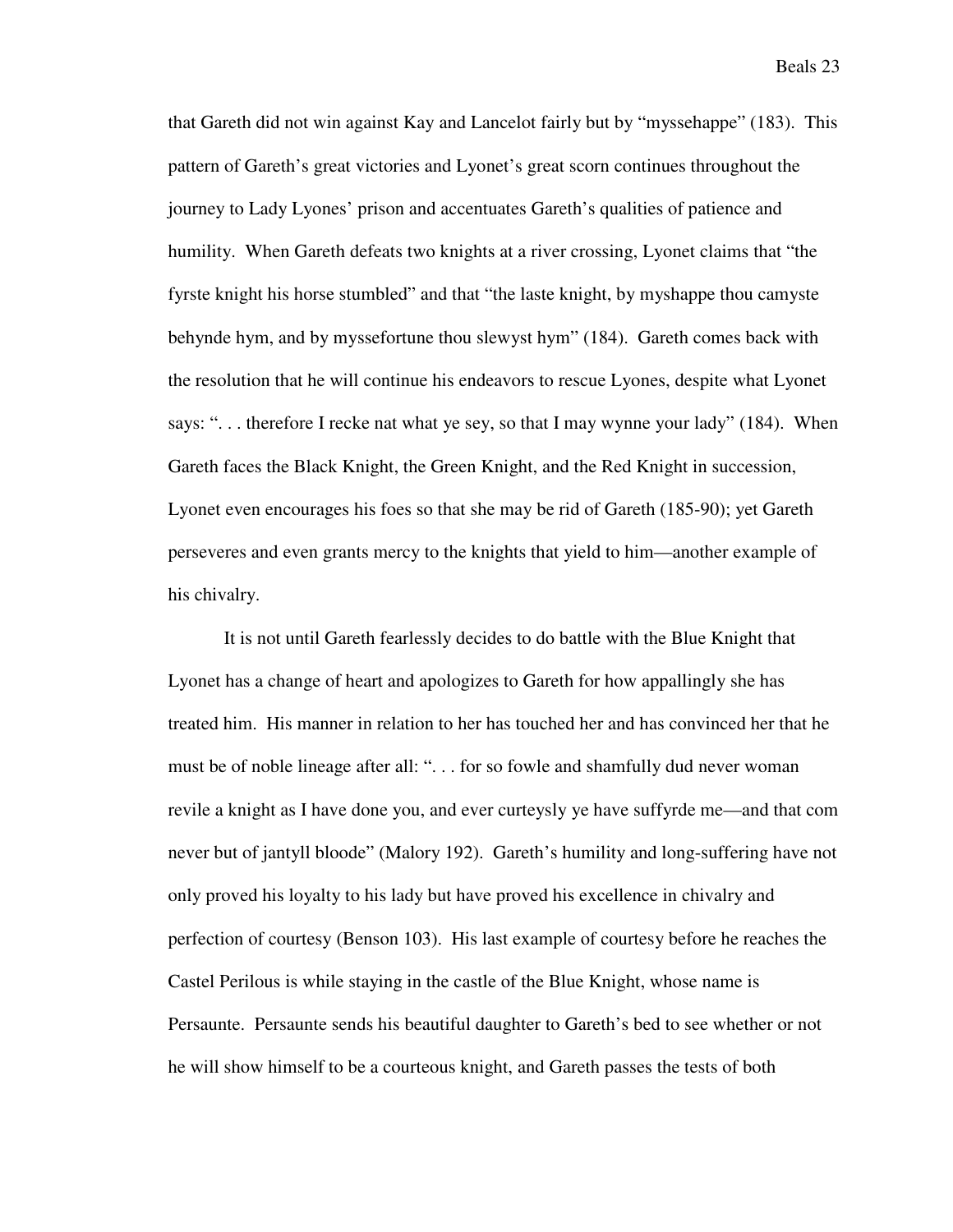chivalry and loyalty to Lyones by sending the girl back to her father with a respectful kiss (Malory 193-94). Gareth has been proven "by courtly standards" to be "perfectly chaste, and therefore he is a 'happy' knight, as invincible as Lancelot" (Kennedy 140).

After this victory in courtesy, Gareth is ready to face the Castel Perilous to rescue his lady. It is interesting that the name "Castel Perilous" is so similar to Lancelot's "Chapel Perilous." Both knights win decisive victories at these "perilous" locations, and both knights win them in different ways and for different reasons. Kennedy observes that "the Chapel Perilous adventure could be achieved only by a knight perfect in faith and chastity; the Castel Perilous adventure may be achieved only by a knight perfect in courtesy" (127). Thus, a difference has already developed between the chivalries of Lancelot and Gareth that will grow as the two paths split off from each other.

Gareth's battle with the Red Knight of the Red Lands displays more of his knightly qualities and his loyalty to Lyones. Upon reaching the errant knight's domain, Gareth sees forty knights hanging from trees, and Lyonet tells him that these are all knights who have tried to rescue Lyones. Gareth is nearly daunted by the sight—"Now Jesu defende me . . . frome suche vylans deth and shendeshyp of harmys, for rathir than I sholde so be faryn withal I woll rather be slayne in playne batayle" (Malory 197)—but his decision to continue proves his bravery. His bravery is proven again in his sounding of the horn to call the Red Knight. Lyonet urges him to wait until after noon to blow the horn, since the Red Knight's strength grows and wanes with the rising and setting of the sun. Gareth, however, desires a fair fight and sounds the horn immediately: "For and he were as good a knight as ever was ony, I shall never fayle hym in his moste might, for other I woll wynne worship worshipfully, othir dye knightly in the felde" (198). The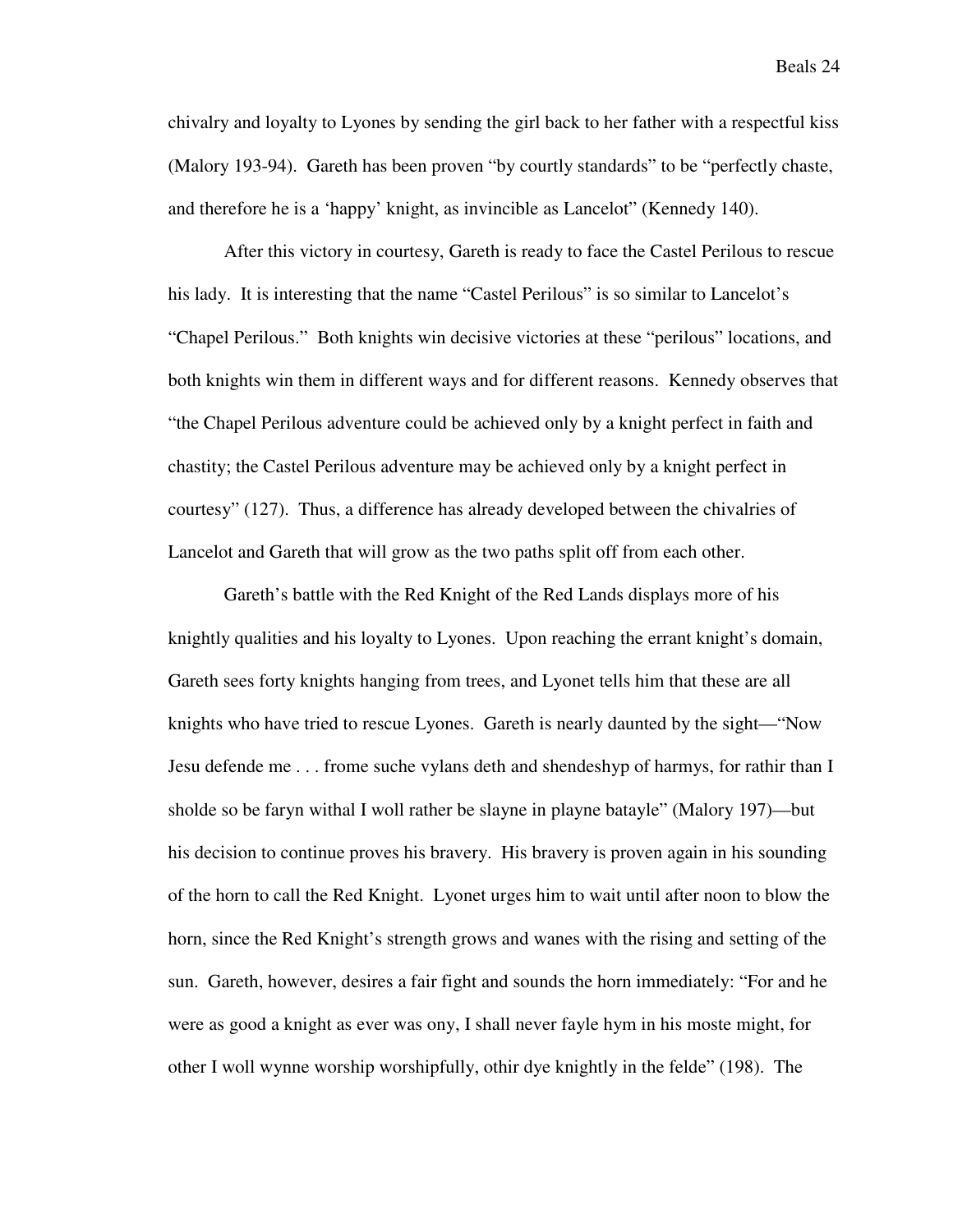sight of Lyones also spurs Gareth to fight sooner rather than later for "she besemyth afarre the fayryst lady that ever I lokyd uppon . . . and for hir woll I fyght" (Malory 198). This adherence to the rules of chivalry, as illustrated by his decision to fight the Red Knight in his prime, and courtly love, as shown by his defiance of danger in the presence of his lady, is almost the death of Gareth, who is nearly overcome by the Red Knight. Lyonet has only to remind Gareth of his love for her sister, however, and Gareth recovers his strength, again in true fashion of Capellanus' courtly love, which states that "[n]o man can do good deeds unless he is compelled by the persuasion of love" (qtd. in Painter 119).

Gareth's devotion to courtly love is even shown in the mercy that he shows to the Red Knight. When Gareth demands to know why the Red Knight has so dishonorably killed and displayed all these knights of Arthur's court, the Red Knight answers that his own lady's brothers were killed by Lancelot and Gawain, so she made the Red Knight promise to do battle with approaching knights until the day that he is fortunate enough to fight these two knights (Malory 200-01). Instead of feeling anger at this animosity toward his brother and toward his role model, Gareth acquits the Red Knight for his loyalty to his lady: "But insomuche all that he dud was at a ladyes requeste, I blame hym the lesse . . ." (201). Gareth acknowledges that anything a knight does for his lady constitutes an act of chivalry, an acknowledgement that is supported by Denomy in his description of courtly love: "What is done, moreover, under Love's compulsion cannot be sinful or immoral; rather it is virtuous and righteous as a necessary source of natural goodness and worth" (44).

With Gareth's forgiveness toward his enemy and his rescue of Lyones, courtly love, as represented in this tale, is at its height. Gareth has proved himself worthy of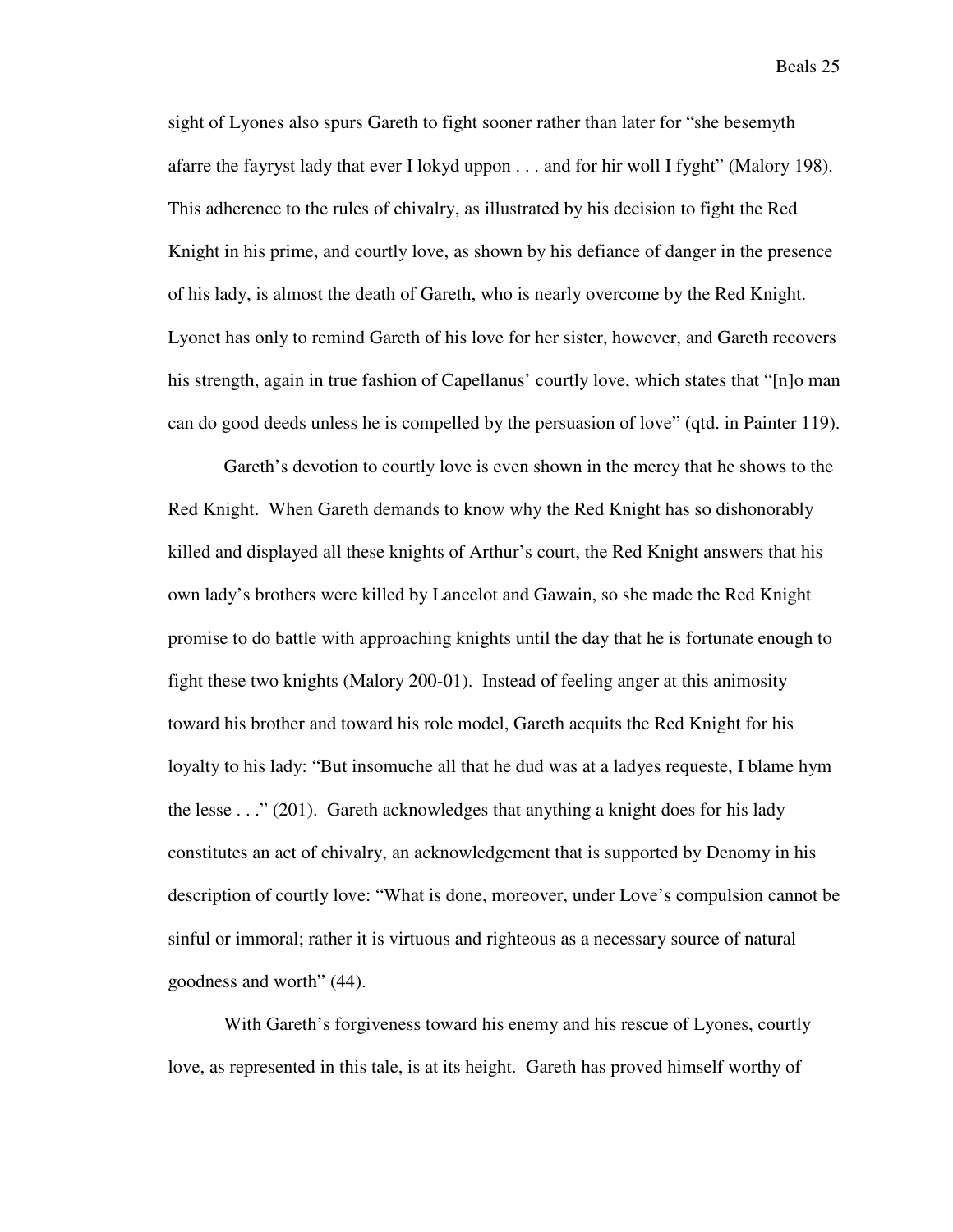Lyones and is finally able to meet her, but it is this meeting at which courtly love ceases to hold sway over Gareth's actions. When Gareth attempts to approach the woman with whom he has fallen in love and for whom he has risked his life, she does not allow him, saying that he must "laboure in worship this twelvemonthe" so that he may be "one of the numbir of the worthy knyghtes" (Malory 202). Such a response to Gareth's heroism may seem callous, but it is simply in accordance with the ritual of courtly love. According to Rudorff, it was in perfect accordance with courtly love for a lady to act aloof in the presence of her lover—to "reward his constancy by looking sweetly upon him and giving him a place in her heart" but to give no outward demonstration of her love and gratitude (Rudorff 155). Painter shares this view, stating that "[w]hile it is true that the knight was expected to serve his adored one, this service consisted merely of fidelity and continuous worship. In short troubadour love was not mutual" (114). Gareth, however, is crushed by this reception: "I have nat deserved hat ye sholde shew me this straungenesse" (202). He is disillusioned by this style of love that he has so ardently fought for and leaves, making "grete dole" (202).

This disillusionment is a turning point for Gareth: he must now decide whether to accept Lyones' coldness, thereby accepting courtly love, or he must abandon this type of love for one that he finds more gratifying. Lyones provides an opportunity for this decision by disguising herself as a princess in the castle of her brother, Sir Gryngamoure. Gareth is smitten by this new damsel and wishes that he had given his heart to her instead of the unfeeling Lyones: "Jesu, wolde that the lady of this Castell Perelus were so fayre as she is" (Malory 205). He begins to abandon courtly love for this "hoote love" (206) that he now feels for this lady. Finally, the burning love is too great for Gareth, who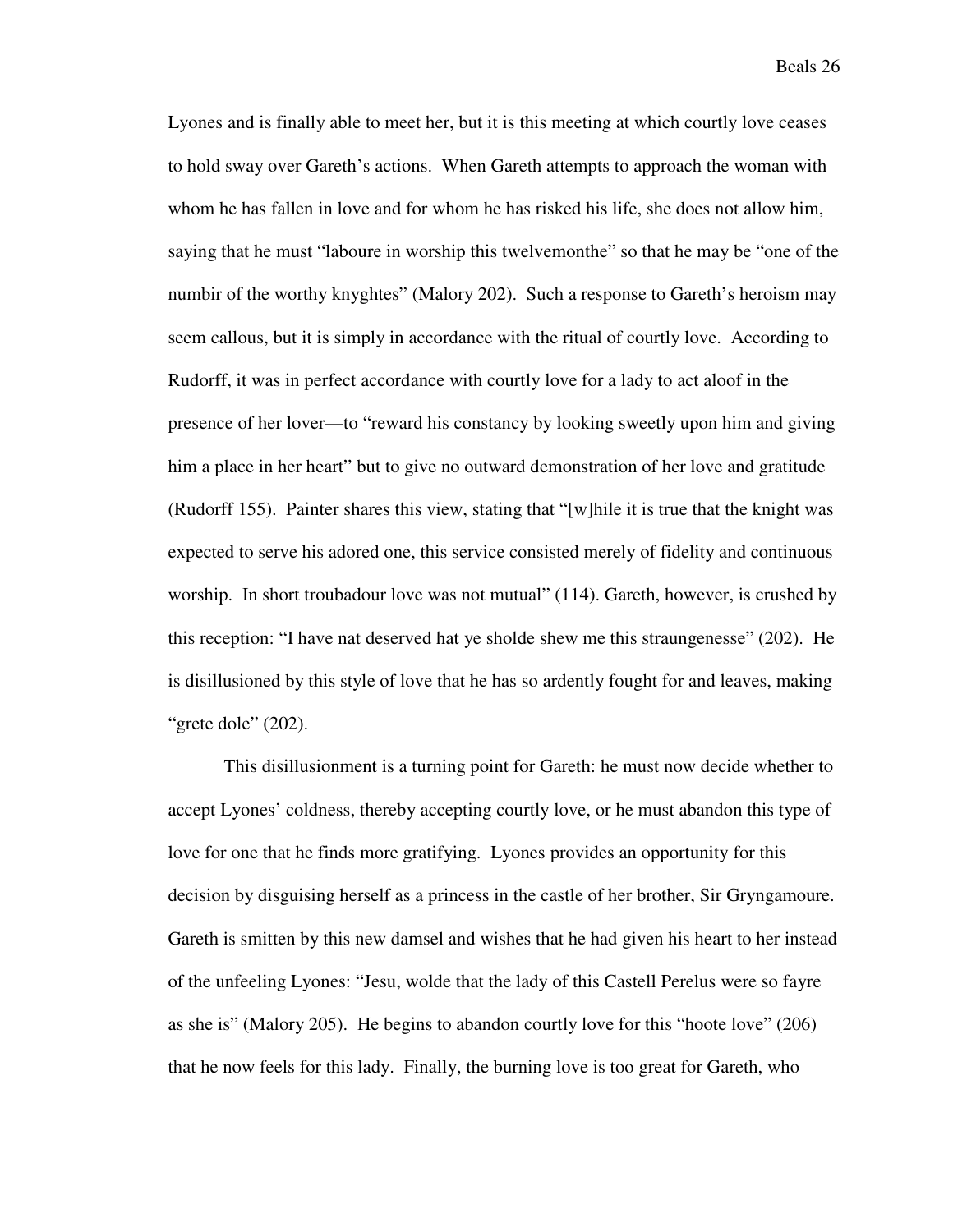"wente unto the lady Dame Lyonesse and kyssed her many tymes" (206), after which Lyones reveals her true identity. Had this been a lesson in courtly love for Gareth, he would have been horrified to have been found so unfaithful, and Lyones would have chided him, much as Guenevere does Lancelot in *Le Chevalier de la Charrette* (Kibler 121). Instead, the two lovers are happier for the realization: "Than was Syr Gareth more gladder than he was tofore. And than they trouthe-plyght other to love and never to fayle whyle their lyff lastyth. And so they brente bothe in hoote love that they were accorded to abate their lustys secretly" (Malory 206). That Gareth and Lyones now plan to consummate their love for each other before marriage shows that courtly love has been abandoned for a more passionate, instantly gratifying love.

After this desertion of courtly love, the tale of Gareth reverts back to an earlier version of chivalry that revolves around glory in combat. Gareth arranges a tournament, to which he invites Arthur and all his knights. According to Benson, the last vestiges of courtly love can be seen in his strange decision to have Lyones' hand in marriage be the prize for winning the tournament: "Gareth's act is either foolish (why take a chance on losing her?) or prideful (his conviction that he will surely win); within romance, his act is inevitable, for he must conform to the pattern imposed by the convention and must show that he is worthy of the lady" (74-75). Despite the convention, Gareth does not need to show himself worthy: he has already won Lyones' heart, so his convening of this ritualistic challenge is only meant to prove his own valor and battle prowess. Thus, Gareth has returned to the "Fair Unknown" story, in which he must prove himself and his heritage. The ring that Lyones gives him, though it seems like a trinket left over from courtly love, serves to protect his identity, as it changes the color of his armor and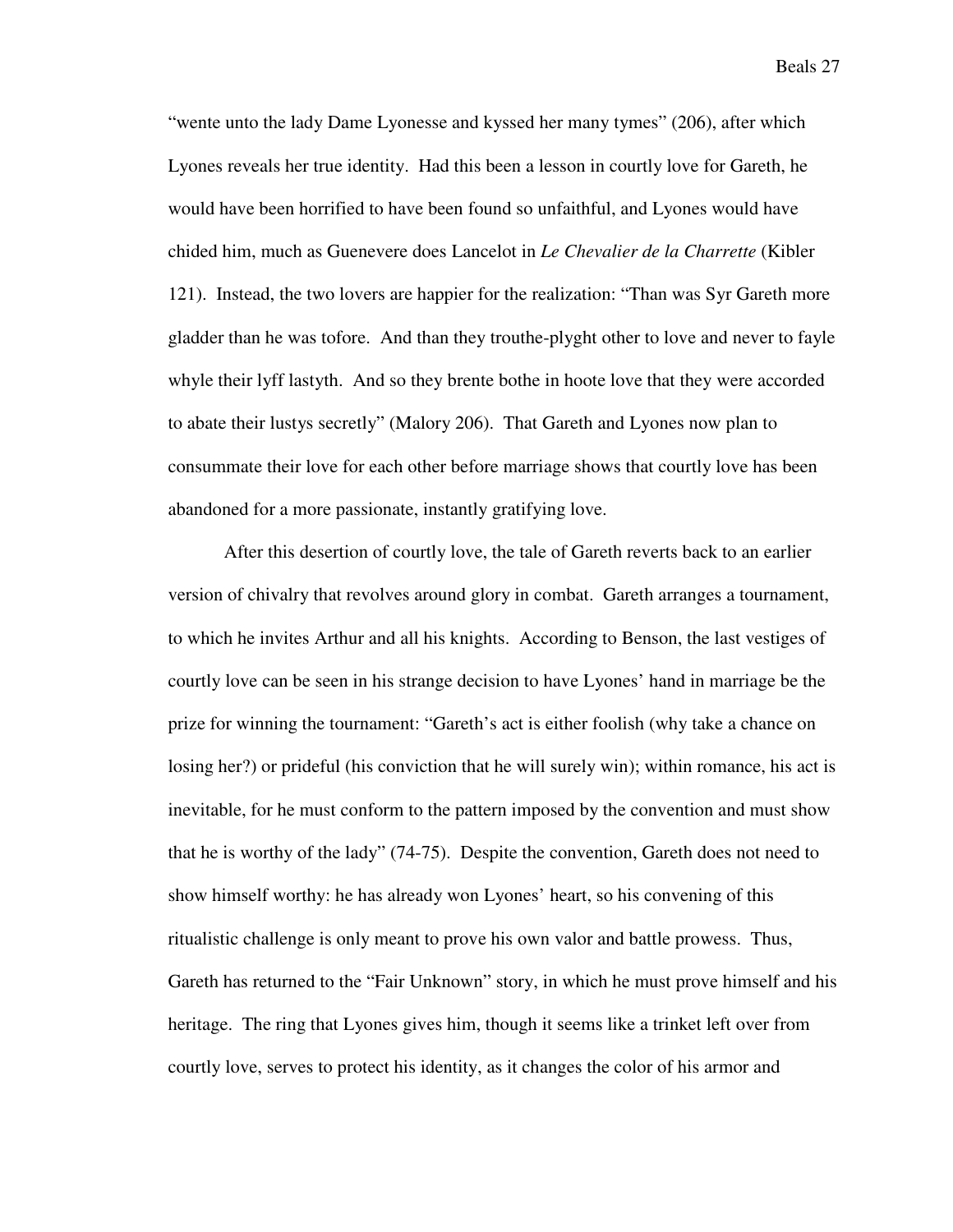heraldry. Gareth continues this hidden identity throughout the tournament and leaves when he is discovered; his discovery, however—along with his complete victory at the tournament, even over his brother Gawain—solidifies his identity, and he is no longer Beaumains or the "Fair Unknown" but Sir Gareth of Orkney (Benson 104-05). His encounter with the "Browne Knyght wythoute Pyté" (Malory 221) provides the first opportunity for Gareth to quest in his own name, proving that his quest for identity is over.

Gareth's tale ends happily with his marriage to Lyones. Though this ending is satisfying and in no way wrong, courtly love is not triumphant in this tale. As Moorman observed, "Gareth is a 'vertuous' rather that a 'courtly' lover; he occasionally spends a sleepless night or goes without eating, but these actions seem dictated by a quite human passion . . . rather than by the elegant conventions of the code" (*Book* 21). Whereas Lancelot is able to balance chivalry and courtly love, Gareth cannot reconcile courtly love with his passions and his concept of chivalry and marries Lyones, thus choosing "a lower order of knighthood than that of Lancelot, who refuses both marriage and paramours. . . Yet Gareth's knighthood is admirable . . ." (Benson 107). Not even Lancelot disagrees with Gareth's choice to settle down in marriage, but Lancelot's fear that a "weddyd man . . . muste couche with hir [his wife] and leve armys and turnamentis, batellys and adventures" (Malory 164) seems to come true for Gareth. In the celebratory joust after the marriage, "the Kynge wolde nat suffir Sir Gareth to juste, because of his new bryde—for, as the Freynsh boke seyth, that Dame Lyonesse desired of the Kynge that none that were wedded sholde juste at that feste" (226). As Lancelot feared, Gareth's new position as husband hinders him from participating in traditional knightly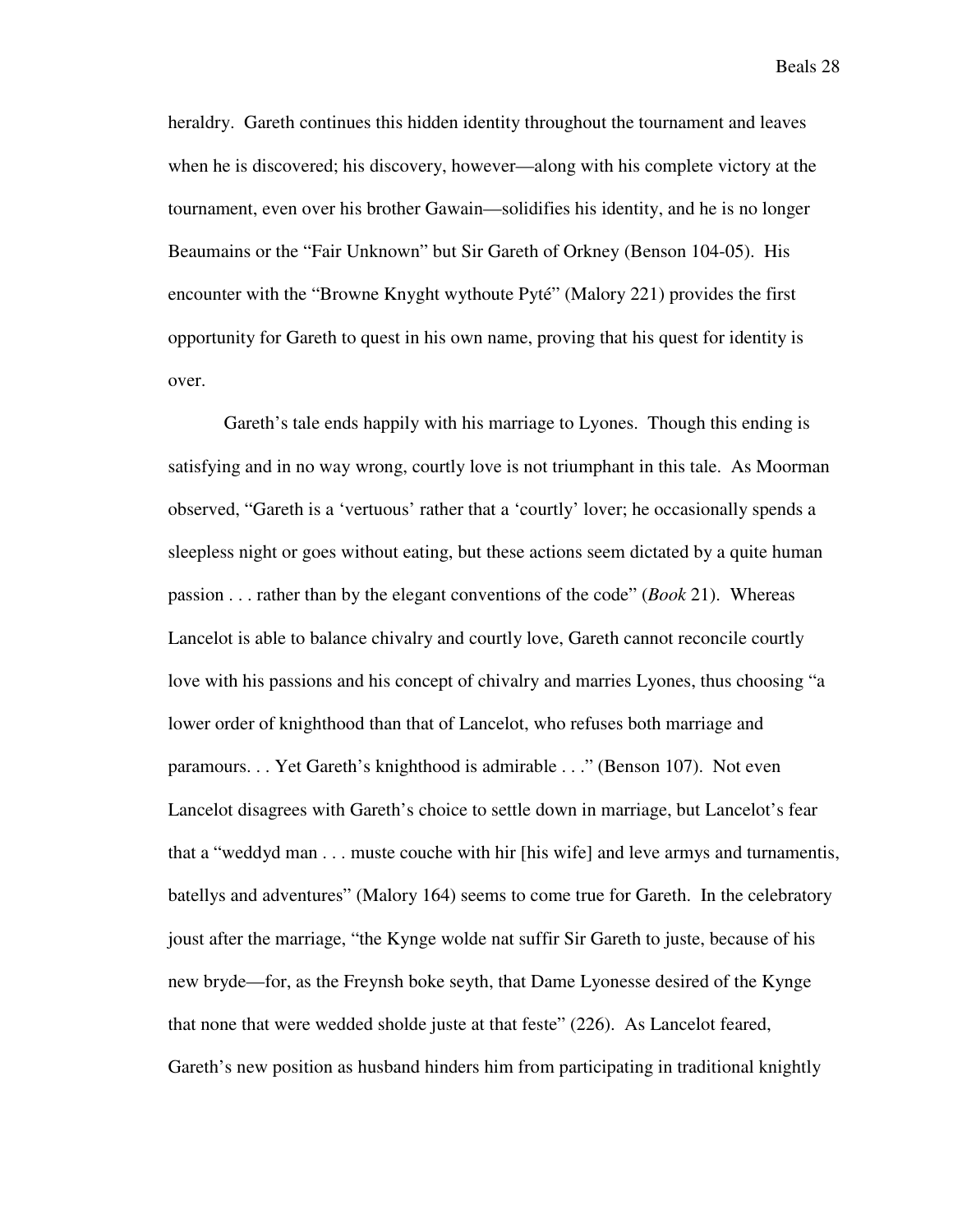activities. In his abandonment of courtly love for wedded love, Gareth surrenders some of his traditional chivalry as well. This shows a peculiar amalgamation between traditional chivalry and courtly love. The two forms of chivalry, when combined, produce inconsistencies, but they have also been so adjoined at this point that a removal of one leads to a deficit in the other. This problematic relationship between chivalry and courtly love will continue to agitate, culminating in the story of Lancelot and Guenevere.

 This brewing conflict continues with the story of Sir Tristram, which is by far the longest book of *Le Morte d'Arthur*, spanning nearly three hundred pages. Tristram's tale exhibits a perversion of courtly love in the portrayal of chivalry. Tristram begins his tale with a demonstration of mercy: his stepmother has tried to poison him and is about to burn at the stake for her crime, when "yonge Trystrams kneled byfore his fadir Kynge Melyodas and besought hym to gyff hym a done" (Malory 230). Tristram not only saves his stepmother from the flames but restores the relationship between her and his father: "But by the means of yonge Trystrams, he made the kynge and hir accorded . . ." (231). After this promising beginning, Tristram begins to develop himself as a knight in every area of chivalry, and he goes to France to learn both skill of arms and courtly manners: ". . . and so in harpynge and on instrumentys of muyke in his youthe he applied hym for to lerne. And aftir, as he growed in might and strength, he laboured in huntynge and in hawkynge—never jantylman more that ever we herde rede of" (231). His first chance to exhibit this learned chivalry occurs when his uncle, King Mark of Cornwall, is being oppressed by Sir Marhalte, a knight from the court of King Angwysh of Ireland, who is demanding tribute. None of Mark's knights will fight this knight who has "bene assayede with many noble knyghtes" and has always "macched them" (Malory 235).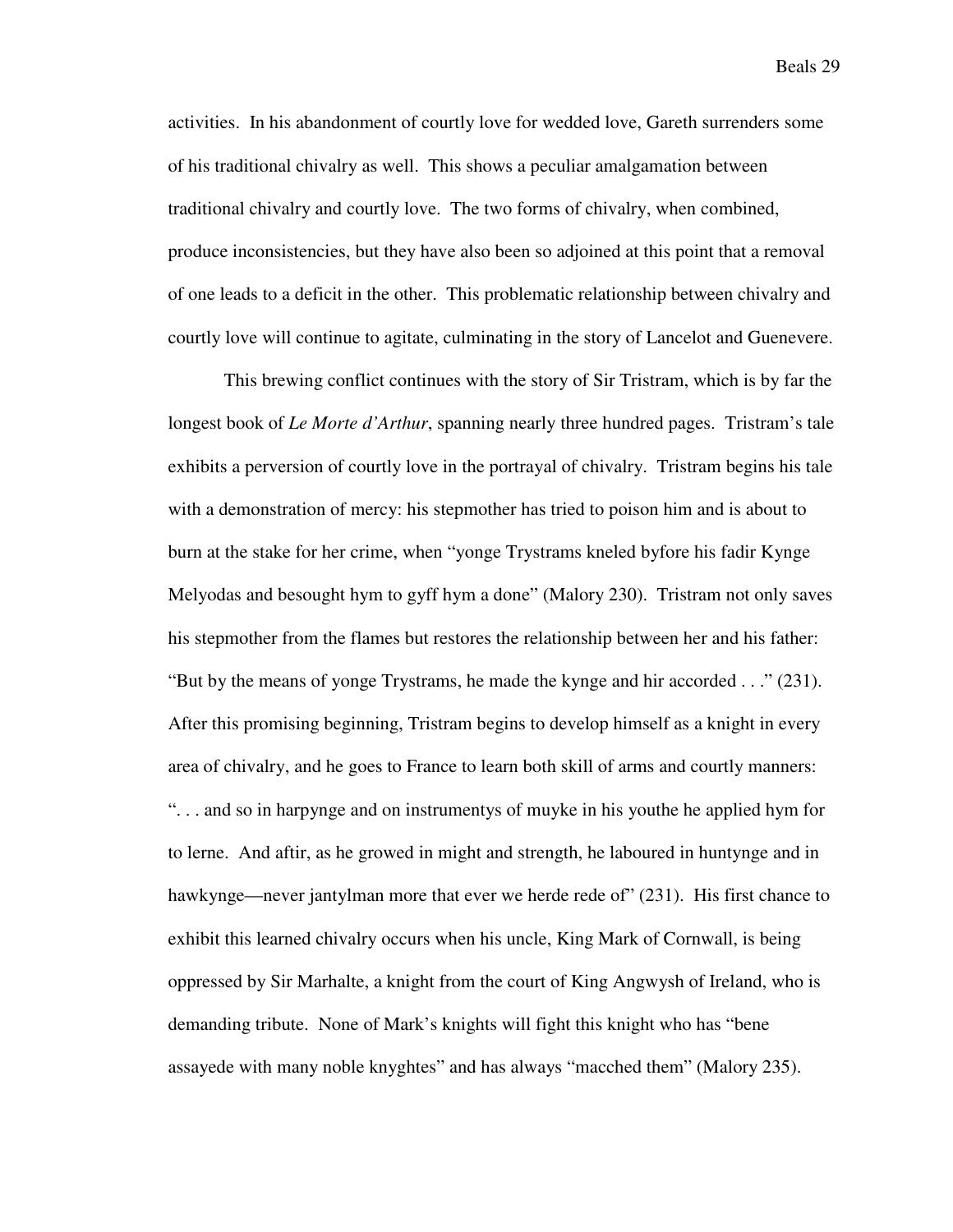Tristram, however, shows the extent of his battle prowess and defeats this boasting knight, causing him to flee to his ships and to Ireland, where he dies of the wounds Tristram gave him (236).

In these first chivalrous encounters, Tristram proves himself to be what Kennedy calls a "Worshipful knight" (148). This type of knight usually displays an excellence in every area of chivalry, whether on the battlefield or in "certain courtly refinements and skills, such as the ability to carry on a conversation with a lady or to sing and dance" (164). Tristram shines in both areas, displaying his battle prowess during his seven-year study in France and his courtliness in what are typically considered "aristocratic pastimes" (Tucker 73), such as hunting and hawking. What sets the Worshipful knight apart from his peers, however, is that everything he engages in is done for the purpose of bringing worship to himself, and knighthood becomes "a means to an end rather than an end itself" (Kennedy 151). Tristram admits to Marhalte that his motive for fighting a knight so much more experienced is to bring glory to himself: "And sytthen I toke the order of knyghthode this day, I am ryght well pleased and to me moste worshyp that I may have ado wyth suche a knyght as thou arte" (Malory 235). When Sir Marhalte flees Tristram, Tristram reveals his desire for worship in his decrying of Marhalte: "A! sir knyght of the Rounde Table, why withdrawyst thou the? Thou doste thyself and thy kynne grete shame, for I am but a yonge knyght—or now I was never preved! And rather than I sholde withdraw me from the, I had rathir be hewyn in pyesemealys!" (236). Instead of pursuing Marhalte "with sword raised to kill," Tristram "pursues him . . . with words to humiliate him" (Kennedy 155) because honor and worship are the most valuable prizes to be won in battle.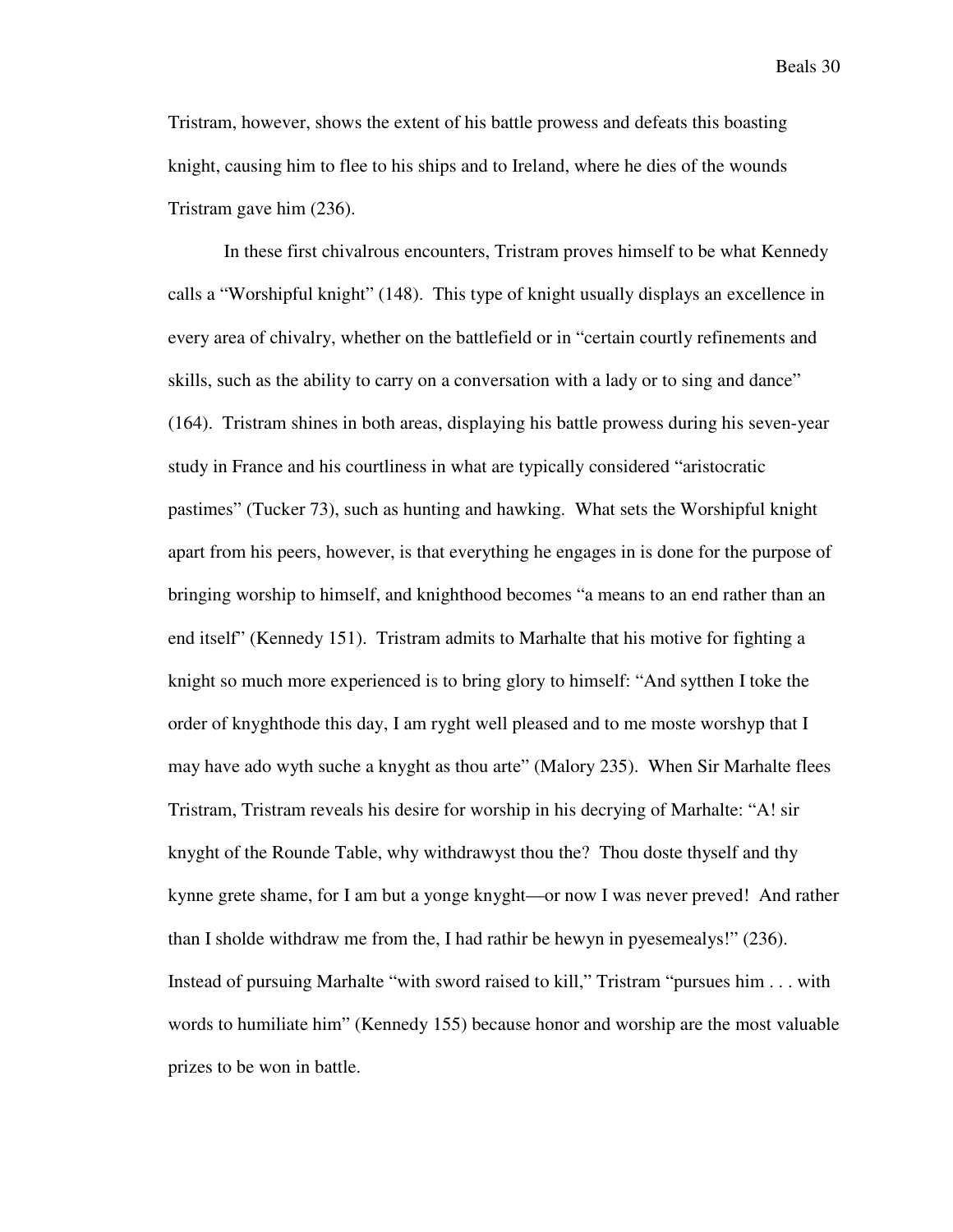So far, Tristram has only exhibited a traditional form of chivalry in his quest to receive worship. His introduction to courtly love occurs when he must travel to Ireland to be healed of the wounds that Sir Marhalte gave him. Once there, he is treated by La Beale Isode, the niece of Marhalte, who does not know that Tristram killed her uncle, and the two begin to fall in love with each other. Tristram battles for Isode in a tournament— ". . . my poure person shall I jouparté there for youre sake . . ." (Malory 238)—and defeats the veteran knight Sir Palomydes. Isode's love for Tristram increases after this victory, showing that Isode, too, is concerned with honor and worship and places her affection in those who are admired: "Than had La Beale Isode grete suspeccion unto Tramtryste that he was som man of worshyp preved, and therewith she comforted herselfe and kyste more love unto hym, for well she demed that he was som man of worshyp" (239). When it is discovered that this "Tramtryste" is really Tristram, the enemy of Sir Marhalte, Tristram must flee the country, but before he leaves, he pledges his loyalty to Isode and the two exchange rings: "And I promyse you faythfully, I shall be all the dayes of my lyff your knyght" (243). The exchange of rings, and of gifts in general, is a convention typical of courtly romances, as Lyones illustrates by providing Gareth with a ring before Arthur's tournament (Painter 135-36).

Though Tristram has pledged his love to Isode and has embarked upon a calling of courtly love, he still has a lesson to learn before he can pursue this love with Isode. This lesson provides a depiction of the first inconsistency that is seen in Tristram's chivalry. Upon his return to Cornwall, Tristram immediately falls in love with another woman, and in typical courtly love fashion, this woman is the wife of another knight, Sir Segwarydes. The danger for Tristram is that King Mark also loves this woman and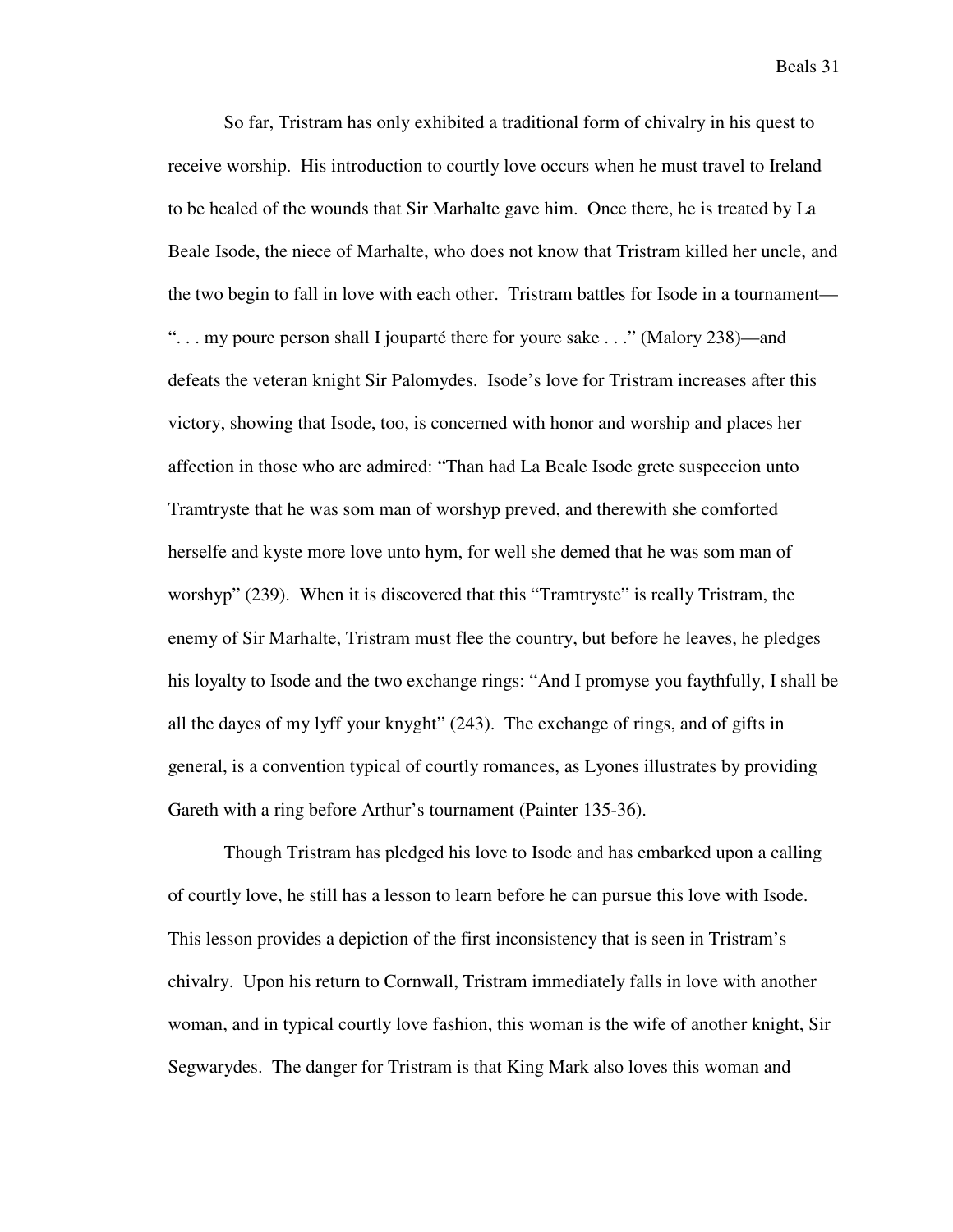wounds Tristram on his way to a secret visit with this lady. The first fault that Tristram must overcome is carelessness: not only has he made an enemy of the king, but "in hys ragynge" (Malory 244) with the lady, Tristram forgets about his wound, leaving blood all over the bed sheets. This carelessness leads to problems with Sir Segwarydes, who discovers the bloody sheets, and King Mark, who "loved never aftir Sir Trystramys" (245). The second lesson that Tristram must learn with regard to courtly love is responsibility. When Sir Segwarydes' wife is later kidnapped, Tristram leaves the rescuing up to her husband, for which he is scorned by another woman who appeals to his desire for worship: "Than there was one lady that rebuked Sir Trystrams in the horrybelyst wyse, and called hym cowarde knight, that he wolde for shame of hys knyghthode to se a lady so shamefully takyn away fro his uncklys courte—but she mente that eythir of hem loved other with entyre herte" (246).

Tristram realizes that he is always responsible to his lady, whether she is married or not; by the time he learns this lesson, however, it is too late to save the relationship. When Tristram overtakes Sir Bleoberys, the knight who has kidnapped his lady, the knights place the lady in between them and allow her to choose with whom she will go. Much to Tristram's shame, the lady chooses Bleoberys because "whan thou sawyste this knyght lede me away, thou madist no chere to rescow me" (249).

Having learned the proper way in which to be a courtly lover, Tristram is ready to keep his promise to Isode, though this duty is complicated by King Mark, who desires that Isode be his wife and even sends Tristram to Ireland to fetch her. Whatever hope the two lovers have of cooling their love for each other dies when they drink a love potion intended for Mark and Isode. With the drinking of the potion, Tristram solidifies his role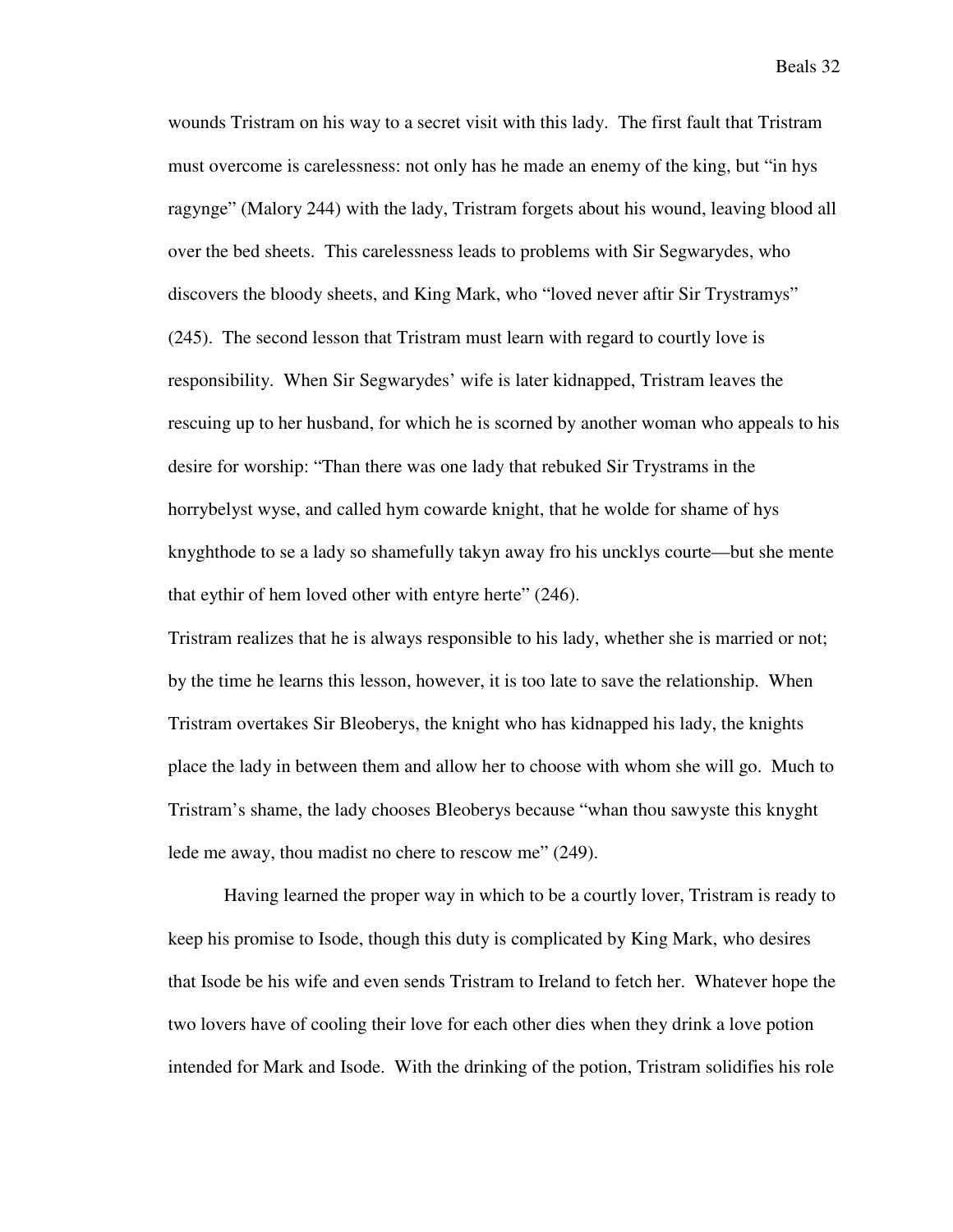as Isode's knight, whether he may marry her or not: "But by that drynke was in their bodyes, they loved aythir other so well that never hir love departed, for well nother for woo. And thus hit happed fyrst, the love betwyxte Sir Trystrames and La Beale Isode, the whyche love never departed dayes of their lyff" (Malory 257). His first demonstration of this duty is in his defeat of Sir Brewnor, who threatens to either kill Isode or take her for himself (259). When Sir Palomydes reappears and takes Isode to be his wife, Tristram does not leave her rescue for another as he did with Sir Segwarydes' lady, but follows her himself and rescues her, proving that he has learned his lesson (263- 65).

At this point Isode draws a conclusion about her romance that is developed throughout the rest of Malory's work. After Tristram defeats Sir Palomydes, she sends him to Arthur's court with a message for Guenevere: ". . . tell her that I sende her worde that there be within this londe but foure lovers, and that is Sir Launcelot and Dame Gwenyver, and Sir Trystrames and Quene Isode" (Malory 266). A parallel is now set up between the two romances, and some events that have occurred in the romance of Tristram and Isode will echo in the romance of Lancelot and Guenevere. This alignment also shows a contrast between Tristram and Lancelot, who, while having similar stories, are two very different people. With this declaration, the romance of Tristram and Isode also reaches a climax; however, there are over two hundred pages left in the tale of Tristram, suggesting that the romance is not the center of Tristram's story. Like his demonstration of tradition chivalry, Tristram's courtly love is subject to his quest for honor and worship, and therefore, he does not have "the makings of a 'true' lover" (Kennedy 167). When Isode is taken by Sir Palomydes, Tristram is not spurred to action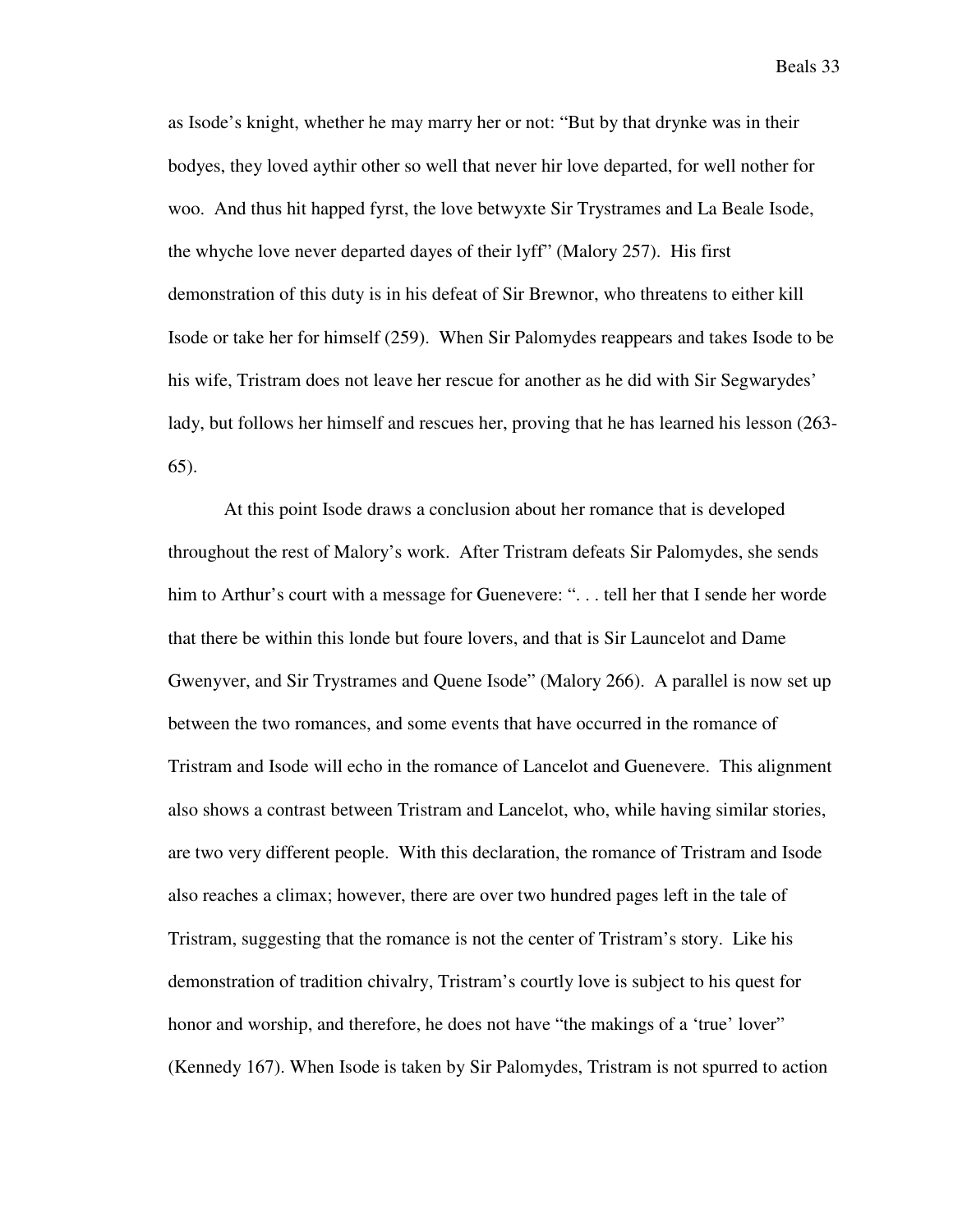by the danger that his love is in, but rather by his own pride: "I am this day shamed!" (Malory 264). This cry reveals Tristram's reasons for abiding by chivalry and foreshadows his eventual adjustment of chivalry to suit his own purposes. According to Kennedy, Tristram follows the tenets of traditional chivalry, "but within those limits he feels free to act prudently with regard to his personal well-being" (176).

The decline of Tristram and Isode's relationship—and, consequently, the decline of courtly love—occurs when Tristram is wounded by a poisoned arrow and is healed by the skill of Isode le Blanche Mains. This new Isode, aside from being "goode and fayre," is "of noble bloode and fame" (Malory 271) and is well-known and respected enough that La Beale Isode knows to send Tristram to her for healing. Such fame and worship is attractive to Tristram, who "had suche chere and ryches and all other pleasaunce, that he had allmoste forsakyn La Beale Isode" (271). Tristram eventually marries Isode le Blanche Mains, remembering his own lady only after the ceremony. In order to compensate for this betrayal, Tristram does not consummate his marriage: ". . . and other chere made he none but with clyppynge and kyssynge. As for fleyshely lustys, Sir Trystrames had never ado with hir  $\ldots$  (271). Tristram here exhibits a distorted view of courtly love. Whereas courtly love as set down by Capellanus never reached a sexual union but was entirely based upon thought, feelings, and subtle actions, Tristram's view of courtly love is that he may remain true to his lady as long as he has no sexual relations with another woman. Thus, his "clyppynge and kyssynge" of Isode le Blanche Mains and even his marriage to her is, in his mind, excused by his abstaining from intercourse (Kennedy 171).

Lancelot, who so far has been the epitome of chivalry and courtly love, is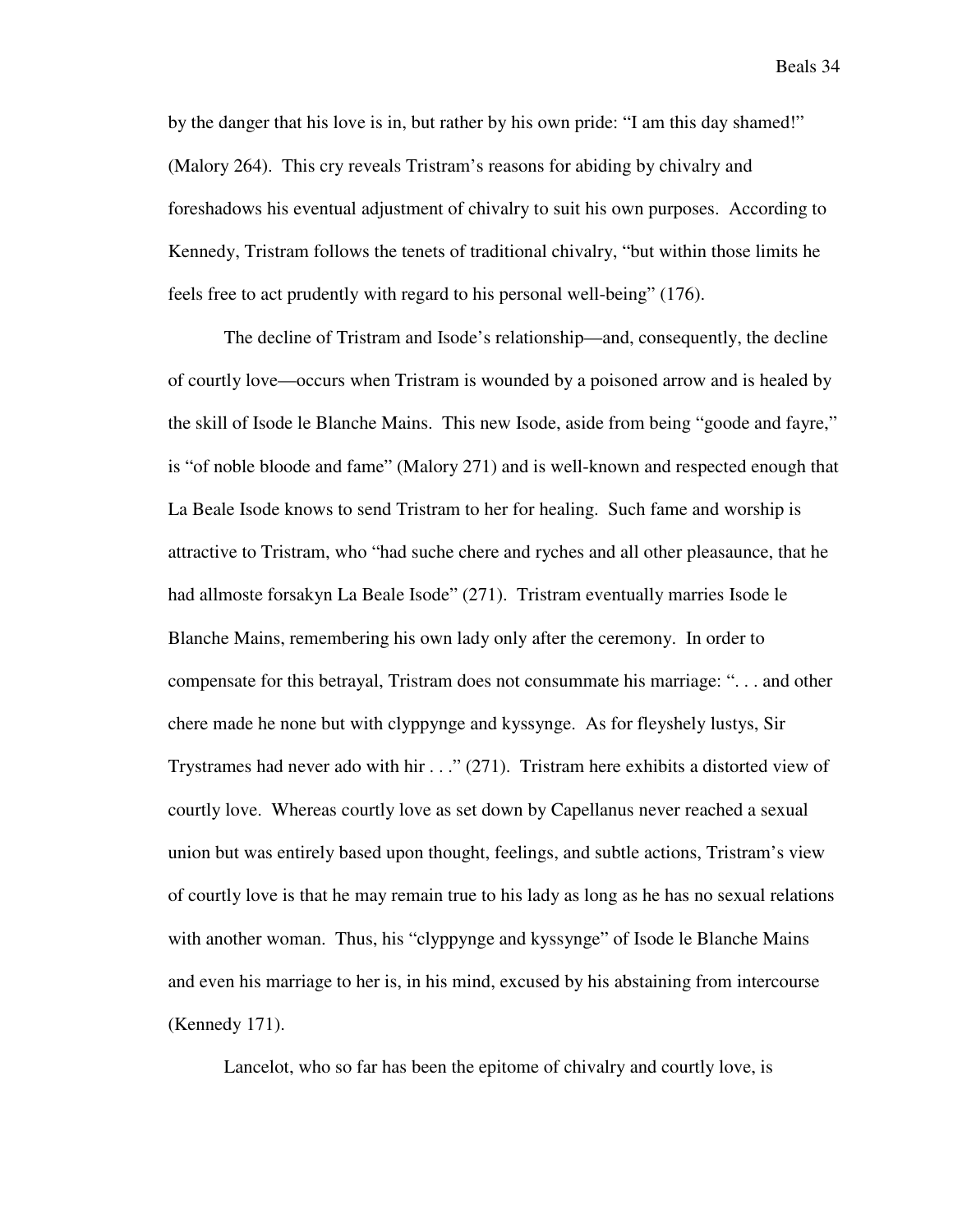appalled by Tristram's actions:

Fye uppon hym, untrew knyght to his lady! That so noble a knyght as Sir Trystrames is sholde be founde to his fyrst lady and love untrew, that is the Quene of Cornwayle! . . . And lette hym wete that the love betwene hym and me is done for ever, and that I gyff hym warnyng: from this day forthe I woll be his mortall enemy. (Malory 272)

Tristram repents at the report of Lancelot's anger, but his remorse seems to stem more from his shame at having been chastised by such a respected knight, as opposed to any sorrow for his betrayal of Isode: "Than Sir Trystrames was ashamed and made grete mone that ever any knyghtes sholde defame hym for the sake of his lady" (272). This shame spurs Tristram redeem himself by attempting more worshipful deeds, questing, pleading with Lancelot to remain his "good frende" (285), and even rescuing King Arthur from the Forest Perilous.

In the middle of this atonement, a comparison is made between Lancelot and Tristram, placing them on the same level of knighthood: "For now I know ye [Lancelot] ar the floure of all knyghthode of the worlde, and ye and Sir Trystram departe hit even betwene you" (287). In light of Tristram's failure in and Lancelot's surpassing of courtly love, it seems incorrect that the two should be considered equal; Lancelot and Tristram, however, resemble each other in many ways. Both are famed knights and both are in love with their queen: the similarity between Tristram and Isode's relationship and Lancelot and Guenevere's relationship has already been mentioned by Isode herself (Kennedy 170). Even certain events in the lives of these knights parallel each other. For example, Tristram's carelessness in leaving his blood all over Sir Segwarydes' lady's bed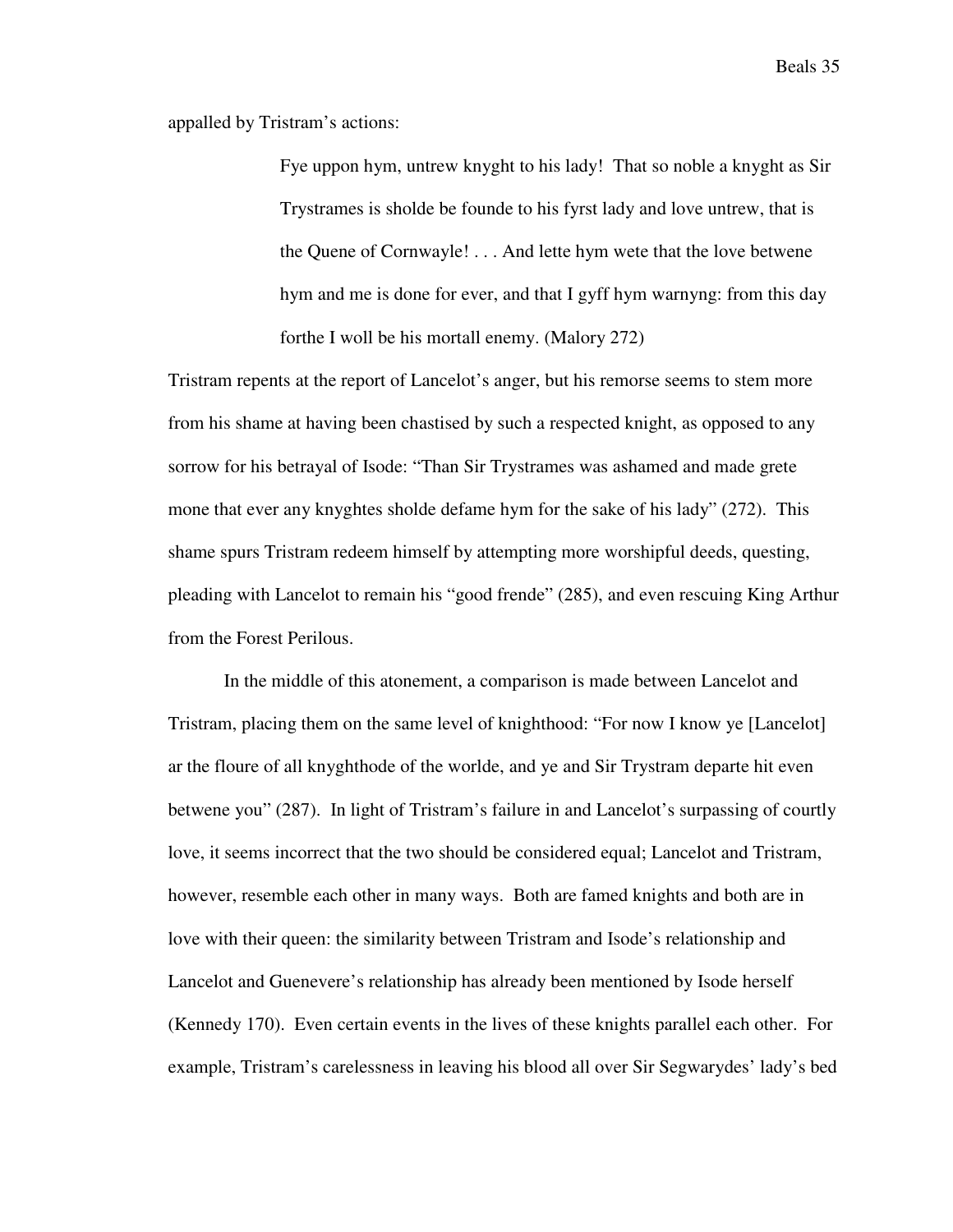is mirrored by Lancelot later in his relationship with Guenevere. Even though Tristram seems to have fallen from an ideal, whereas Lancelot is still the embodiment of that ideal, the story of Tristram and Isode "all too obviously resemble[s that of] Lancelot and Guenevere" (Moorman, *Book* 23) and suggests the fall awaiting Lancelot. Though Lancelot's love for Guenevere, at this point, seems to be completely pure and a perfect balance between loyalty to one's lord and loyalty to one's lady, Tristram's actions mark a downside to courtly love and provide a clearer lens by which to view the Lancelot-Guenevere saga "in the sharp, unflattering light of the adultery of Tristan and Isode . . ."  $(76-77)$ .

When Tristram is finally able to return to La Beale Isode, he discovers a letter from Isode to Sir Kayhydyus and mistakenly assumes that Isode has been unfaithful to him, calling her a "traytouras" (Malory 299). At this point that Tristram has clearly lost all concept of what courtly love is: while he is legitimized in marrying another woman so long as he does not consummate the marriage—Isode is condemned for writing a letter to another knight "to comforte hym" (299). His distortion of this chivalrous love ends in his abandonment of chivalry altogether: he flees to the wilderness and pours out his sorrow to the playing of his harp, living naked among shepherds who "clypped hym with sherys and made hym lyke a foole" (301). Tristram is so altered by this failure in love that when he returns to Mark's court, Isode does not even recognize him: "So whan the quene loked uppon Sir Trystramys, she was nat remembird of hym . . ." (304). Tristram eventually recovers from this state, but his relationship with Isode is no longer the center of his tale. He now strives toward chivalry in its traditional sense—the chivalry of tournaments and battles—and abandons Mark's court to be a knight of the Round Table.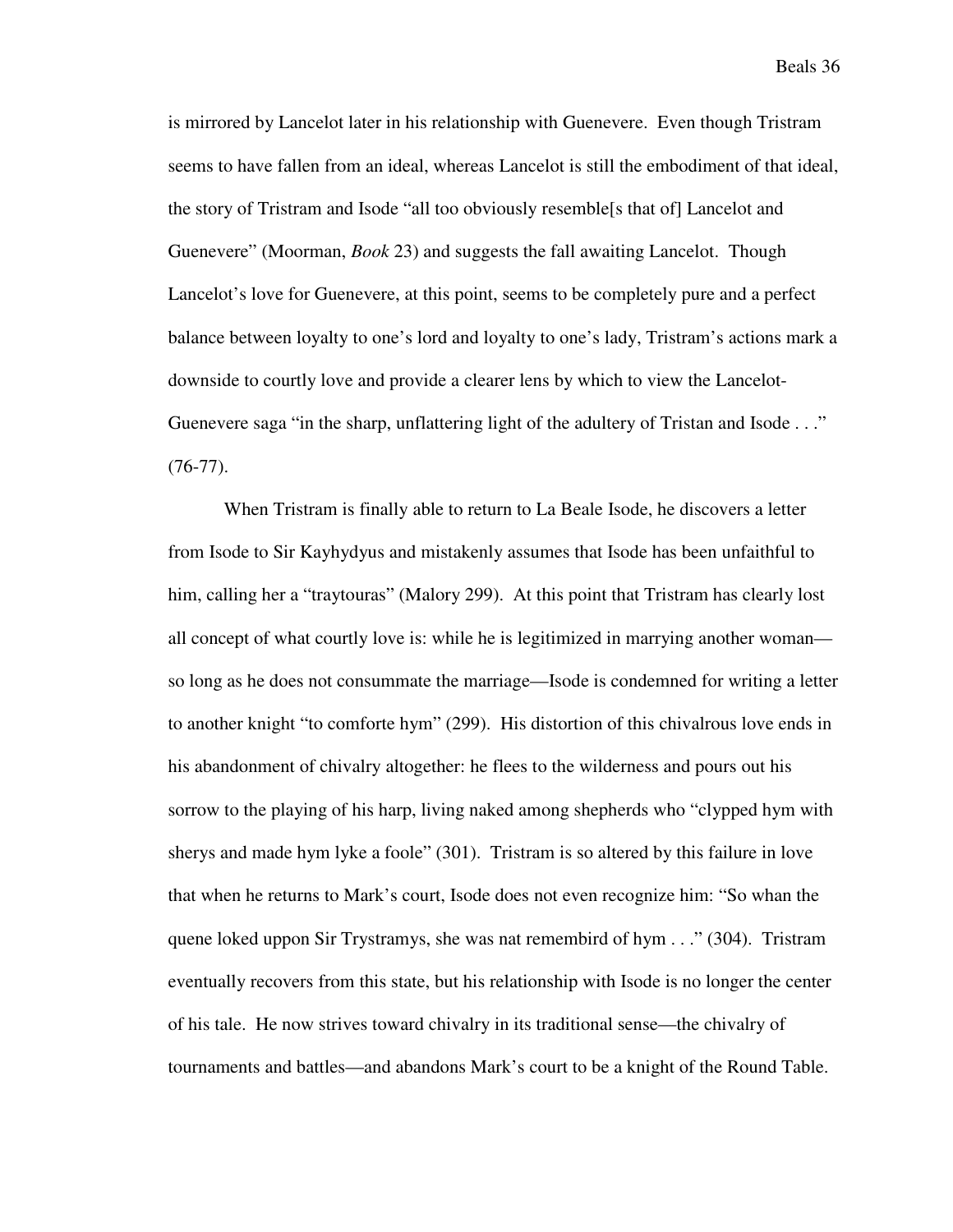According to Tucker, the fact that Tristram's "career culminates in the welcome he is given at Arthur's court" shows that he prefers knightly chivalry to knightly love, and that the importance of Tristram's welcome to court "is magnified by Malory" to illustrate the declining power of courtly love over Tristram (73-74).

The inconsistencies in Tristram's chivalry and his distorted concept of courtly love stem directly from his status as a "Worshipful knight," in that he adjusts his "expression of the basic feudal virtues—courage, prowess and loyalty—to accord with [his] ambition and [his] prudence" (Kennedy 175). Because Tristram's actions are undertaken in order to maximize his worship and minimize his shame, chivalry becomes a sort of contract: if one person does not hold up their end of the bargain, Tristram is not obligated to hold up his end. Tristram's relationship with King Mark is the best example of chivalry as a contract. Tristram exhibits his chivalrous loyalty to the king by bringing Isode to Cornwall even though he has fallen in love with her; he also maintains his chivalrous courtly love by restricting his interactions with Isode to clandestine conversations and quests in her honor. It is when Mark attempts to kill Tristram and later hides Isode away that Tristram feels a breach in this contract (Malory 266-70). The contract is described by Kennedy, who claims that "[i]f a king cannot trust his best knight to be loyal then there can be no good governance . . . if knights cannot trust their king to be loyal then good governance is likewise impossible" (165). It is only after Mark's betrayal that Tristram and Isode consummate their love for each other and openly demonstrate their affection (169).

If chivalry is merely a contract between a knight and his king or a knight and his lady, a knight's religious loyalties are completely forsaken. Much of what keeps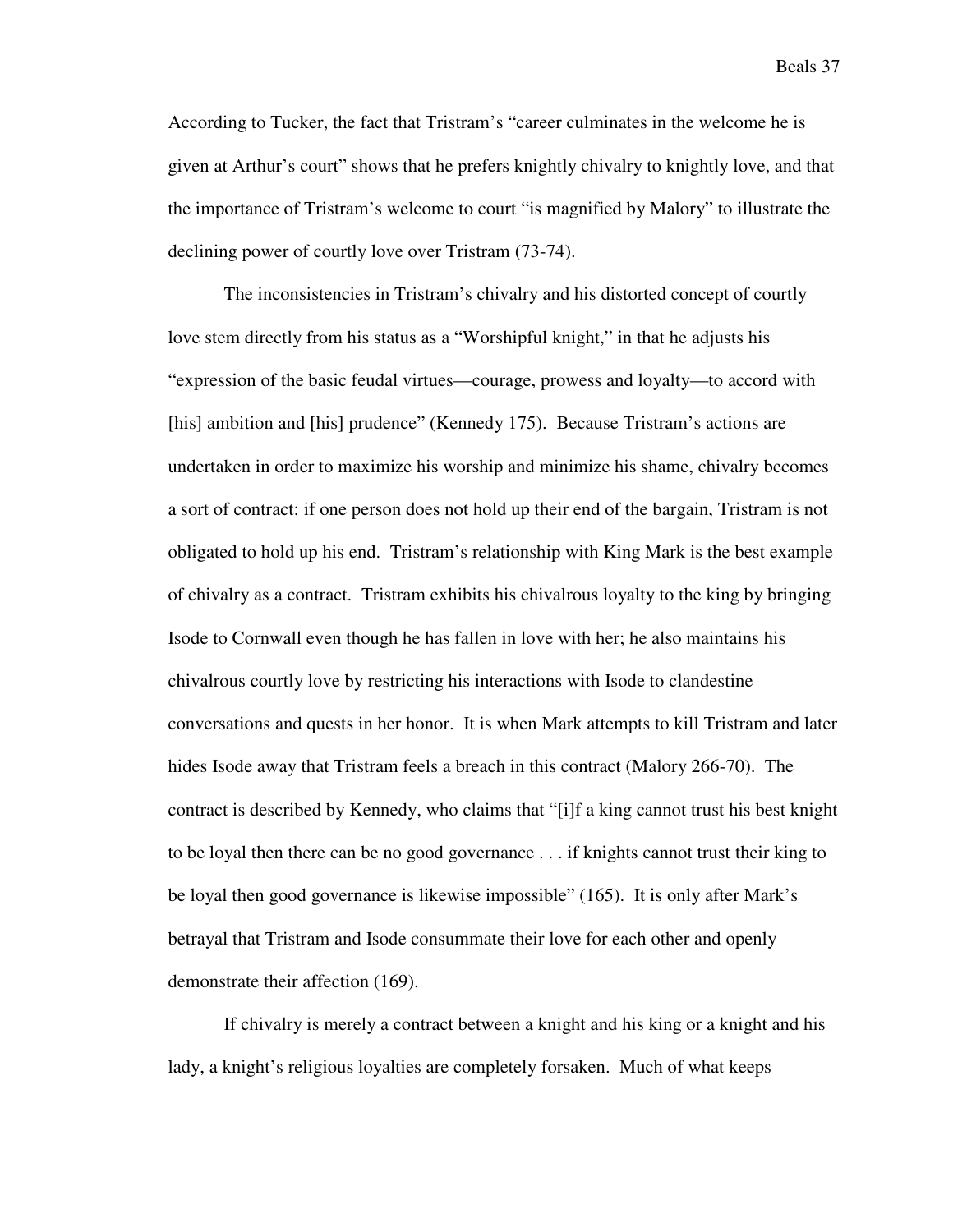Lancelot true to chivalry is his fear of God, but Tristram seems to have no such fear and answers only to himself, as is exhibited by his blatant adultery and desire to quest for his own worship; unlike Lancelot, Tristram has no moral compass guiding his actions, and "[w]here there is no fear of shame, there is no need for chastity" (Kennedy 171). Tristram's depiction of chivalry and courtly love becomes a tool by which he can make a name for himself and can therefore be altered to fit his own purposes. Thus, the failure of chivalry in this tale is not a failure of chivalry but a failure of Tristram. As a result of this failure, all "courtly glamour" is stripped "from the Tristan-Isode legend by presenting the story of a young knight and a married queen whose sins are all of their own making" (Moorman, *Book* 23) and who have only themselves to blame for the consequences of their actions.

Up until this point, chivalry itself is not responsible for the infringements that occur in the exploits of Gareth and Tristram. Gareth simply abandons courtly love for a different form of love, and Tristram distorts courtly love until it is no longer recognizable. Lancelot has remained the champion of chivalry and courtly love, combining the two perfectly and completely; however, the alignment of his life with Tristram's suggests that Lancelot's chivalry will meet the same fate as Tristram's. At the beginning of "The Tale of Sir Launcelot and Quene Gwenyvere," Lancelot has just returned from the Grail Quest and is at a spiritual high point in his knightly career. Upon rejoining Arthur's court, however, Lancelot begins "to resorte unto Quene Gwenivere agayne, and forgate the promyse and the perfeccion that he made in the Queste" (Malory 588). The reason Lancelot has not attained perfection already is that he cares more for Guenevere than he does for any religious oath: ". . . had nat Sir Launcelot bene in his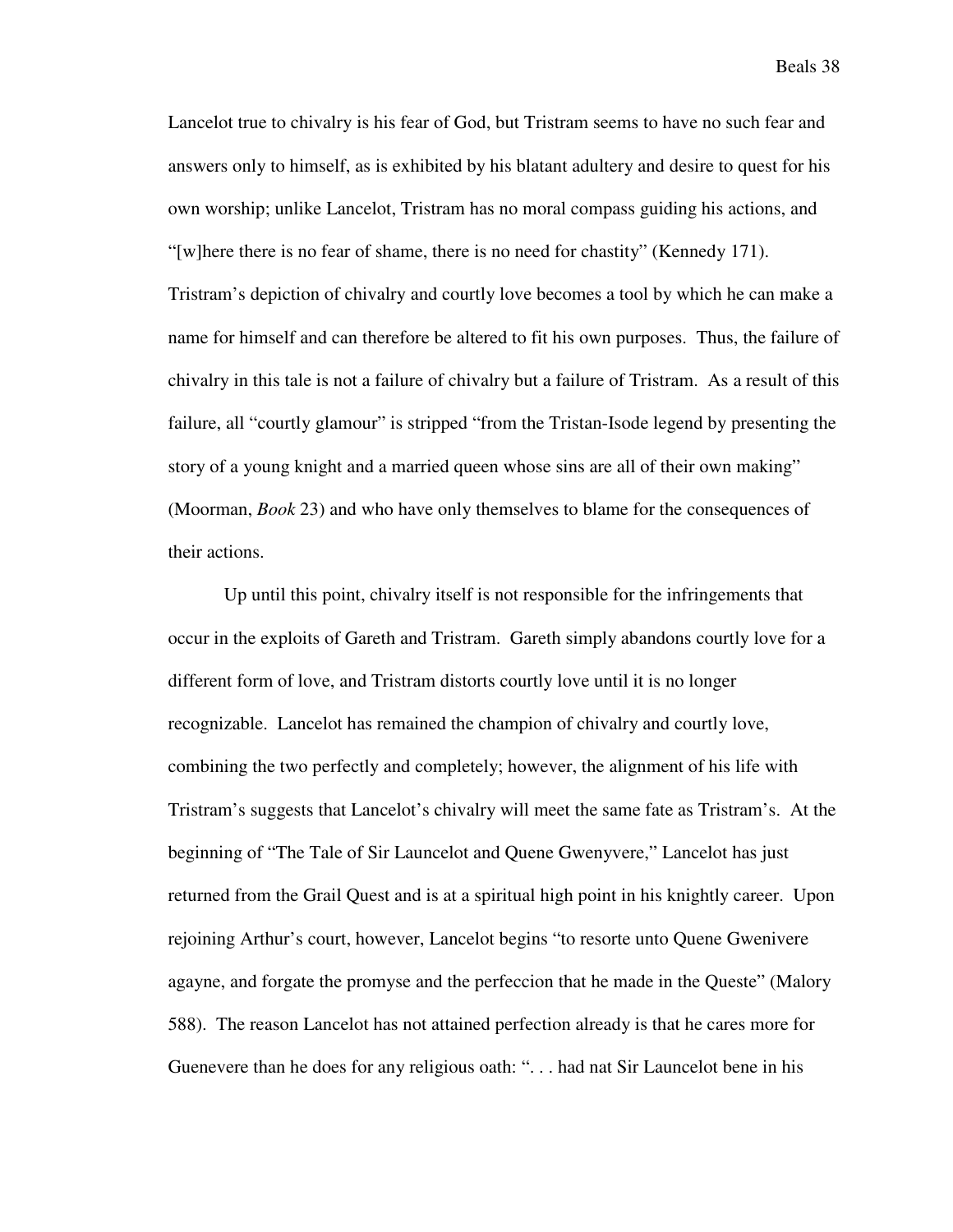prevy thoughtes and in hys myndis so sette inwardly to the Quene as he was in semynge outewarde to God, there had no knyght passed hym in the Queste of the Sankgreall" (588). He is being pulled in two directions. Outwardly, he is pious and does everything for God's glory, as when he heals Sir Meliot; inwardly, however, Lancelot thinks only of Guenevere and does everything for her sake. Thus, a chink already begins to form in Lancelot's chivalry: in order to remain fully loyal to his lady, he has to forfeit some of his loyalty to God and the religious aspect of his oath of knighthood.

Realizing the problems that can arise from his proximity to Guenevere, Lancelot begins to avoid her and eventually leaves the court "for to eschew the sclawndir and noyse" (Malory 588). He must return, however, when Guenevere is wrongfully accused of poisoning a knight. In the trial by combat, no one will fight for her, and even Arthur wonders why Lancelot is not there: "And he were here he wolde nat grucche to do batayle for you" (592). Lancelot eventually does show up, and, after having won the day and rescued the queen, tries to reconcile his love for Guenevere and his loyalty to Arthur:

> My lorde . . . wytte you well Y ought of right ever to be in youre quarell and in my ladyes the Quenys quarell to do batayle; for ye ar the man that gaff me the hygh order of knyghthode. And that day my lady, youre Quene, ded me worshyp . . . And therefore, my lorde Arthure, I promysed her at that day ever to be her knyght, in ryght othir in wronge. (597)

According to Lancelot, he loves Guenevere for Arthur's sake: how better can he show his loyalty to his king than by fighting for and rescuing the king's wife? Thus, Lancelot has temporarily resolved the problem of loyalty in chivalry that is brewing beneath his romance, and remains the truly chivalrous courtly lover.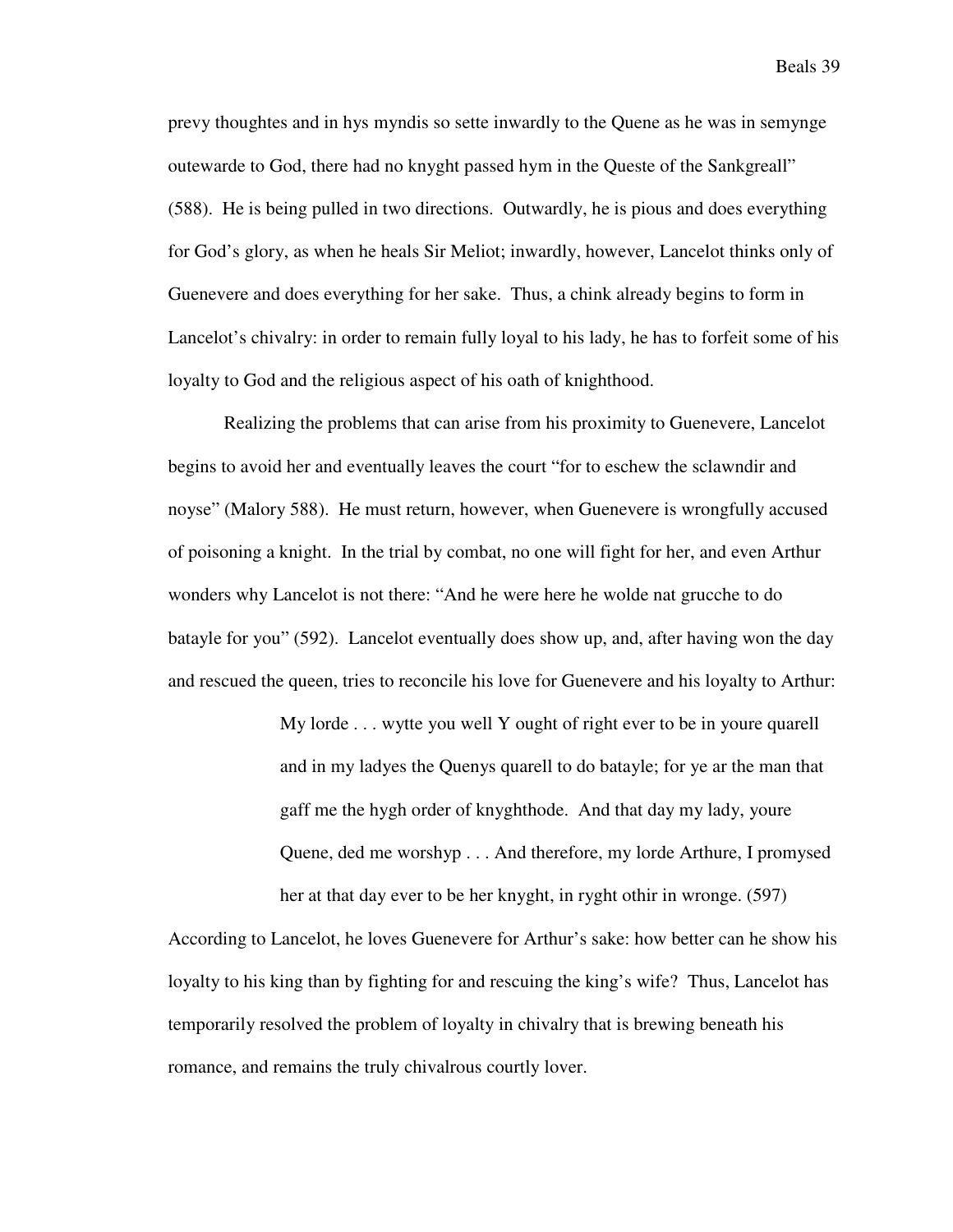If Lancelot's first great test of love was at the Chapel Perilous, his second is in his dealings with Elaine, the "Fayre Maydyn off Ascolot" (Malory 600). This second challenge is foreshadowed by a wiser Guenevere's actions: fearing a scandal—since Lancelot has remained behind while Arthur and the rest of his knights engage in a tournament—Guenevere sends him away to follow Arthur (599). This estrangement of Lancelot and Guenevere foreshadows the pinprick in courtly love that will occur as a result of Lancelot's fighting in this tournament. Desiring to battle in disguise, Lancelot wears Elaine's red sleeve in his helmet. This favor is sure to hide his identity since Lancelot has never done so much for any lady, even Guenevere: ". . . and if I graunte you that, ye may sey that I do more for youre love than ever Y ded for Lady or jantillwoman" (600). This idea of finding honor in anonymity hearkens back the "Fair Unknown" romance. According to Benson, a knight's "name is his renown, his *status*, and he must constantly prove his worthiness of his name and good fame" (102). In concealing his true identity, Lancelot, like Gareth, wishes to avoid biased treatment or attitudes. Though Lancelot's motives may be pure, his actions demonstrate a serious breach in courtly love, namely in wearing the favor of a lady other than his own. The gravity of this decision of Lancelot's is seen in the fact that Arthur and the other knights at the tournament refer to him as "that knyght that bare the rede slyve" (605). It is no coincidence, then, that Lancelot is seriously wounded in this tournament: it is quite possible that this wound is punishment for his failure to Guenevere.

For Lancelot's own part, it is clear that he has no love for Elaine, even as she nurses him back to health. Elaine knows this yet cannot cease in her love for Lancelot: "Yee truly . . . my love ys he—God wolde that I were hys love!" (Malory 607).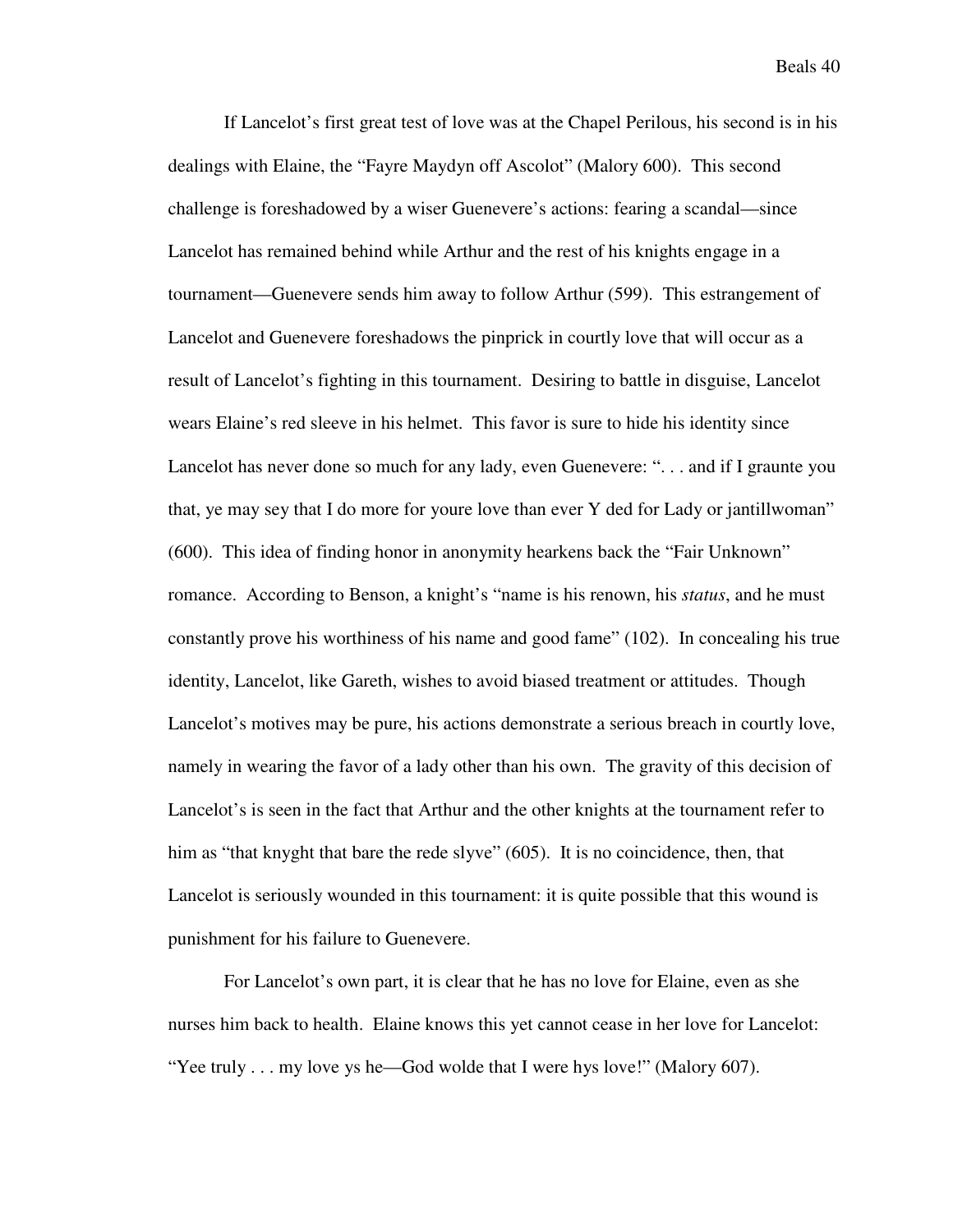Guenevere, however, needs more convincing of Lancelot's indifference to Elaine. Even after Sir Bors defends his friend's actions and explains Lancelot's reasoning behind the bearing of the favor, Guenevere refuses to be pacified: "Fy on hym! . . . For I harde Sir Gawayne say before my lorde Arthure that hit were mervayle to telle the grete love that ys betwene the Fayre Maydyn of Ascolat and hym" (608). Lancelot suspects this anger—". . . for I am sure hit woll turne untyll angir" (609)—but it is still painful to hear of it from Sir Bors. It is then that Sir Bors offers a temptation to Lancelot, suggesting that he escape the queen's anger by turning his affection to Elaine: "Why sholde ye put her frome you? . . . for she ys a passing fayre damesell, and well besayne and well taught—and God wolde, fayre cousin . . . that ye cowde love her . . ." (611). Bors drops the subject, however, before Lancelot can make any response.

Elaine presents this temptation to Lancelot more forcefully. She first appeals to his mercy and courtesy, saying that she will die if she cannot have his love: "... have mercy uppon me, and suffir me nat to dye for youre love" (Malory 614). Having been denied in her first request that Lancelot be her husband, she next asks if he will be her paramour: ". . . for but yff ye woll wedde me, other to be my paramour at the leste, wyte you well, Sir Launcelot, my good dayes ar done" (614). Lancelot is immovable, however, in his love for Guenevere, and Elaine dies of a broken heart. Now Lancelot must appeal to Guenevere, who still has not forgiven him for the wearing of the favor: "And Sir Launcelot made all the meanys that he myght for to speke with the Quene, but hit wolde nat be" (615). It is not until Elaine's funeral barge floats to Camelot, and Guenevere realizes the price of Lancelot's loyalty to her that she forgives him and "[prays] hym of mercy for why that she had ben wrothe with hym causeles" (617-18). She also insists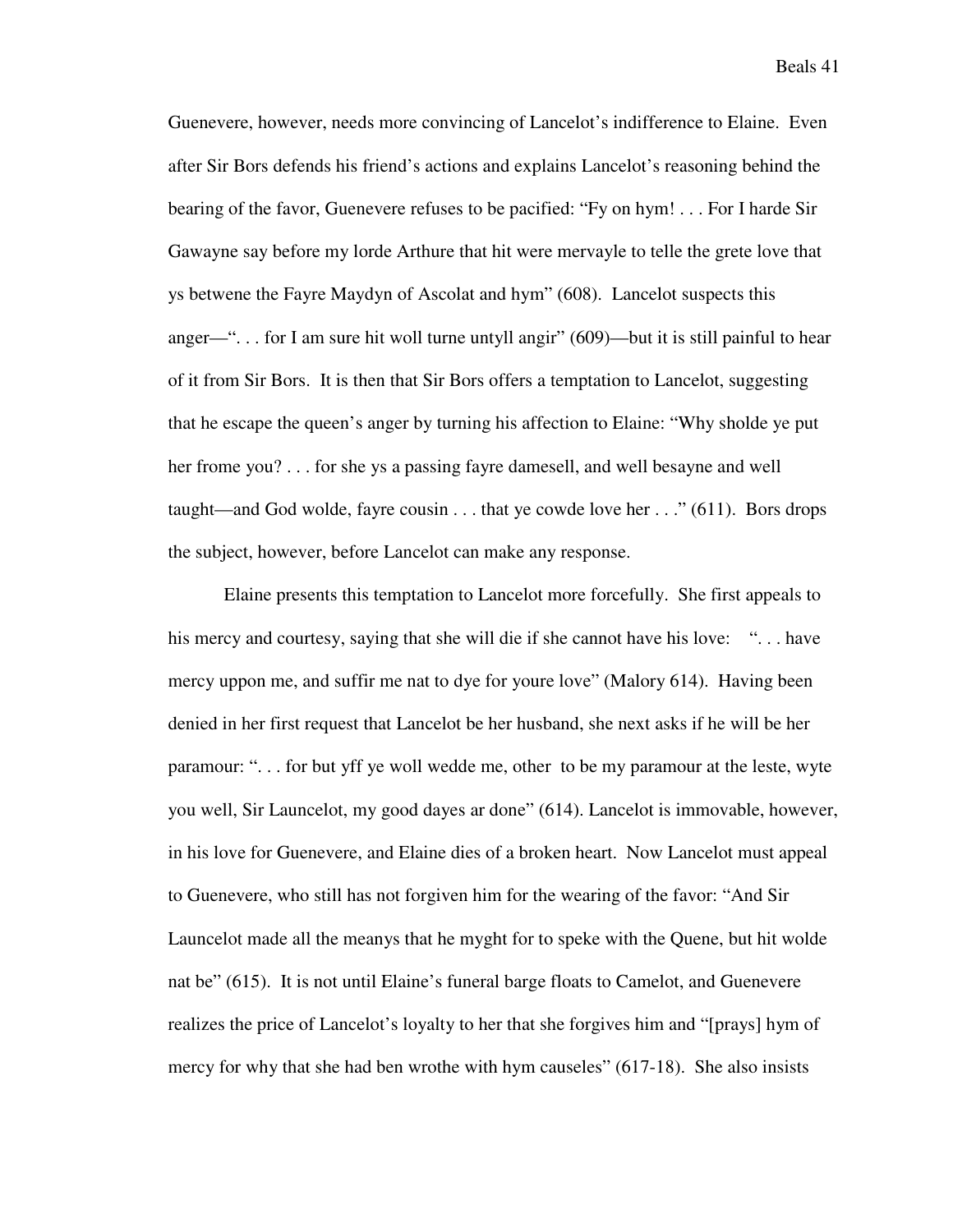that at all subsequent tournaments, Lancelot wear her own gold sleeve. That Lancelot is forgiven of his slight violation of courtly love is seen in his winning of the next tournament, while wearing the gold sleeve of Guenevere.

The section that follows this triumph of Lancelot's is a beautiful treatise Malory makes on love, relating it to the passion of the month of May. In the culmination of the section, Malory describes different types of love and yearns for a love that he laments has been forgotten:

> But nowadayes men can nat love seven nyght but they muste have all their desyres . . . And ryght so faryth the love nowadayes, sone hote, sone colde: thys ys no stabylyté. But the old love was nat so; for men and women coude love togydirs seven yerys, and no lycoures lustis was betwyxte them—and than was love trouthe and faythefulnes. (Malory 625).

With this passage, the story of courtly love within *Le Morte d'Arthur* faces a defining moment. The three main knights of this tale and their romances are represented within these lines. Gareth and Lyones cannot resist their passion and attempt to have their wedding night before the wedding, and when their first attempt fails, they cannot restrain themselves and try again to "have all their desyres." Tristram is guilty of being "sone hote, sone colde" in his love for Isode. Having declared his loyalty to her, he turns his affection to Sir Segwarydes' lady; when King Mark marries Isode, however, he is inflamed with love for her again, but forgets her in the presence of Isode le Blanche Mains. The third type of love has described Lancelot and Guenevere up until this point in the tale: Lancelot has been true to Guenevere despite the distance between them and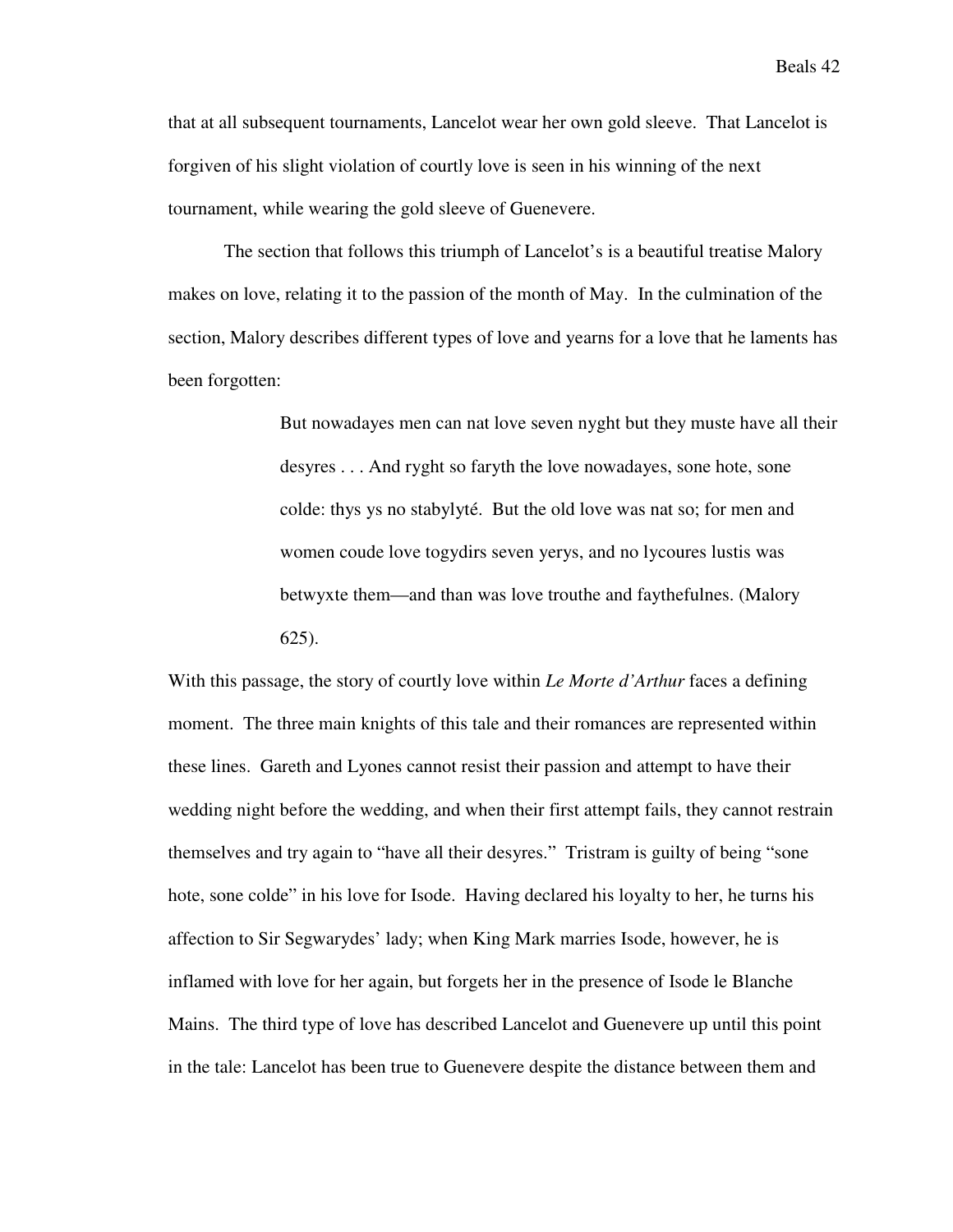the number of years that they have been apart. They have also allowed no "lycoures lustis" to come between them, proving their undying love for each other and Lancelot's adherence to chivalry. This passage poses a question: what will "that lusty moneth of May" (624) hold for Lancelot and Guenevere? There are two answers: either Lancelot will reconcile his loyalties to God, king, and lady and will emerge victorious as the greatest knight of the Round Table, or he will fail, and chivalry will crumble from the inside out.

 The crumbling begins when Mellyagaunce kidnaps Guenevere in order to have her for his wife. Lancelot, spurred by love and the code of chivalry, goes to "rescow that noble lady frome dishonour" (Malory 628). This goal is ironic, since his actions after the rescue bring more dishonor to Guenevere than her capture would have. On his way to Mellyagaunce's castle, Lancelot's horse is killed by the evil knight's treachery, and in order to reach the castle quickly, Lancelot must ride in a cart. This cart ride is iconic in the career of Lancelot, who, in the French romances that introduce him to the Arthur legend, is known as *Le Chevalier de la Charrette*—the Knight of the Cart. To ride as Lancelot did, on the back of a cart with another driving, was the manner in which criminals rode to the gallows, as Guenevere's lady-in-waiting points out: ". . . where rydes in that charyot a goodly armed knyght—and we suppose he rydyth unto hangynge" (630). For a knight to ride in such a dishonorable fashion was unthinkable: " I se well that ye were harde bested whan ye ryde in a charyote . . . and evyll likened, so for to liken the moste noble knyght of the worlde unto such a shamefull dethe" (630). For Lancelot, however, nothing is more dishonorable than to fail his lady, so he willingly degrades himself, regardless of the shame, in order to rescue Guenevere. At this point, Lancelot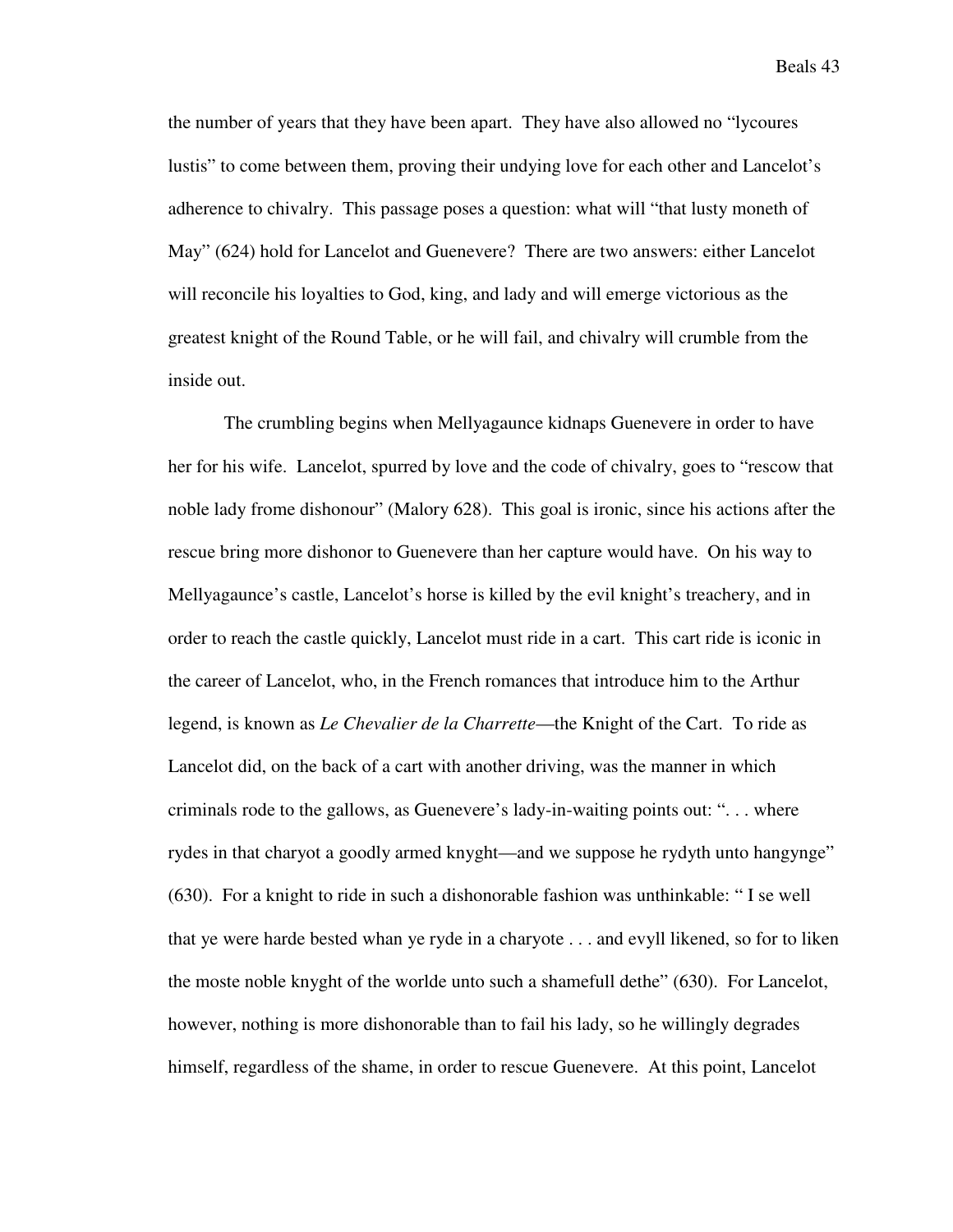has reached the height of courtly love in his romance.

 After such an achievement, Lancelot seems to have won: courtly love and chivalry seem to have triumphed over the less honorable forms that have plagued the knightly tales of Malory's work. It seems out of place and almost unreal that Lancelot and Guenevere culminate this rescue in a midnight tryst, shattering all hope of a perfect union between chivalry and courtly love (Malory 633). Not even Lancelot can reconcile the inconsistencies of these two sides to chivalry. When Guenevere asks him not to hurt Mellyagaunce, who appears to have repented of his actions, Lancelot expresses loyalty to two people, his lord and his lady: ". . . there ys nother kynge, quene, ne knyght that beryth the lyffe, excepte my lorde Kynge Arthur and you, madame, that shulde lette me but I shulde make Sir Mellyagaunce harte full colde or ever I departed frome hense" (631). Lancelot has reconciled his two loyalties by abstaining from both marriage and the use of paramours: ". . . of thes two thynges ye muste pardon me" (614). His loyalty to Arthur forbids him from marrying Guenevere, and his loyalty to Guenevere forbids him from loving anyone else. However, having attained the height of courtly love, Lancelot realizes all the implications of courtly love: if merely loving another woman would betray him to Guenevere, loving Guenevere—even from a distance—betrays his loyalty to Arthur. Such a betrayal constitutes adultery, which betrays his religious loyalty to God and the Church, for according to Hay's *The Buke of Knychthede*, "lordis na knychtis suld nocht brek the ath of mariage throw misordynate lechery, for that is a point that discordis with the poyntis of the ordre . . ." (779). This realization tears Lancelot apart from the inside out, and he rejects all loyalties to any person or code except Guenevere.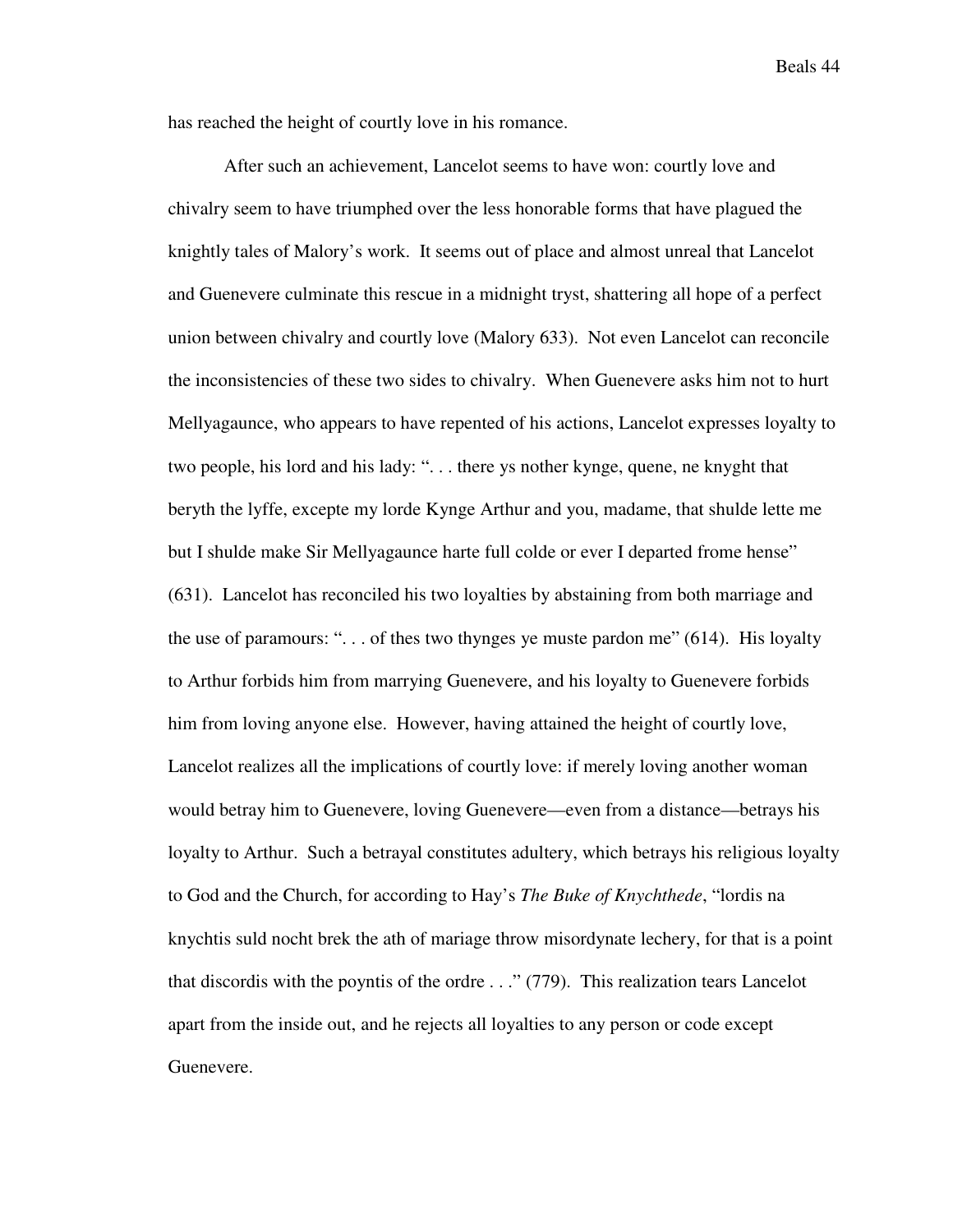With this moment of total rejection of chivalry in all its forms, it becomes easier for Lancelot to distort chivalry, much in the way that Tristram does. When the treacherous Mellyagaunce traps Lancelot in a pit so that he may not fight to preserve Guenevere's honor, a maiden who brings him his food daily tempts him to lie with her, after which she will release him. Lancelot refuses until the maiden relents and prescribes that he has to "but onys kysse me" (Malory 636), just as the damsel said at the Chapel Perilous. Lancelot is not as strong anymore, however, and justifies himself in giving in to the maiden's demands: "As for to kysse you . . . I may do that and lese no worshyp—and wit you well, and I undirstood there were ony disworshyp for to kysse you, I wold nat do hit" (636). When Lancelot does fight Mellyagaunce, who loses the battle and pleads for mercy, the normally stalwart Lancelot wavers in his dealing of mercy and justice; he cannot make a decision on his own but must look to Guenevere, the sole object of his loyalty, for direction: "Than Sir Launcelot wyst nat what to do . . . So Sir Launcelot loked uppon the Quene, gyff he myght aspye by ony sygne or countenaunce what she wolde have done . . ." (637). Lancelot has become a broken knight.

Amid the tragic downfall of so great a knight, there is a brief moment of redemption before the love of Lancelot and Guenevere brings about the ruin of Camelot. It is found in the healing of Sir Urré, a knight who has an enchanted wound that will never heal, much like Sir Meliot of Lancelot's first book. Nearly all the knights of the Round Table try to heal this wound, but none is successful, and Arthur insists that Lancelot try his hand at the healing. Lancelot, knowing that he is an impure knight who has failed in the performance of chivalry, does not believe he can heal Urré but, at the insistence of Arthur, tries anyway: "For I shame sore with myselff that I shulde be thus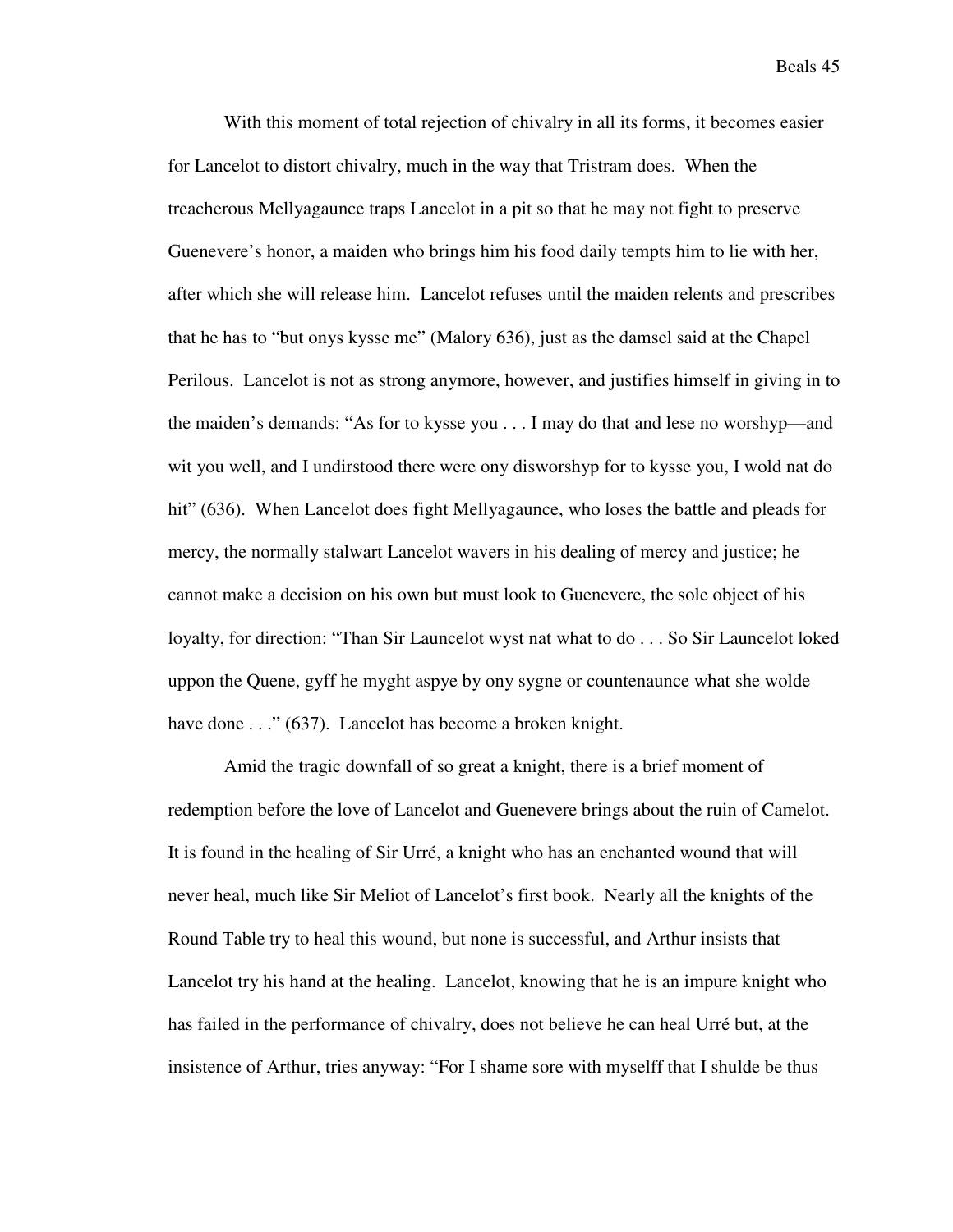requyred; for never was I able in worthynes to do so hyghe a thynge" (Malory 643). Having failed in all manner of loyalty and honor, Lancelot, "saiynge secretely unto hymselff," appeals to the divine and attempts at least to reestablish his loyalty to God: ". . . by the grete vertu and grace of The—but, Good Lorde, never of myself" (643). Lancelot's plea is granted, and Sir Urré is healed; and Lancelot, convicted of his unworthiness, "wepte, as he had bene a chylde that had bene beatyn" (644).

Lancelot's tale is not a hymn to the union of chivalry and courtly love but rather a tragedy of the collapse of the two codes: "The whole story of Lancelot and Guenevere is thus seen by Malory as a gradual debasement of what might have been 'vertuouse' love into the adulterous relationship he observed in his sources" (Moorman, *Book* 17). This tragedy is seen in the following book, "The Deth of Arthur," in Lancelot's rejection of his redemption and his rebellion against Arthur. His rejection of chivalry is poignantly illustrated in his inadvertent killing of Gareth, who looked up to Lancelot as the greatest of knights and was knighted by him (25-26). The rejection is even more apparent in the sad fact that Gareth was not even armed, making Lancelot's slaughter of him very dishonorable. Ultimately, Lancelot's story represents a failure of chivalry, or rather of the combination of chivalry with courtly love. This failure is not the result of any particular fault in either chivalry or courtly love. According to Tucker, "love and chivalry are both presented sympathetically, and the reader has no feeling that the moral [of Lancelot's story] is ready-made, or that he is told what to approve" (101). The failure, rather, is in the attempt to reconcile these two sides of chivalry together into one code to which all knights must adhere. As a result of this, the knight becomes "a tragic figure, pledged to a set of vows and standards which are impossible to maintain even in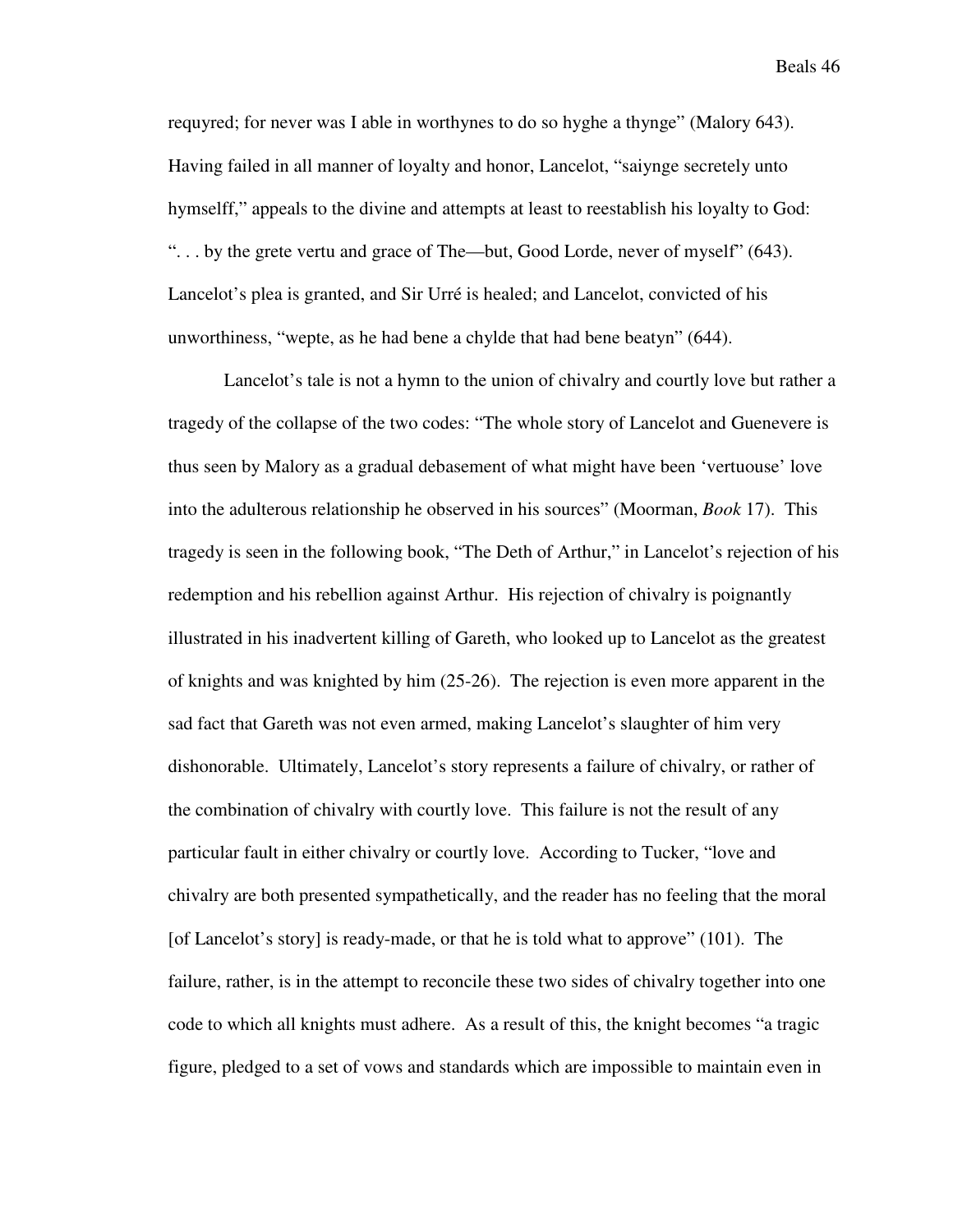the society that conceived them" (Moorman, *Book* 72).

## *Part III: Concluding Remarks*

Thus, the fall of Arthur's Camelot is not the result of any military or economic failure but rather of a chivalric failure: Arthur's knights could not uphold the code that their society had established. *Le Morte d'Arthur* provides a portrait of the reasons for, the events leading up to, and the eventual ruin as a result of this failure of chivalry, and each knight's story adds a chapter to the overarching tragedy of the Round Table. The individual stories of Lancelot, Gareth, and Tristram illustrate, each in a different way, the problems of combining the chivalry of war and feudal servitude with the more romantic chivalry of courtly love.

Gareth's tale demonstrates the problems that such a rigid code can have for young and lusty lovers who cannot be patient in their love but who "muste have all their desyres" (Malory 625). His failure in courtly love, however, can hardly constitute a failure of chivalry since he discards the convention of courtly love as soon as it ceases to live up to his expectations: "I have not deserved that ye sholde shew me this straungeness . . . I have deserved thanke; and well I am sure I have bought your love with parte of the beste bloode within my body" (202). Gareth willingly chooses to give up courtly love, and seems to be better off for it. His tale ends happily with his marriage to Lyones— "And thus Sir Gareth of Orkeney was a noble knyght, that wedded Dame Lyonesse of the Castell Parelus" (227)—and with honor bestowed upon him by various people for whose welfare he has fought or to whom he has shown mercy (225-26). Even Lancelot, the champion for chivalry and courtly love has no reproach for Gareth and, years later, still sings his praise: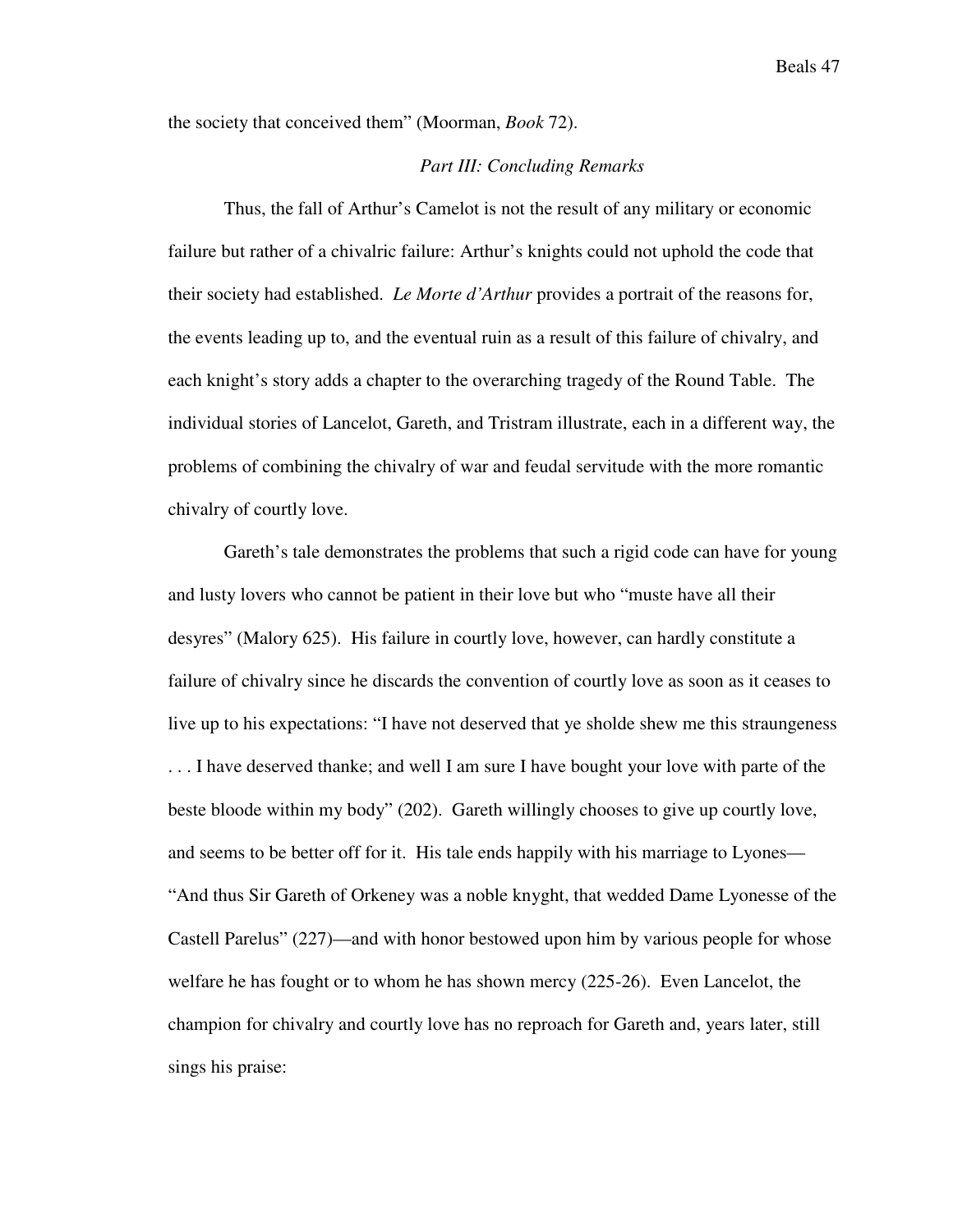Be my hede . . . he ys a noble knyght and a myghty man and well-brethed; and yf he were well assayed . . . I wolde deme he were good inow for ony knyght that beryth the lyff—and he ys jantill, curteyse and ryght bownteuous, meke and mylde, and in hym ys no maner of male engynne, but playne, faythfull and trew. (613-14)

Gareth has not adhered to courtly love long enough for it to become permanently affixed to his concept of chivalry; thus, its loss produces little negative effect on him, and he is still "a noble kynght" (613). If Gareth's tale can be called a failure, it is not a failure of courtly love but rather his own failure to uphold this love. Gareth experiences his own problems with the application of courtly love and foregoes it for a more traditional form of chivalry that serves him as long as chivalry itself endures in Arthur's court.

Tristram's tale, as well, cannot represent a failure of chivalry since Tristram is forever adjusting chivalry and courtly love to best suit him, as he does in the instance of Lady Segwarydes' kidnapping—"Fayre lady, hit is nat my part to have ado in such maters whyle her lorde and husbonde ys presente here . . ." (Malory 246)—and in his refusal to consummate his marriage with Isode le Blanche Mains—"So thys meanetyme than Sir Trystramys sente by a damesell a lettir unto Sir Launcelot, excusynge hym of the weddynge of Isode le Blaunche Maynes, and seyde in the lettir . . . he had never ado fleyshly with Isode le Blaunche Maynes" (285). The result of Tristram's distorting of chivalry is a barely recognizable pseudo-chivalry that carries him from adventure to adventure, forever seeking praise and honor yet never reaching a pinnacle. Unlike Gareth's tale, Tristram's reaches no closure: it spans hundreds of pages and is, by far, the longest book in Malory's account, yet it ends abruptly—practically in mid-sentence—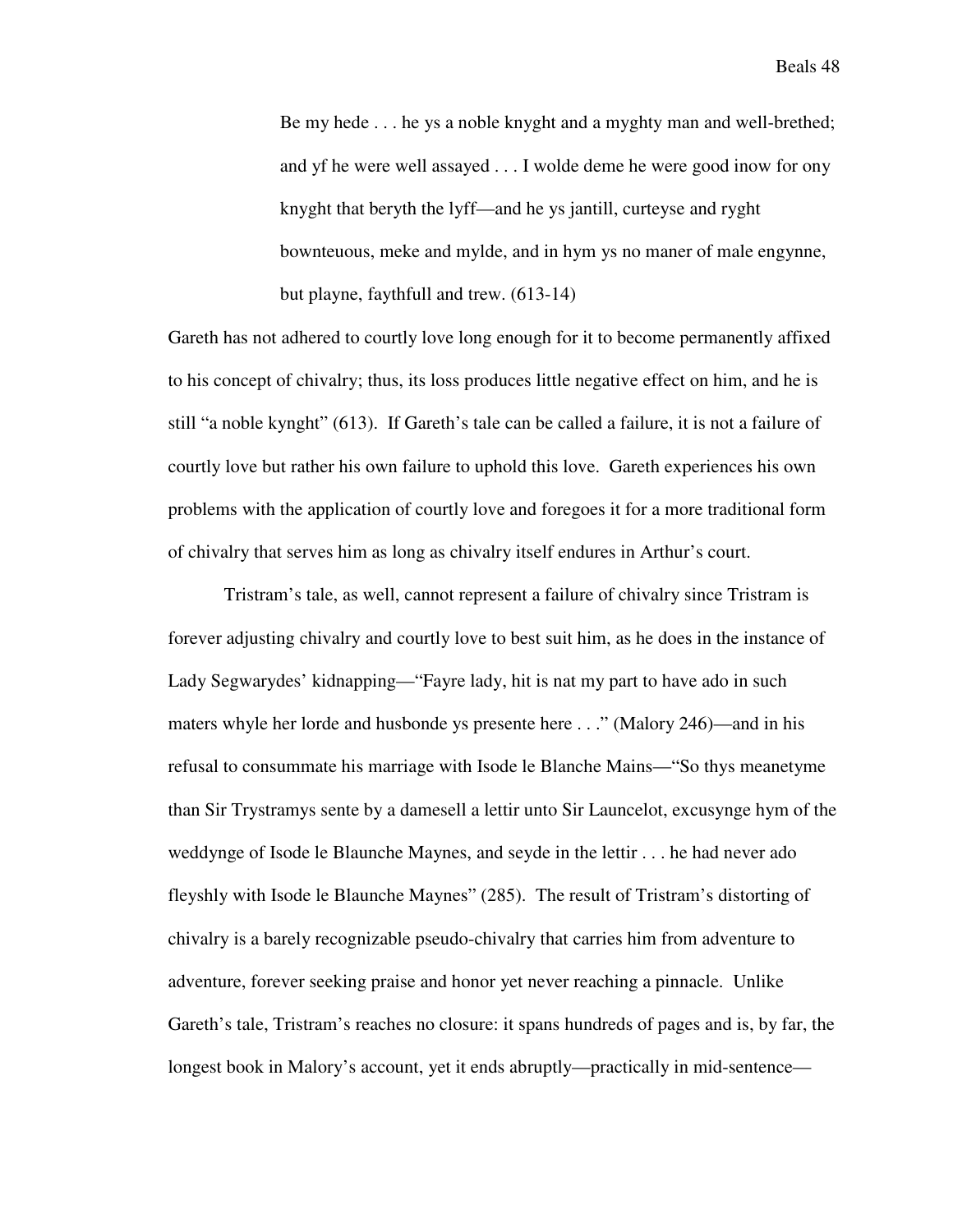after an adventure with Sir Palomydes: "And than Sir Trystram returned unto Joyus Garde; and Sir Palomydes folowed aftir the Questynge Beste" (495). Even Tristram's death, mentioned in "Sir Launcelot and Quene Gwenyvere," is anticlimactic, its account buried in a catalogue of knights at one of Arthur's feasts: "Also that traytoure kynge [Marke] slew the noble knyght Sir Trystram, as he sate harpynge afore hys lady, La Beale Isode" (641). As chivalry and courtly love begin to lose their forms under Tristram's management, Tristram himself begins to lose substance and is reduced to an afterthought in the tale of another knight.

The real failure of chivalry and courtly love is seen in Lancelot's fall; if Lancelot, who "passed all other knyghtes" (Malory 151), cannot uphold the standard that he has so diligently striven to keep, there is little hope for the other less-worthy knights of Arthur's court. This extreme adherence produces two reasons why Lancelot's failure reaches beyond the collapse of his own chivalry to affect his fellow knights—the height of the pedestal upon which his career has been placed and the magnitude of the fall in which he has found himself. Lancelot's adultery is not merely an infringement upon his knightly oath but is an attack upon and a removal of loyalty from his liege lord, who also happens to be his king; thus, his indiscretion becomes an act of treason. As a result of the enormity of this offense, the entire body of knights suffers, as Gareth observes upon news of Lancelot and Guenevere's betrayal of Arthur: ". . . now ys thys realme holy destroyed and myscheved, and the noble felyshyp of the Rounde Table shall be disparbeled" (647). Not only have the knights lost their paradigm of chivalry and courtly love, but this loss creates divisions among them, which lead to the downfall of Camelot. The final collapse of chivalry is most clearly seen in Lancelot's killing of Gareth in his rescue of Guenevere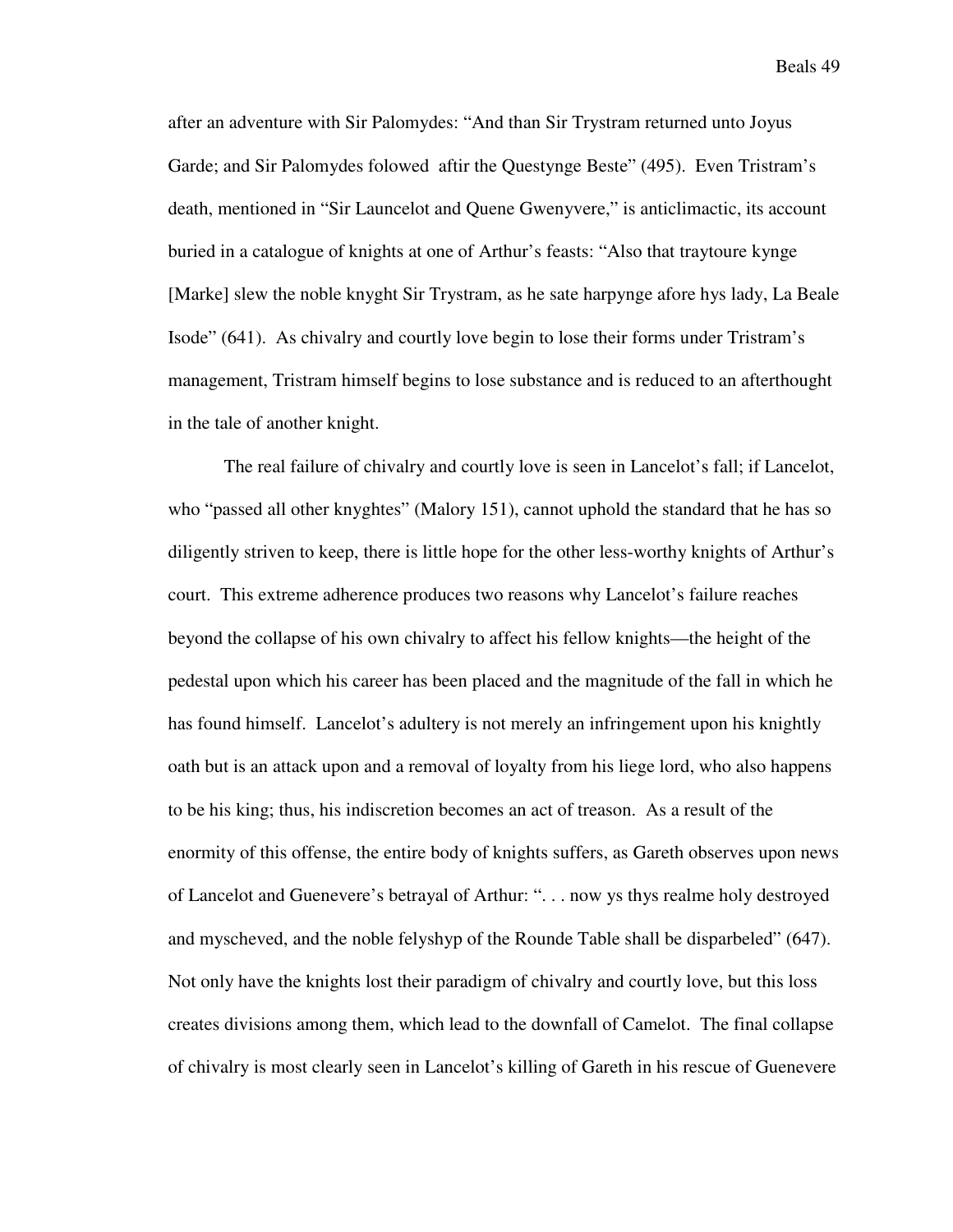from the execution pyre. Gareth, who has declared that he "shall never say evyll by that man that made me knyght" (647), is struck down "unarmed" (657) in the melee of Lancelot's attack, chivalrously refusing to fight his fellow knight and courageously facing death at the hands of this same knight.

Malory's accounts of Lancelot, Gareth, and Tristram portray the parasitic relationship that courtly love plays upon chivalry. Courtly love, as a literary convention and as a practice within *Le Morte d'Arthur*, cannot exist without a traditional chivalric foundation; even before the term "courtly love" was coined, some scholars used the term "chivalrous love" to show this connection (Kay 84). The loyalty that a knight feels for his lady and the deeds of prowess that he fulfills for her find their worth in and trace their origins to the loyalty that a knight has and the deeds that he performs for his lord. Courtly love feeds off this chivalry, yet with fidelity's having to be stretched between these two objects of devotion, courtly love destroys its very source of existence. At the same time, traditional chivalry and courtly love have been so entwined in Malory's work—the term "chivalry" in Malory automatically implies the addition of courtly love—that courtly love cannot simply be removed without doing damage to chivalry itself. According to Moorman, it is in Malory's poignant portrayal of this "paradoxical nature" that the "tragic effect" of courtly love upon the fate of Camelot is most clearly seen (*Book* 15). Malory exposes what the French romances that birthed courtly love so conveniently glossed over—that in its attempt to reconcile the conflicting requirements of the two codes, "chivalry provided the means of its own eventual destruction" (74).

Though the ultimate failure of chivalry does not occur until the end of the work, each knight's story presents problems with the application of chivalry and courtly love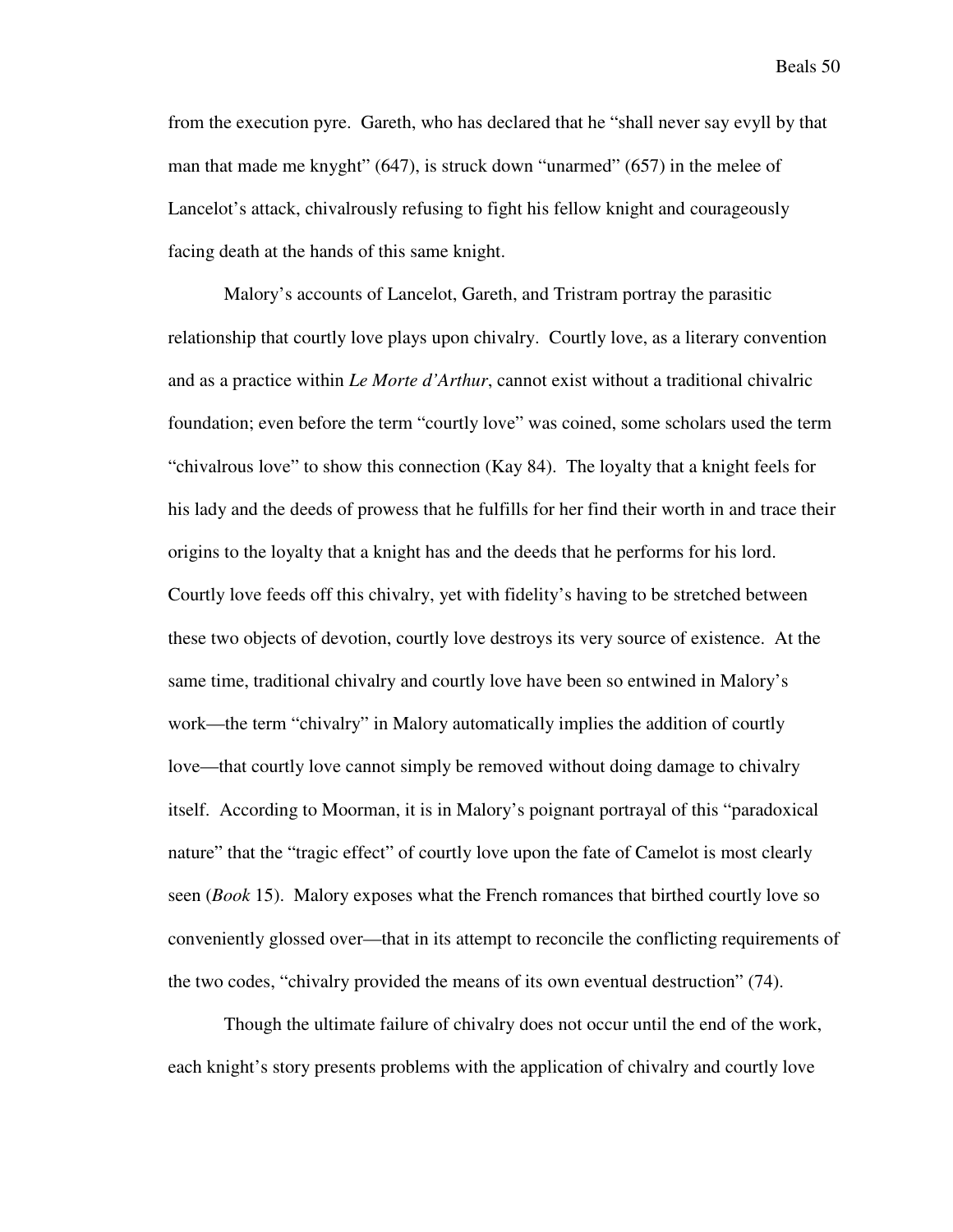that build from the innocent beginnings of "The Noble Tale of Sir Launcelot Du Lake" to the tragic ending of "The Tale of Sir Launcelot and Quene Gwenyvere." This sequential progression of the decay of chivalry in *Le Morte d'Arthur* seems to indicate that Sir Thomas Malory, from the beginning of his writing, had laid out a plan to present the deterioration of chivalry as a result of courtly love. Some scholars, such as Moorman, have observed the timeline of chivalry within the work and believe that *Le Morte d'Arthur* exhibits "an attitude toward and treatment of courtly love by means of which Malory is able to foreshadow and suggest at every turn in his plot the tragic implications of his story" (*Book* 27). It is also possible, however, that Malory's depiction of chivalry and courtly love sprang directly from his heart as he was retelling the legend of King Arthur and that the implied commentary grew out of the times in which he lived. Having completed his work in "the ninth yere of the reygne of Kyng Edward the Fourth" (Malory 698)—between March 1469 and March 1470—Malory wrote during the thick of the Wars of the Roses, a thirty-odd-year street brawl among the nobility of England, where courtly love was all but forgotten and chivalry seemed a thing of the past. Malory himself composed most of his work in prison, where he found himself for his own participation in the Wars of the Roses (Whitteridge 257). Such an environment would have provided an understandable background for the parts of *Le Morte d'Arthur* that exhibit an almost nostalgic yearning for a former era represented by Arthur's Camelot—a yearning that would have grown in intensity as Malory observed the alignment of Arthur's time with his own time and as both Malory's and Camelot's existences drew to a close.

Such longing and personal attachment draws the story of King Arthur into direct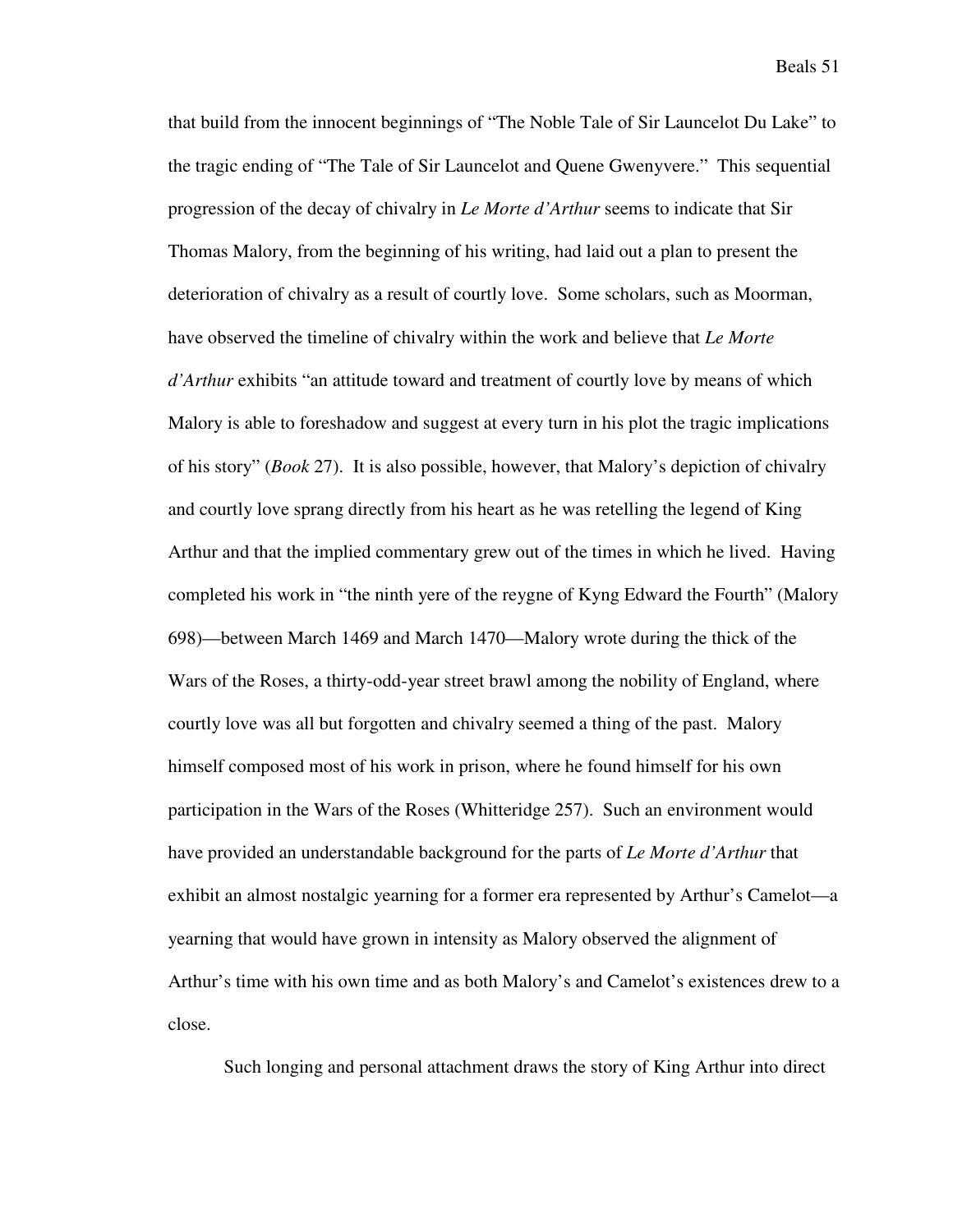comparison with the present time, whenever the "present" happens to be, and therefore suggests a connection between Camelot and whatever society in which the work is read. Part of the genius of Malory's work—whether he planned it out from the beginning or whether it emanated extemporaneously from the passion within him—are the implications that *Le Morte d'Arthur* holds for its "present-day" readers of all eras. By the end of the work, chivalry has died and courtly love is forgotten: the vast story that has both subtly and clearly propounded the qualities of chivalry and courtly love has come to a disastrous end as a result of the incongruity between the two. With such a tragedy occurring in the ideal realm of Camelot, there is little hope for readers living in less-thanideal circumstances, for whom chivalry is an unattainable principle. Despite this bleak prospect of chivalry, however, Malory's composition ends in the hope of Arthur's return as "*rexque futurus*," or "king to be" (Malory 689)—the story does not record Arthur's death but merely states that "here in thys worlde he changed hys lyff" (689)—and in the hope of a second chance for a chivalry untainted by contradictory and problematic conditions that arise from an affiliation with courtly love.

With such obvious connections between the failure of chivalry and the collapse of Camelot, the dysfunctional relationship between traditional chivalry and courtly love is a key theme in Malory's *Le Morte d'Arthur*. The characters of Lancelot, Gareth, and Tristram exhibit inconsistencies because of the inconsistent nature of the standard they are expected to uphold. Whether in Gareth's abandonment of courtly love in favor of traditional chivalry, in Tristram's distortion of chivalry and courtly love, or in Lancelot's strict adherence to the chivalric code and the tenets of courtly love, each tale displays the problems that arise from the amalgamation of the two sides to chivalry and proves the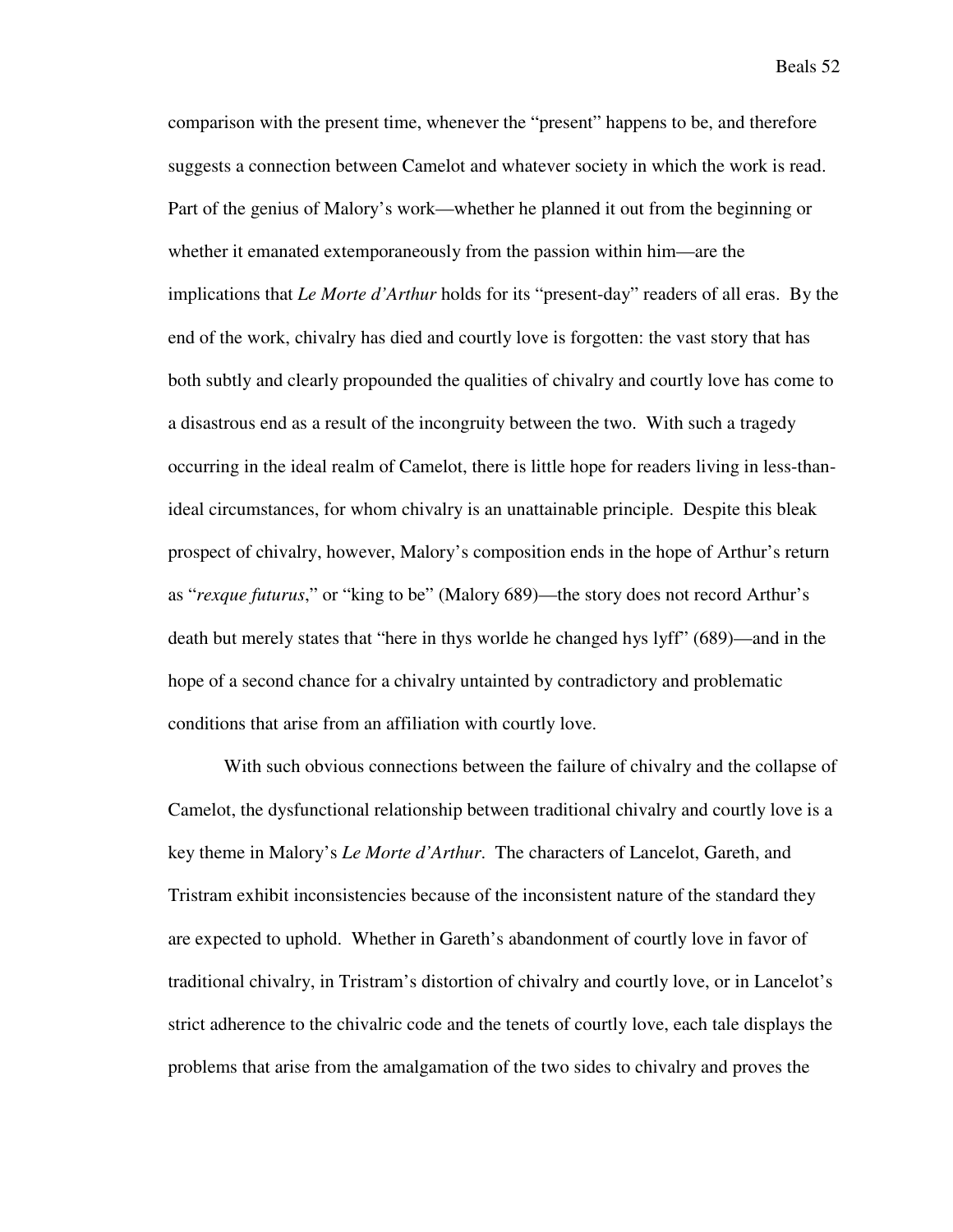incompatibility of these two systems in a single, unified chivalric code.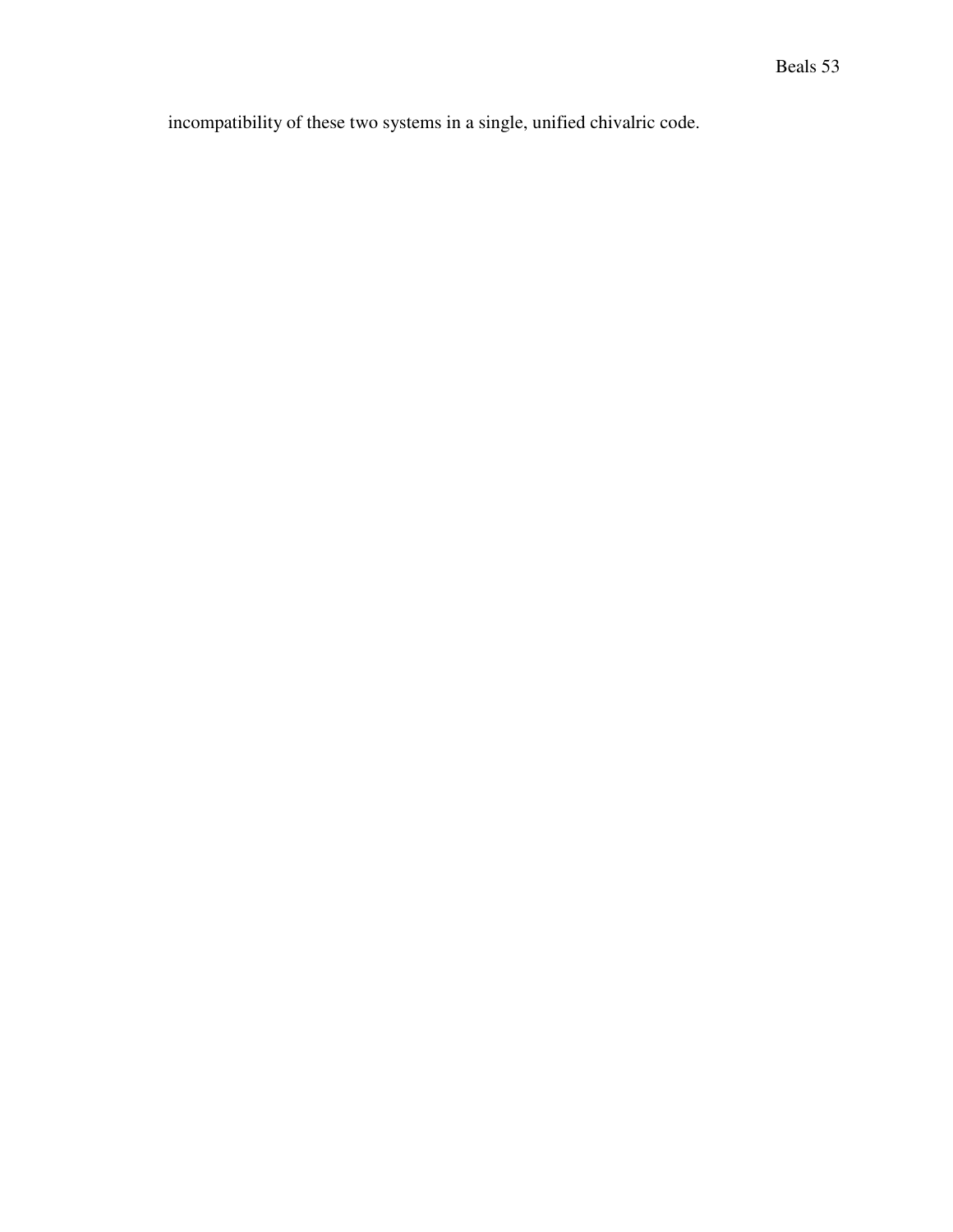#### Works Cited

- Barber, Richard. *The Arthurian Legends: An Illustrated Anthology*. New York: Barnes & Noble, 1993.
- Benson, Larry D. *Malory's Morte Darthur*. Cambridge, MA: Harvard UP, 1976.
- Benton, John F. "Clio and Venus: A Historical View of Medieval Love." *The Meaning of Courtly Love*. Ed. F. X. Newman. Albany: State U of New York P, 1968. 19-42.
- Burns, E. Jane. *Courtly Love Undressed: Reading Through Clothes in Medieval French Culture*. Philadelphia: Pennsylvania UP, 2002.
- Denomy, Alexander J. "Courtly Love and Courtliness." *Speculum* 28 (1953): 44-63. JSTOR. 18 Jan. 2009 <http://www.jstor.org/stable/2847180>.
- Hay, Gilbert. "Chivalry in Principle." *Le Morte Darthur or The Hoole Book of Kyng Arthur and of His Noble Knyghtes of The Rounde Table*. Ed. Stephen H. A. Shepherd. New York: Norton, 2004. 777-785.
- Kaeuper, Richard. "The societal role of chivalry in romance." *The Cambridge Companion to Medieval Romance*. Ed. Roberta L. Krueger. Cambridge UP, 2000. Cambridge Collections Online. Cambridge University Press. 04 February 2009 DOI:10.1017/CCOL0521553423.007
- Kay, Sarah. "Courts, clerks, and courtly love." *The Cambridge Companion to Medieval Romance*. Ed. Roberta L. Krueger. Cambridge UP, 2000. Cambridge Collections Online. Cambridge University Press. 04 February 2009 DOI:10.1017/CCOL0521553423.006
- Kennedy, Beverly. *Arthurian Studies XI: Knighthood in the Morte Darthur*. Cambridge: Brewer, 1985.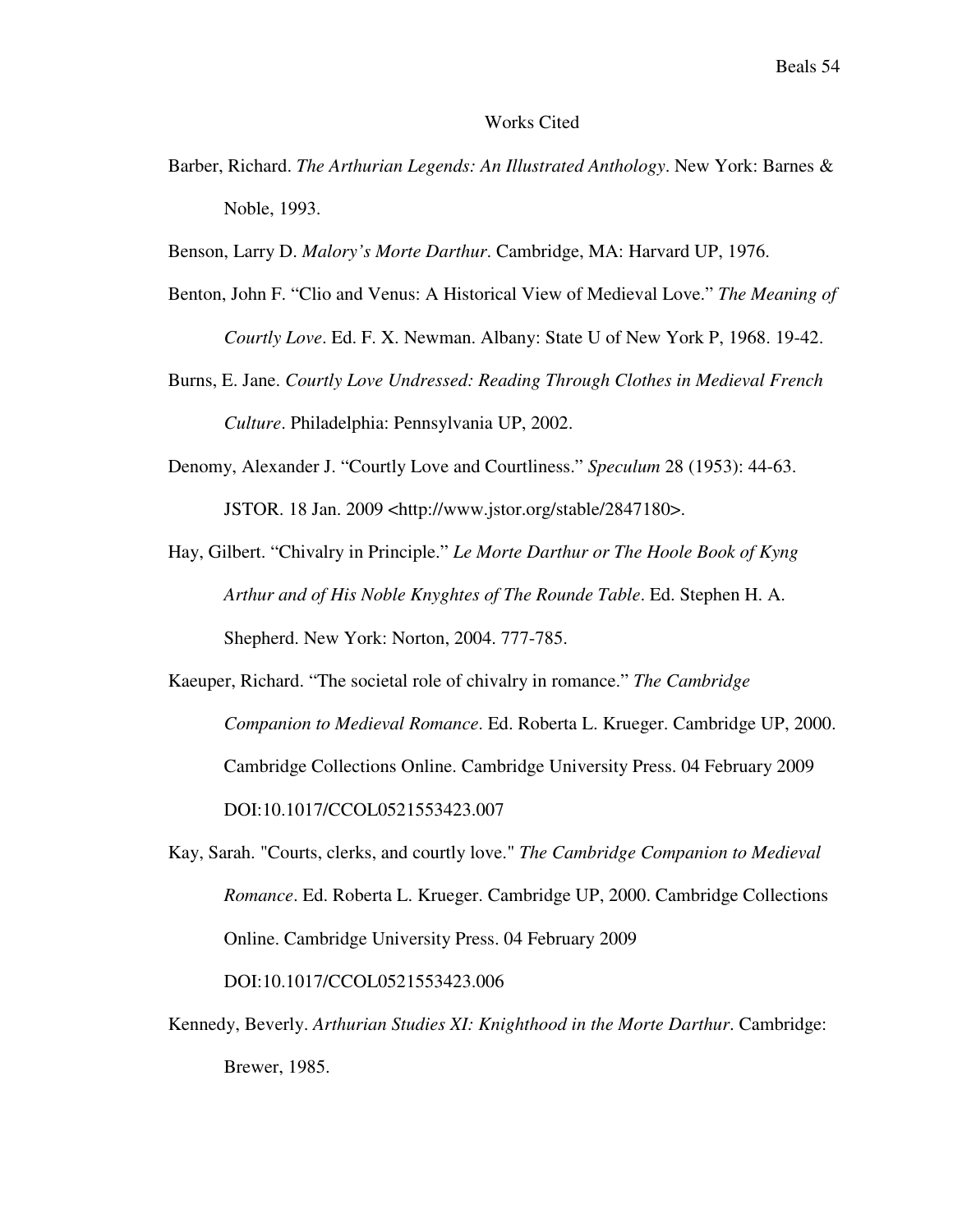- Kibler, William. "Chrétien de Troyes: Lancelot or the Knight of the Cart." *The Romance of Arthur: An Anthology of Medieval Texts in Translation*. Ed. James J. Wilhelm. New York: Garland, 1994.
- Malory, Thomas, Sir. *Le Morte Darthur or The Hoole Book of Kyng Arthur and of His Noble Knyghtes of The Rounde Table*. Ed. Stephen H. A. Shepherd. New York: Norton, 2004.
- Moorman, Charles. *The Book of Kyng Arthur: The Unity of Malory's Morte Darthur*. Lexington, KY: Kentucky UP, 1965.
- ---. "Courtly Love in Malory." *ELH* 27 (1960): 163-176. JSTOR. 15 Oct. 2008 <http://www.jstor.org/stable/28711877>.
- Painter, Sidney. *French Chivalry: Chivalric Ideas and Practices in Mediaeval France*. Baltimore: Johns Hopkins, 1940.
- Rudorff, Raymond. *Knights and the Age of Chivalry*. New York: Viking, 1974.
- Schofield, William Henry. *Chivalry in English Literature: Chaucer, Malory, Spenser, and Shakespeare*. New York: AMS, 1970.
- Stroud, Michael. "Chivalric Terminology in Late Medieval Literature." *Journal of the History of Ideas* 37 (1976): 323-34. JSTOR. 16 Oct. 2008 <http://www.jstor.org/stable/2708828>.
- Tucker, P. E. "Chivalry in the *Morte*." *Essays on Malory*. Ed. J. A. W. Bennett. London: Oxford UP, 1963.
- Vinaver, Eugène. *Malory*. London: Oxford UP, 1929.
- Whitteridge, Gweneth. "The Identity of Sir Thomas Malory, Knight-Prisoner." *The Review of English Studies* 24 (1973): 257-65. JSTOR. 16 Oct. 2008